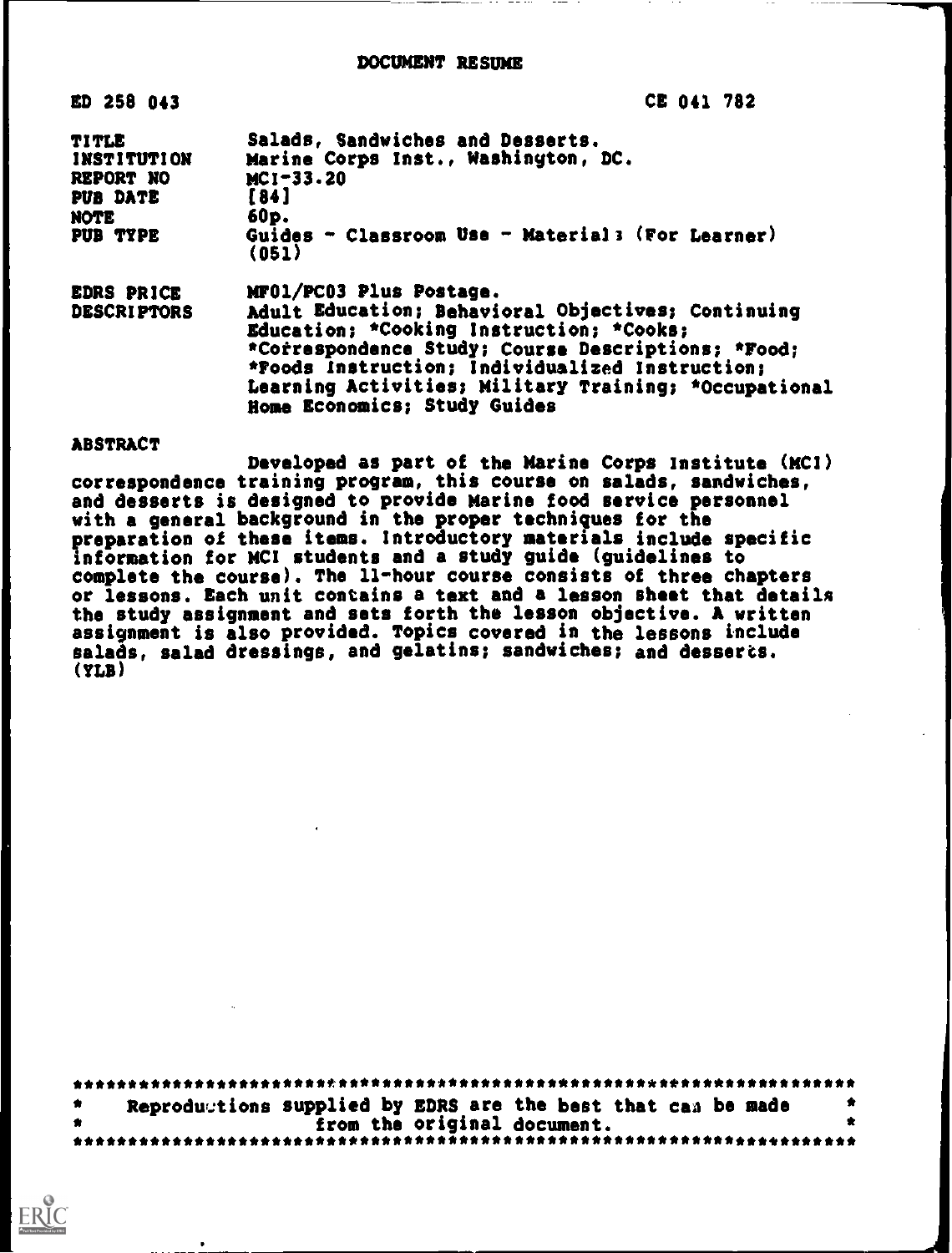# ED258043

×

ž.

Ñ

 $\bullet$ 

**STAR** 

 $\hat{\mathfrak{h}}$ .

**V.B. DEPARTMENT OF EDUCATION<br>
NATIONAL IREFUTUTE OF EDUCATION<br>
EDUCATIONAL RESOLITICES INFORMATION<br>
CENTER (ERIC)<br>
This document has been reproduced as<br>
received from the person or organization<br>
originating it.<br>
D. Miner** 

ERIC

 $\bigcap\limits_{\alpha\in\mathbb{Z}}\bigoplus\limits_{\alpha\in\mathbb{Z}}$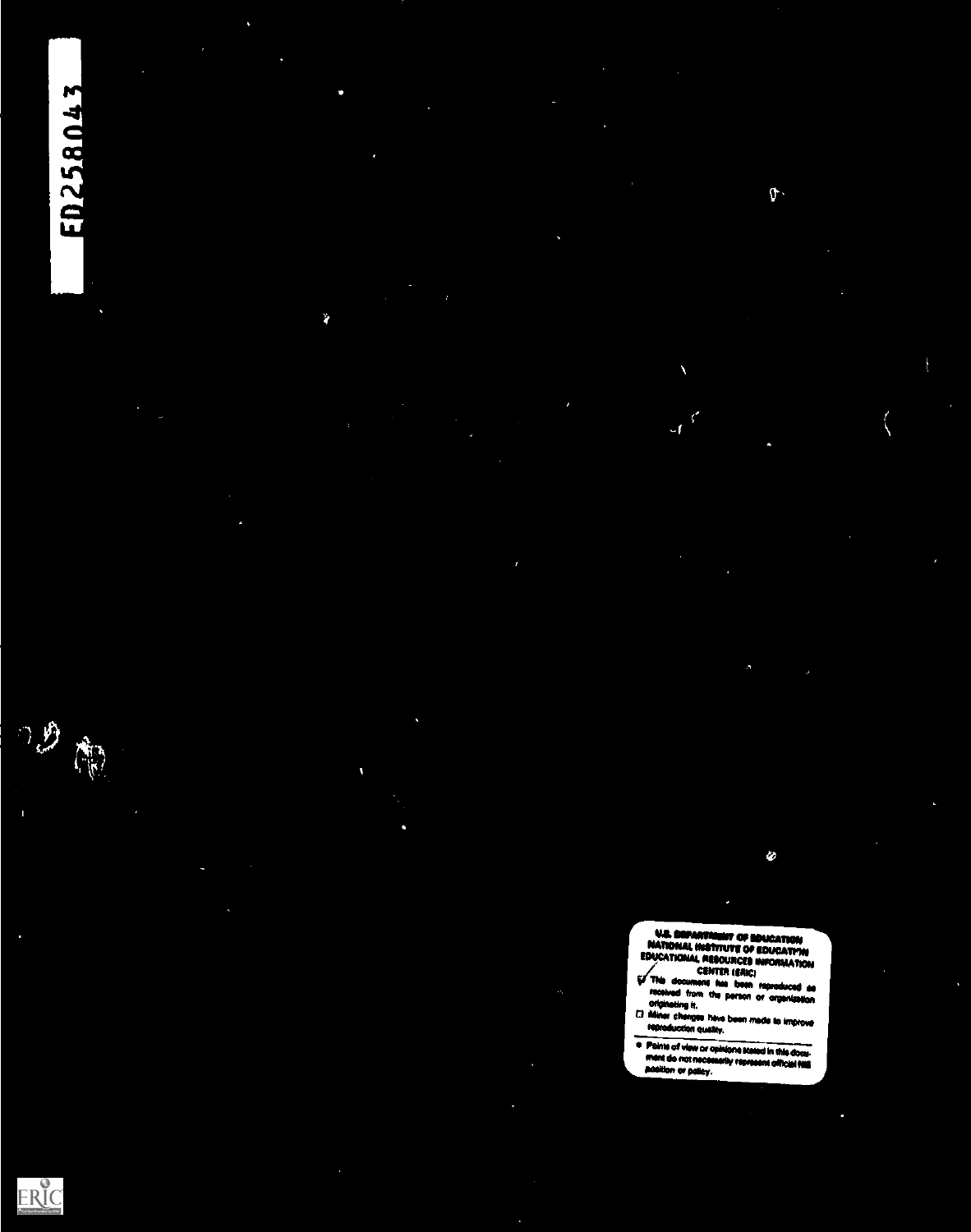#### UNITED STATES MARINE CORPS MARINE CORPS INSTITUTE. MARINE BARRACKS BOX 1770 ARLINGTON. VA. 227:22 OM OM OM OUT AREAS TO

 $\ddot{\phantom{1}}$ 

33.20

I. ORIGIN

MCI course 33.20, Salads, Sandwiches, and Desserts, has been prepared by the Marine Corps Institute.

### 2. APPLICABILITY

 $\ddot{\cdot}$ 

This course is for instructional purposes only.

'alay

M. D. HOLLADAY Lieutenant Colonel, U. S. Marine Corps Deputy Director

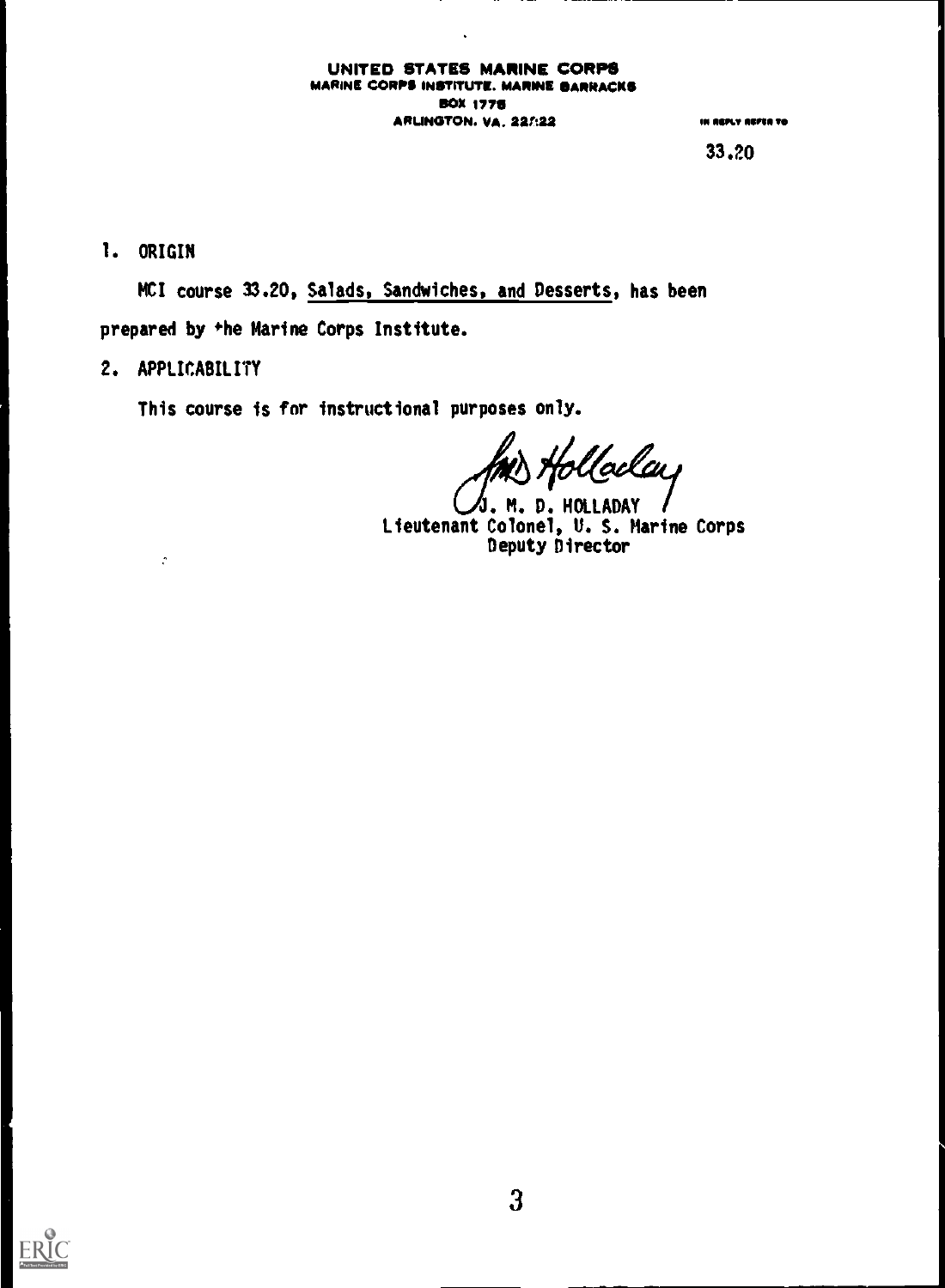MCI.R241

# INFORMATION

# FOR

# MCI STUDENTS

Welcome to the Marine Corps Institute training program. Your interest in self.improvement and increased professional competence is noteworthy.

Information is provided below to assist you in completing the course. Please read this guidance before proceeding with your studies.

#### 1. MATERIALS

Check your course materials. You should have all the materials listed in the "Course Introduction.\* In addition you should have enough envelopes to mail all lessons back to MCI unless your lesson answer sheets are of the self-mailing type. If your answer sheets are of the preprinted type, check to see that your name, rank, and social security number are correct. Check closely, your MCI records are kept on a computer and any discrepancy in the above information may cause your subsequent activity to go unrecorded. You may correct the information directly on the answer sheet. If you find a discrepancy and correct it, ensure that you correct this information on all your answer sheets. If you did not receive all your materials, use the enclosed Student Request/Inquiry (MCIR14 ) to notify MCI of this fact and what you require. (Note: The MCI-R14\_\_ may be mailed to MCI without envelope or stamp).

#### 2. LESSON SUBMISSION

ERIC

Submit your lessons on the answer sheets provided. Complete all blocks and follow directions on the answer sheet for mailing. In courses in which the work is submitted on blank paper or printed forms, identify each sheet in the following manner:

> DOE, John J. Sgt 332.11.9999 44.1, Procedures of Legal Administration Lesson 3 Military or office address (RUC number, if available)

Otherwise, your answer sheet may be delayed or lost. If you have to interrupt your studies for any reason, contact your training NCO who will request a single six month extension of time, which is added to the original Course Completion Deadline (CCD) date. If you are not attached to a Marine Corps unit you may make this request by submitting the enclosed MCI-R14 , or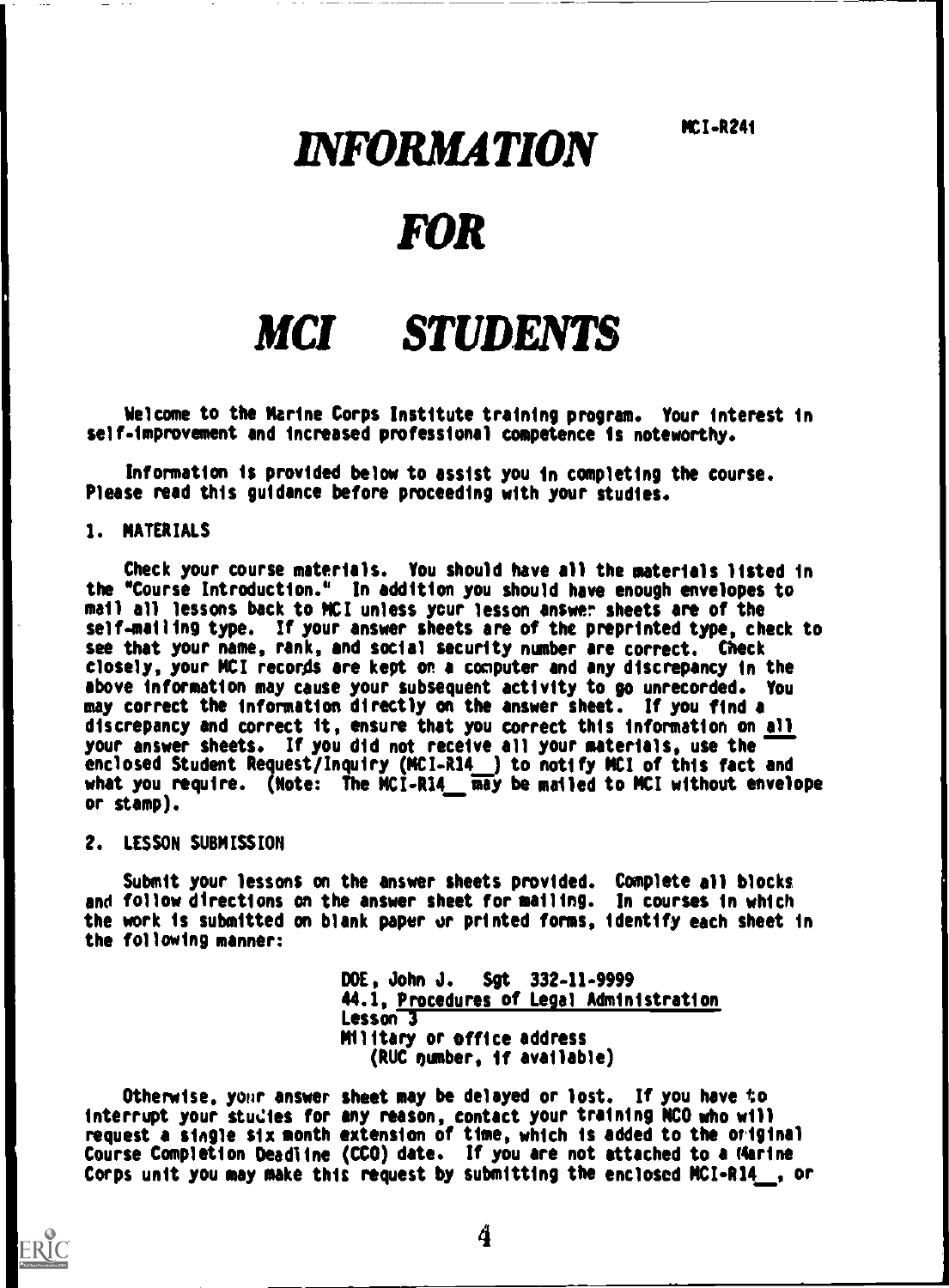by calling the Registrar Division on AUTOVON 286-4176/2299/6293 or commercial (202) 433-5174/2299/2691. You are allowed one year from the date of enrollment to complete this course. Your commanding officer is notified of your status through the monthly Unit Activity Report. In the event of difficulty, contact your training NCO or MCI immediately.

#### 3. ENROLLMENT/MAIL TIME DELAY

Presented below are the Enrollment/Mail Time delays. Column I represents the First Class mail time from MCI to the designated geographical location or from your location to MCI. All correspondence is sent via First Class mail. Course materials are sent via Special Fourth Class Book Rate.) You should add five working days for our processing. Example: Eastern U.S. - 3 days mailing time to MCI  $\div$  5 working days MCI processing  $\div$  3 days mailing time back to the unit  $\epsilon$  11 days. Column II represents Regular Mail from the time when the enrollment application is mailed until the unit receives the course. Example: Eastern U.S. - Enrollment application 3 days mailing time to MCI  $+$  5 working days NCI processing  $+6$  days mailing time to the unit  $-14$  days.

| <b>GEOGRAPHIC AREA</b>                  | COLUMN <sub>1</sub> | <b>COLUMN 2</b> |
|-----------------------------------------|---------------------|-----------------|
| <b>EASTERN U.S.</b>                     | 3                   | 14              |
| <b>WESTERN U.S.</b>                     | 4                   | 19              |
| FPO NEW YORK                            | 5                   | 21              |
| DEPT. OF STATE MARINE<br>SECURITY GUARD | 7                   | 24              |
| HAWAII (NON-FPD)                        | 5                   | 12              |
| FPO SAN FRANCISCD                       | 7                   | 27              |
| FPO SEATTLE                             | 6                   | 23              |

Note: These times represent the service standard. The actual times may vary. If the delay you are experiencing is excessive, please contact the MCI Registrar by phone, message, or letter, so that we may take action.

#### 4. GRADING SYSTEM

| LESSDNS      |                    |                                                                 | EXAMS      |                     |  |  |  |
|--------------|--------------------|-----------------------------------------------------------------|------------|---------------------|--|--|--|
| <b>GRADE</b> | PERCENT            | MEANING                                                         | GRADE      | PERCENT             |  |  |  |
| п.           | <b>94-100</b>      | <b>EXCELLENT</b>                                                | -----      | 94-100              |  |  |  |
| ₿            | $86 - 93$          | <b>ABOVE AVERAGE</b>                                            | В<br>----- | 86-93               |  |  |  |
| C            | 78-85              | <b>AVERAGE</b>                                                  |            | $78 - 85$           |  |  |  |
| Ù            | 70-77              | <b>BELOW AVERAGE</b><br>$\leftrightarrow$ and $\leftrightarrow$ | D          | $65 - 77$           |  |  |  |
| NL           | <b>BELDW</b><br>70 | <b>FAILING</b><br>$m = m$                                       | -----      | <b>BELOW</b><br>-65 |  |  |  |

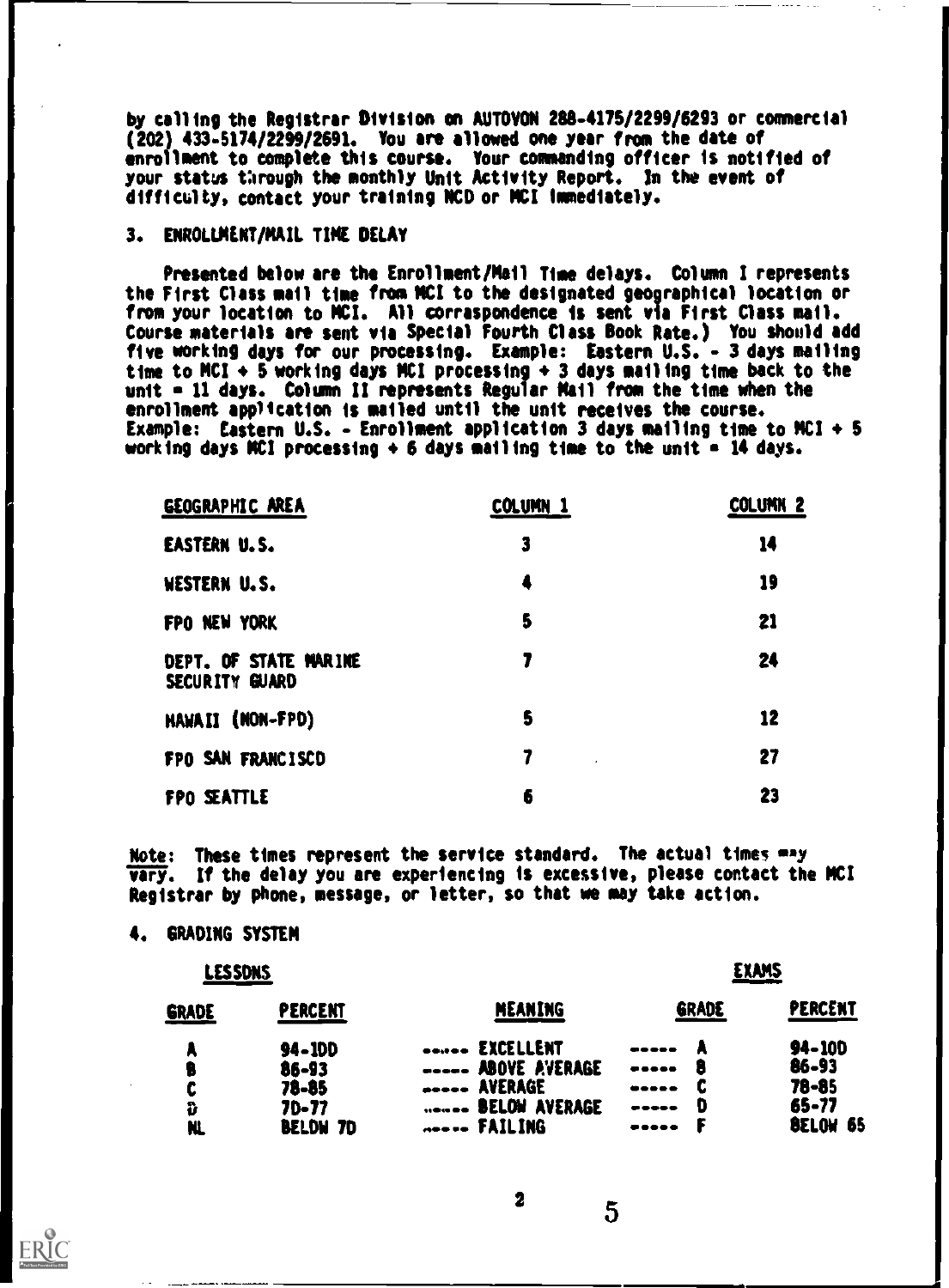You will receive a percentage grade for your lessons and for the final examination, along with e reference sheet (MCI R69), indicating the questions incorrectly answered. All lessons must be COMPLETED AND PASSED before you will be administered an exam. The grade attained on the final exam is your course grade.

#### 5. FINAL EXAMINATION

ACTIVE DUTY PERSONNEL: When you submit your LAST LESSON, your exam will be mailed automatically to your commanding officer. The administration of MCI final examinations must be supervised by a commissioned or warrant officer, or a staff NCO (equivalent or higher), and it must be validated by the administrator.

INACTIVE DUTY OR CIVILIAN EMPLOYEE: The exam may be supervised by director of civilian personnel, civilian training officer, clergyman, or local school official

#### 6. COMPLETION CERTIFICATE

The completion certificate will be mailed to your commanding officer. For non-Marines, it is mailed to your supervisor or directly to you, as appropriate.

#### 7. RESERVE RETIREMENT CREDITS

Reserve retirement credits are awarded to inactive duty personnel only. Credits awarded for each course are listed in the \*Course Introduction" and are only awarded upon successful completion of the course. Reserve retirement credits are not awarded for MCI study performed during drill periods if credits are also awarded for drill attendance.

#### 8. DISENROLLMENT

Only your commanding officer can request your disenrollment from an MCI course since this action will adversely affect the unit's completion rate.

#### 9. ASSISTANCE

ERĬC

Consult your training NCO in the event of course content problems. If he is unable to assist you, MCI is ready to help you whenever you need it. Please use the enclosed Student Course Content Assistance Request (T&E-1) or call the Autovon telephone number listed below for the appropriate course writer section.

| PERSONNEL/ADMINISTRATION/LOGISTICS/CORRECTIONS | 288-3259 |
|------------------------------------------------|----------|
| COMMUNICATIONS/ELECTRONICS/AVIATION/NBC        | 288-3604 |
| INFANTRY                                       | 288-3611 |
| ENGINEER/MOTOR TRANSPORT/UTILITIES             | 288-2275 |
| SUPPLY/FOOD SERVICES/FISCAL                    | 288-2285 |
| TANKS/ARTILLERY/SMALL ARMS REPAIR/AAV          | 288-2290 |

For administrative problems call the MCI Hotline: 288-4175

286. For commercial phone lines, use area code 202 and prefix 433 instead of w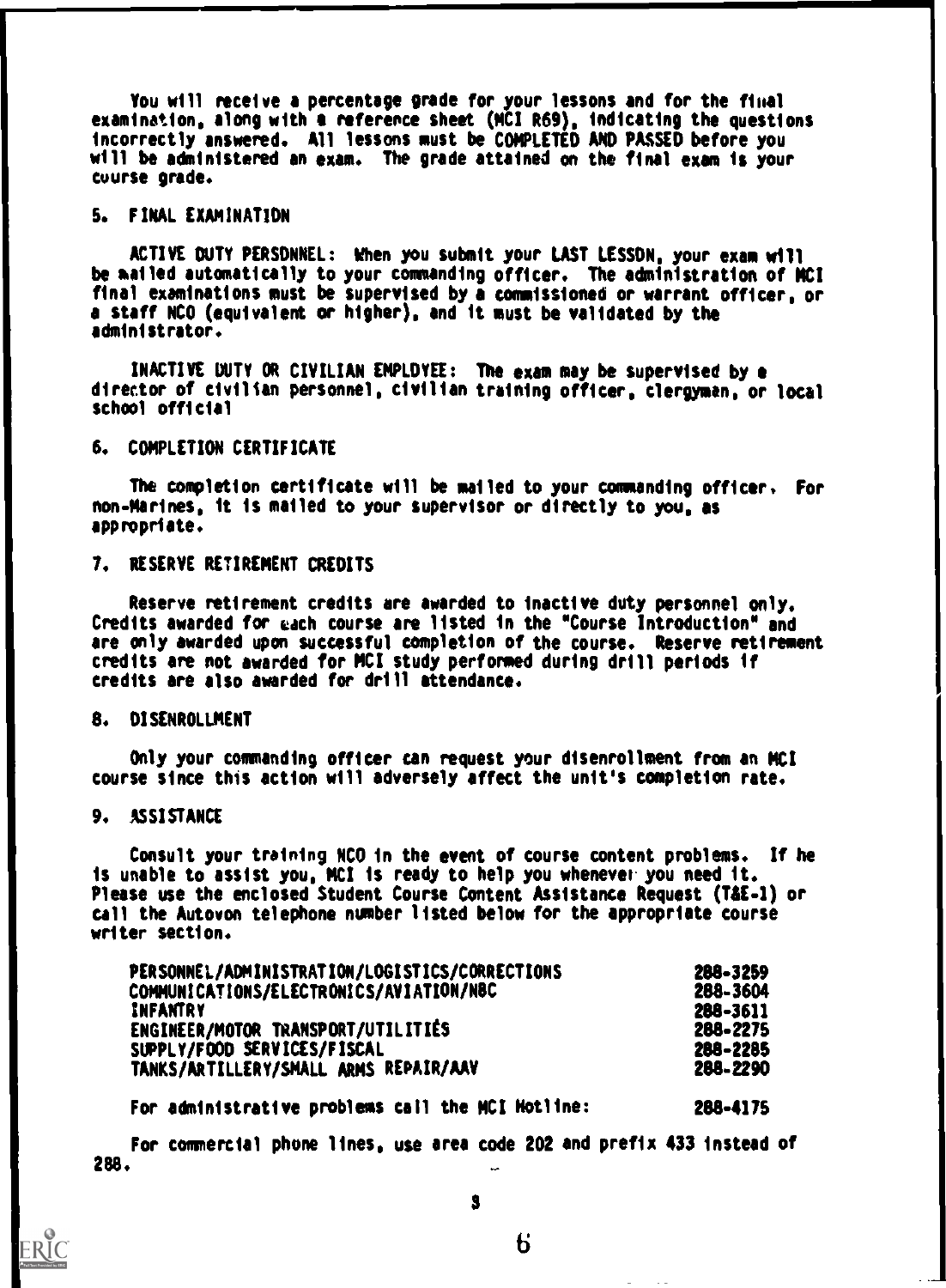## $\langle \alpha_1, \alpha_2 \rangle$  ,  $\langle \alpha_1, \alpha_2 \rangle$

By serolling in this course, you have shows a dealre to improve the shills you seed for effective job performance, and<br>MCI has provided materials to help you achieve your goal. Now all you need is to develop year owe owthod for using these materials to best advantage.

The following guidalines present a fourpart approach to completing year MCI seers\* suceesduliv:

- Yoke a "reeremaiesame°° of year materials;
- **Co.** Plan your study time and choose a good study environment:
- , Study thoroughly and system-<br>- atically;
- Prepare for the fiaal atom.
- **a. MAKE A "RECONNAISSANCE" OF** YOUR MATERIALS

Begin with a look at the course intreduction page. Read the COURSE<br>INTRODUCTION to get the "big picture" of the course. Thea read the IlAYSIIIALS sectisa mar the bottom of the page to find out which textis) and study aids you should have received with the course. U any of the listed materials are thlselag. see paragraph 1 of this pamphlet to tied out how to get them. If you have everything that is listed, you are ready to 'reconnoiter' your MCI 00UT02.



Read through the table(s) of contents of your text(s). Note the various subjects covered in the course and the order in which they see taught. Lest through the textial and look at the illustrations. Read a few leason questions to get an idea of the types that are asked. If<br>MCI providea other study aids. such as a slide rule or a plotting board. familiarise yourself with them. Now, get down to sescific s I

BEST COPY AVAILARI

ERIC

## 10. STUDY NEWS SALE IS A REPORT OF THE AND CHOOSE AND CHOOSE A GOOD STUDY TIME AND CHOOSE

Prom looking over the course materials,<br>you should have some idea of how much study you will need to complete this course, But<br>"come ides" is not enough. You need to work up a peened study plea; thetfollowing steps should give you some help.

STREET TO STATE THE PERSON IS TO BE A heart of the seated for you never there are days<br>of the week when you have time free for study,<br>Two study periods per week, each lasting 1<br>to 3 hours, are suggested for completing the minimum two leasons required each month<br>by MCI. Of course, work and other achedules<br>are not the same for averyone, The imporere not the name for averyone, The impor-<br>that thing is that you schedule a regular time<br>for study on the same days of each week. el Oct Weals, sod mark these days of the week whoa yes have time free for study. Two study periode per week, sach tasting 1 minimum two leasons required sach month<br>by MCI. Of course, work and other schedules<br>are not the same for everyone, The impor-<br>tant thing is that you schedele a regular time for study on the same days of each week.



**(2)** Read the course introduction page EXTERNAL AND DECIDE DETAILS UNLESS TO STUDIES tells you the samber of lessons in<br>the course and the approximate somber of<br>study hours you will need to complete aach agaIn. The section marked ORDEN OF the course and the approximate somber of study hours you will seed to complete each lesson. Plug these study hours into your schedule. For example, if you set aside two  $\frac{1}{2}$ -hour study periods each week and the ORDER<br>OF STUDIES estimates S study hours for your first lessee. yea maid easily schedule and complete the first lesson in one study period. On your calender you would mark "lama 1' sa the appropriate day. Suppose that the second lesson of your course requires study hours. la that ease, you weld divide the lesson in half and work on each half during a separate atudy period. You would<br>mark your calendar accordingly. Indicate on your calendar exactly whoa yer plan to work en each issson for the entire course. Do not forget to schedule one or two study periods.<br>to prepare for the final cuam.

**3** թ.յ ա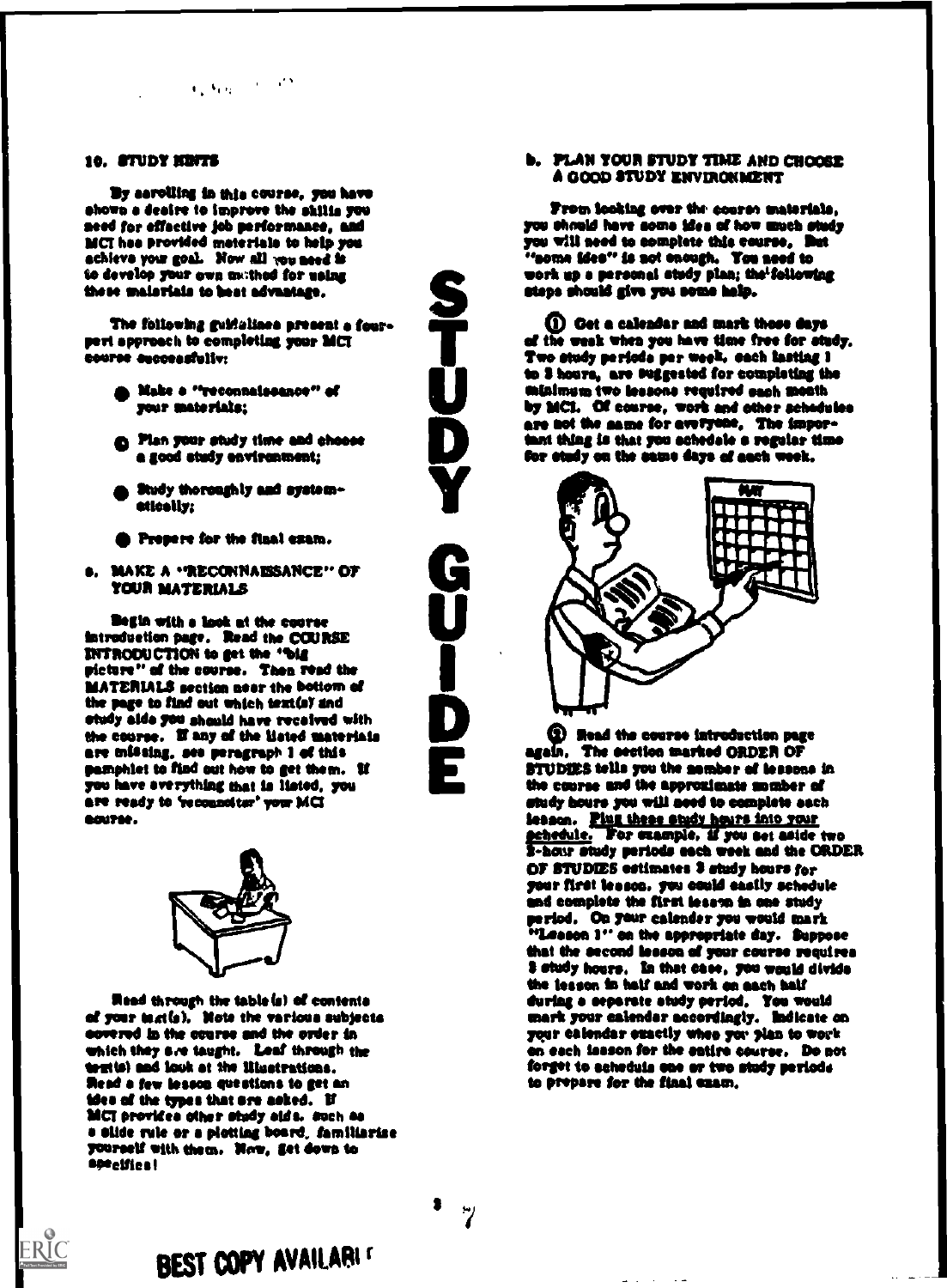# BEST COPY AVAILABLE

#### O Stick to your schedule.

Besides planning your study time, you<br>should size choose a study environment that is right for you. Most prople need a quist place for study. Most prople heed a quist lounge; other people study better where there is background music; still others prefer<br>to study out-of-doors. You must choose your etudy environment carefully so that it file year Individual seed&

#### **e. STUDY THOROUGHLY AND SYSTEMATICALLY**

Armed with a workable schedule and situated Is a good study saviroameat. you are now ready to attack your course, lessen by leason. You will find your first study<br>assignment and your first written assignment an poste I af lessen I. On this page you will also find the lesson objective. a sletement et what you should be able to do after com pleting the assignmente.

00 NOT begin by reading the lesson questions end Gipping through the test for answers. It you do so. you wilt prepare to fail. not pus. the final exam. Instead. proceed as follows:

O Road the study assignments eare fully. Make notes on the ideas you feel are important and mark any portion you have difficulty understanding.



O Reread the portions you marked to step  $\mathbf D$  . When you have mastered the study assignment, start to work on the written assignmeat.

**EX Read each question in the written** assignment carefully.

ID Answer all questions that you are sure of and leave the ethose blank.

ERIC

0 Reread the pestles@ of the study assignment that explain the Hems you left blank.

unfiComplete the written assignment sad send it to MCI for grading.

 $20$  Go on to the next lesson,  $1$ 

Follow the same procedure for each tesson of the course. If you have problems<br>with the text or lesson questions that you cannot solve on your own, ask your section OIC or NCOIC for help. If he cannot aid SIM request assistance from MCI on the MCI Student Couvre Content Assistance Request included in this pamphlet.

When you have passed the final lesson, the final exam wilt be sent to your training officer or NCO.

#### d. PREPARE FOR THE FINAL EXAM



How do you prepare for the final exam? Follow these three steps:

Q Review each lesson objective as a summary et what was taught In the course.

(2) Heread all portions of the lext that you found particularly difficult.

® Review all the lesson questions. puying apecial attention to those you missed the first time arouad.

It you follow these simple steps. you should do well on the final. GOOD LUCK!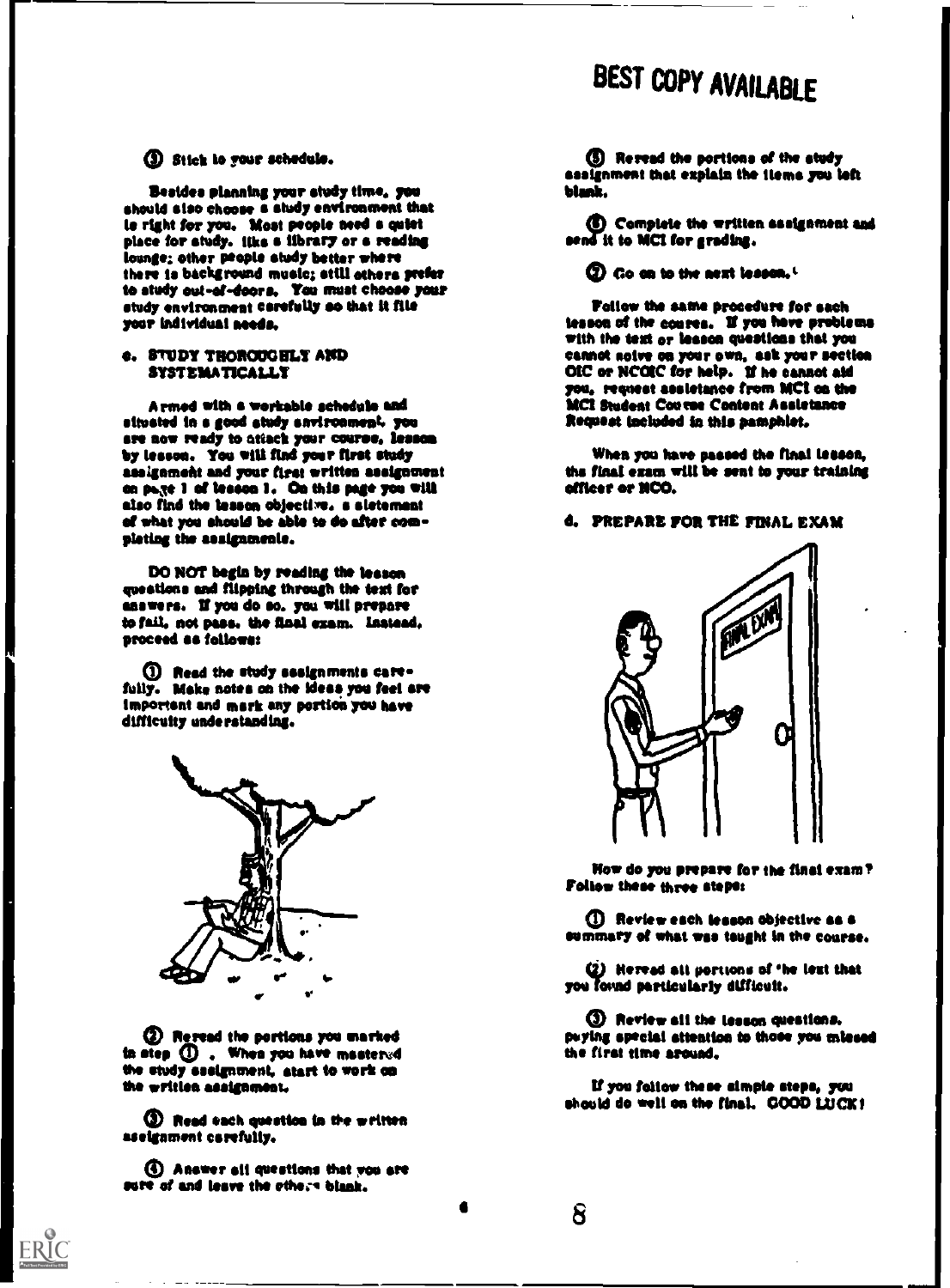#### UNITED STATES MARINE CORPS MARINE CORPS INSTITUTE. MARINE BARRACKS **BOX 1775** ARLINGTON, VA. 22222

#### SALADS. SANDWICHES, AND DESSERTS

#### Course Introduction

SALADS, SANDWICHES, AND DESSERTS is designed to provide you with a general background in the proper techniques for the preparation of salads, salad dressings, sandwiches, and desserts. Although the actual skills must be gained by practical experience, the course will instruct you in the fundamentals of salad and salad dressing combinations and the use of various vegetables, meats, fish, poultry, paste and dairy products, eggs, and gelatins in the preparation of salads, The storage of salads, salad dressings, and sandwiches will be covered including the requirements for preparing and dispensing box lunch sandwiches and appetizers. Finally, It covers the preparation of the types of desserts used in Marine Corps dining facilities.

#### ORDER OF STUDIES

| Lesson<br>Number           | Study<br><u>Hours</u>         | Reserve<br>Retirement<br>Credits              | <b>Subject Matter</b>                                                                      |
|----------------------------|-------------------------------|-----------------------------------------------|--------------------------------------------------------------------------------------------|
| $\overline{2}$<br>3        | 3<br>2<br>3<br>$\frac{3}{11}$ | 0                                             | Salads, Salad Dressings, and Gelatin<br>Sandwiches<br>Desserts<br><b>FINAL EXAMINATION</b> |
| EXAMINATION:<br>MATERIALS: |                               | MCI 33, 20, Salads, Sandwiches, and Desserts, | Supervised final examination, without textbooks or notes; time limit, 3 hours.             |
| RETURN OF                  |                               | Lesson sheets and answer sheets.              | Students who successfully complete this course are permitted to keep the                   |

MATERIALS: course materials,

Students dfsenrolled for inactivity or at the request of their commanding officer will return all course materials.

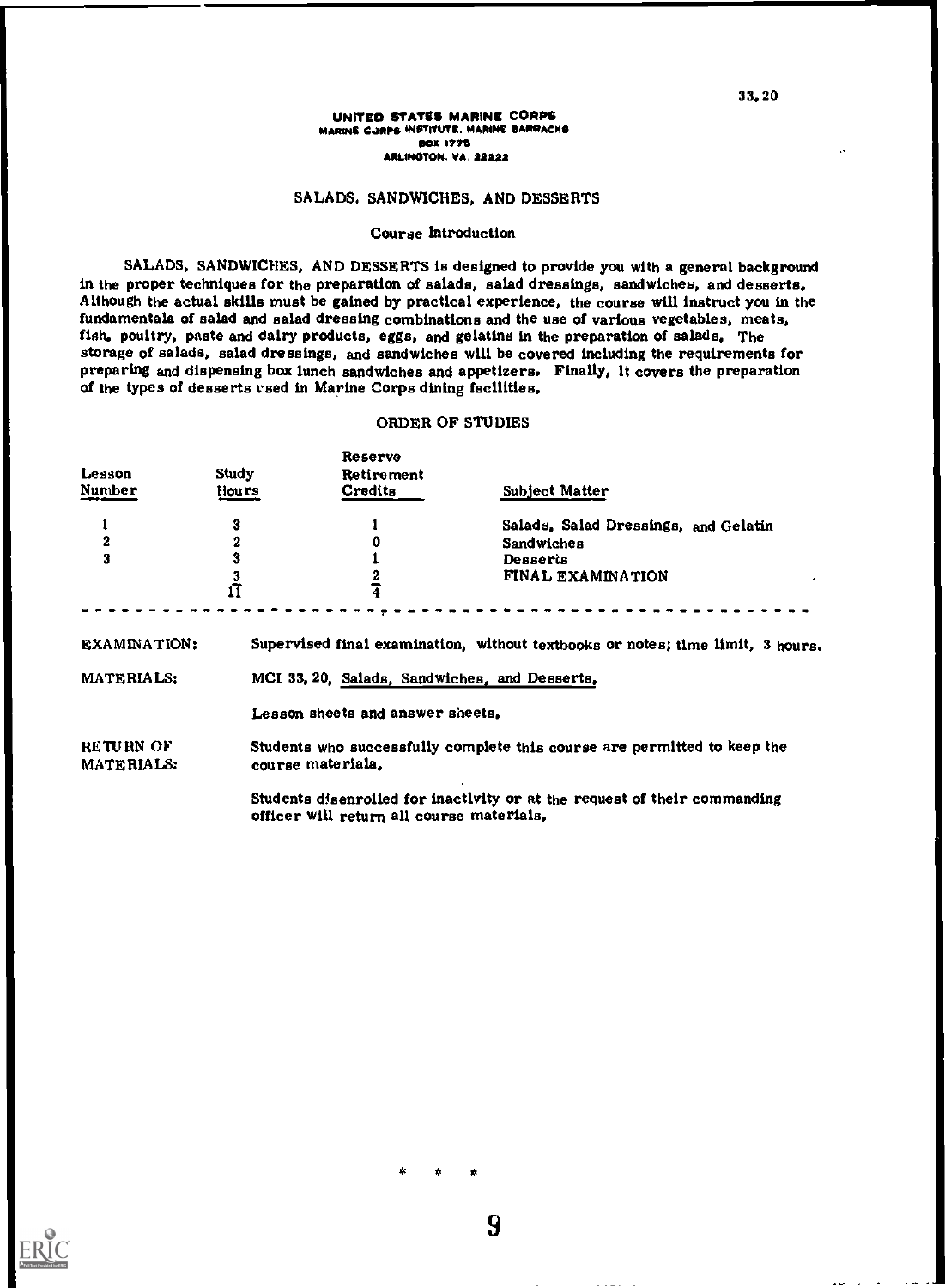#### PREFACE

SALADS, SANDWICHES, AND DESSERTS has been designed to provide Marine food service personnel, MOS 3371, private through sergeant, with a source of study material on the types, techniques of preparation, and importance of salads, sandwiches, and desserts. It covers proper salad and salad dressing combinations and the use of various vegetables, meats, fish, poul'ry, paste and dairy products, eggs, and gelatin in the preparation of salads. It will teach the basic ingredients, storage sanitary precautions, and preparation procedures for sandwiches including the preparation and dispensing of box lunch sandwiches and appetisers. Finally, the course covers the preparation of the types of desserts used in Marine Corps dining facilities.

#### SOURCE MATERIALS

MCO P10110,16B, Armed Forces Recipe Service, Sep 1972 (w/changes to 1 Sep 1976) Nav Sup Publication 421, Food Service Operations, Jan 1971 (w/changes to 3 Apr 1972) Applied Cooking, Part 1, Student Workbook, U.S. Army Quartermaster School, Ft, Lee, Va, Food Service Course, Student Workbook, MCSSS, CLNC NavMed P5010, Manual of Naval Preventive Medicine, Apr 1965 (w/changes to Apr 1973)

 $\pmb{1}$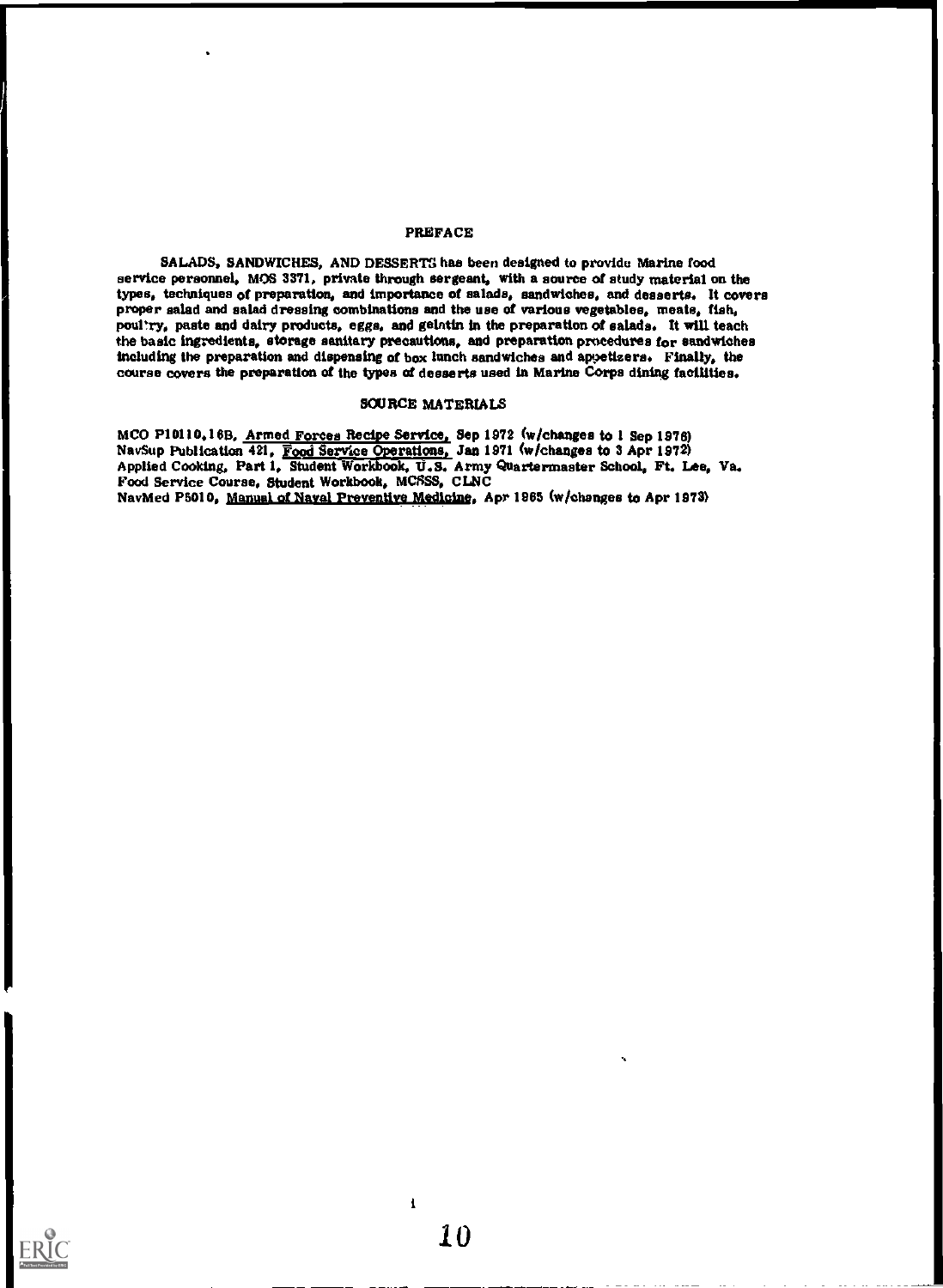#### **CONTENTS**

|                                                                                                  | Para | Page     |
|--------------------------------------------------------------------------------------------------|------|----------|
|                                                                                                  |      | 1        |
|                                                                                                  |      | ł.       |
|                                                                                                  |      | 111      |
| Chapter 1. SALADS. SALAD DRESSINGS. AND GELATINS                                                 |      |          |
| Section I. Salada                                                                                |      |          |
|                                                                                                  |      | $1 - 1$  |
|                                                                                                  |      | $1 - 1$  |
|                                                                                                  |      | $1 - 2$  |
| Fruits for salads $\ldots \ldots \ldots \ldots \ldots$                                           |      | $1 - 4$  |
|                                                                                                  |      | $1 - 5$  |
|                                                                                                  |      | $1 - 5$  |
| Salad ingredient preparation 1-7                                                                 |      | $.1 - 6$ |
|                                                                                                  |      | $1 - 7$  |
|                                                                                                  |      | $1 - 7$  |
| Characteriatica of an appealing salad. $\ldots \ldots \ldots \ldots \ldots \ldots \ldots \ldots$ |      | $1 - 7$  |
|                                                                                                  |      | $1 - 7$  |
| Preparing individual salads1-12                                                                  |      | $1 - 6$  |
|                                                                                                  |      | $1 - 9$  |
|                                                                                                  |      | $1 - 9$  |
|                                                                                                  |      | $1 - 10$ |
|                                                                                                  |      |          |
| Section II. Salad dressinga                                                                      |      |          |
|                                                                                                  |      | $1 - 10$ |
|                                                                                                  |      | $1 - 10$ |
| Salad dreasing ingredienta 1-16                                                                  |      | $1 - 10$ |
|                                                                                                  |      | $1 - 11$ |
| Section III. Gelatin                                                                             |      |          |
| Gelatin and its use in salads $\dots \dots \dots \dots \dots \dots \dots \dots \dots \dots 1-20$ |      | $1 - 12$ |
|                                                                                                  |      | $1 - 12$ |
|                                                                                                  |      |          |
| Chapter 2. SANDWICHES                                                                            |      |          |
|                                                                                                  |      | 2-1      |
|                                                                                                  |      | 2–1      |
|                                                                                                  |      | $2 - 1$  |
| Sanitation in sandwich production2-4                                                             |      | $2 - 2$  |
|                                                                                                  |      | $2 - 3$  |
| Preparation of aandwiches with salad-type fillings. 2-6                                          |      | $2 - 6$  |
|                                                                                                  |      | $2 - 6$  |
|                                                                                                  |      | $2 - 7$  |
| Chapter 3. DESSERTS                                                                              |      |          |
|                                                                                                  |      | 3-1      |
|                                                                                                  |      | $3 - 1$  |
| Dessert gelatin $\ldots \ldots \ldots \ldots \ldots \ldots \ldots \ldots \ldots \ldots \ldots$   |      | $3 - 3$  |
|                                                                                                  |      | $3 - 4$  |
|                                                                                                  |      | $3 - 5$  |
|                                                                                                  |      | 3-6.     |
|                                                                                                  |      | $3 - 6$  |
|                                                                                                  |      | $3 - 8$  |
| Course conclusion3-9                                                                             |      | $3 - 9$  |
|                                                                                                  |      |          |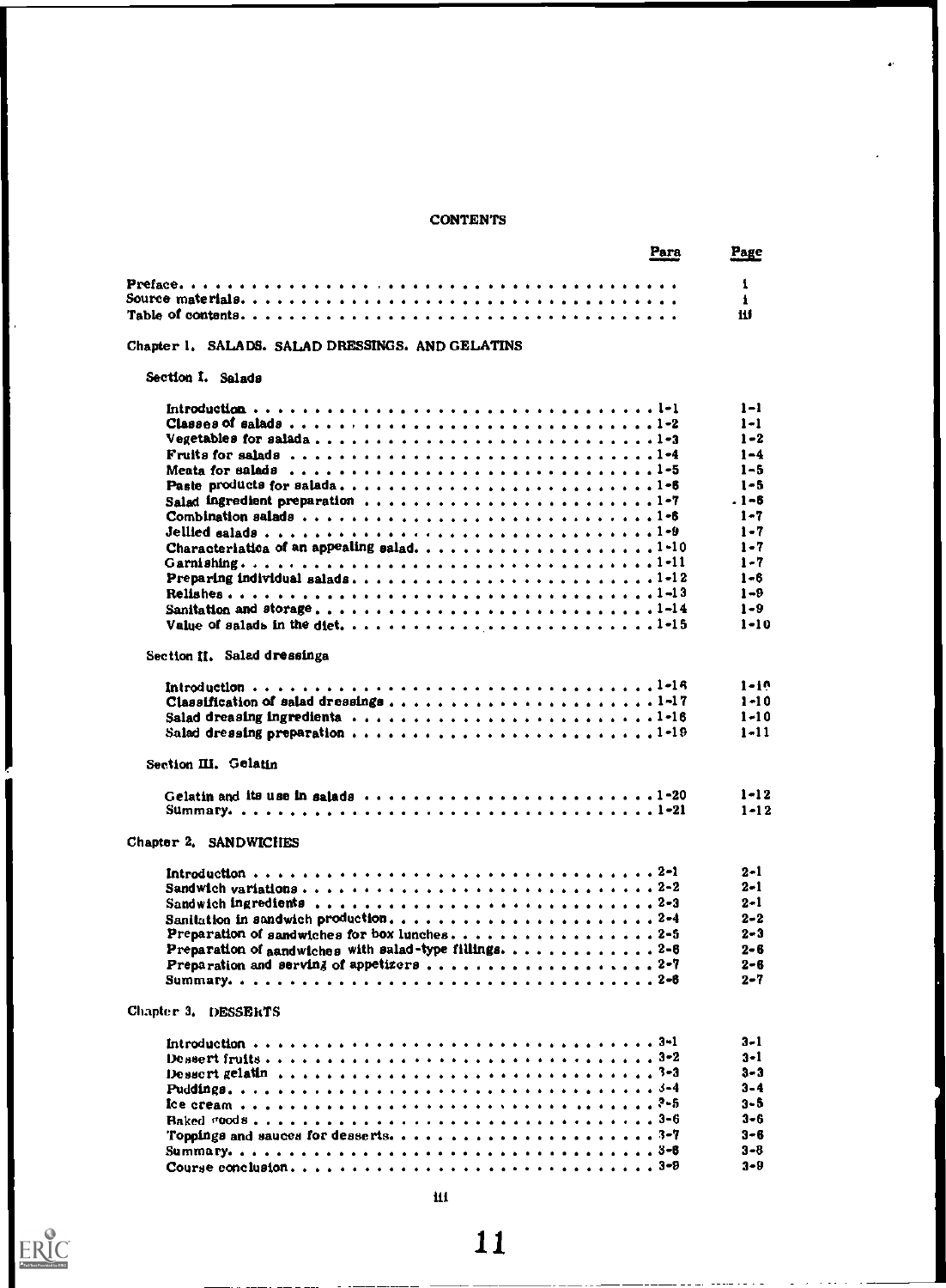#### Chapter 1

#### SALADS, SALAD DRESSING, AND GELATIN

#### Section 1. SALADS

#### 1-1. INTRODUCTION

The increasing use of speed lines in most db.ing facilities has given a more important role to salads. Sincs the user of the serving line is free to select or reject foods, salads must be attractively prepared to entice him. When a user selects an attractive salad, he Is selecting an itsm which is made of fresh vegetables and fruits. These foods contribute important vitamins and minerals to his nutrition. A thorough knowledge of the types of salads. the ingredients used in salads, and the preparation of these Ingredients is essential to the success 3f your salad section.

#### 1-2. CLASSES OF SALADS

Although recipe directions are essential to a well managed dining facility operation, salads are one item on the menu where a little imagination and creativi'v on the part of the cook will contribute immensely to the quality and eye appeal of the meal. Variations in salads and garnishes can supply an endless variety of salads and salad combinations which will add fresh ness to what might otherwise be a tired menu. Salads listed in the Armed Forces Recipe Service  $(MCO$  P10110.16  $)$  are grouped into seven general classes. In addition, some salads have special ingredients which put them into distinctive groups according to their major ingredients. Following each class are some examples of salads in that class.

a. Fruit salads.

Banana Fruit salad Grapfruit and orange Mixed fruit

b. Fruit-vegetable combination salads.

Apple, celery, and pineapple  $\begin{array}{c} \text{Apple, celery, and date} \\ \text{Cabbage, apple, a_id celery} \end{array}$ Cabbage, apple, and celery

c. Cheese-fruit or cheese-vegetable combination salads.

Cottage cheese salad Cottage cheese and peach Cottage cheese and tomato Garden cottage cheese Pineapple cheese

d. Fish and seafood salads,

**Salmon** Tuna

Shrimp

#### e. Vegetable salads.

Cabbage and sweet pepper Carrot Carrot combination Chef's salad Cole slaw Cucumber and onion Garden salad Kidney bean Lettuce Lettuce and tomato Macaroni

Pickled beets and onion Pickled green bean Potato Hot potato salad Spring salad Three bean Tossed cucumber and tomato Tossed green Tossed vegetable Vegetable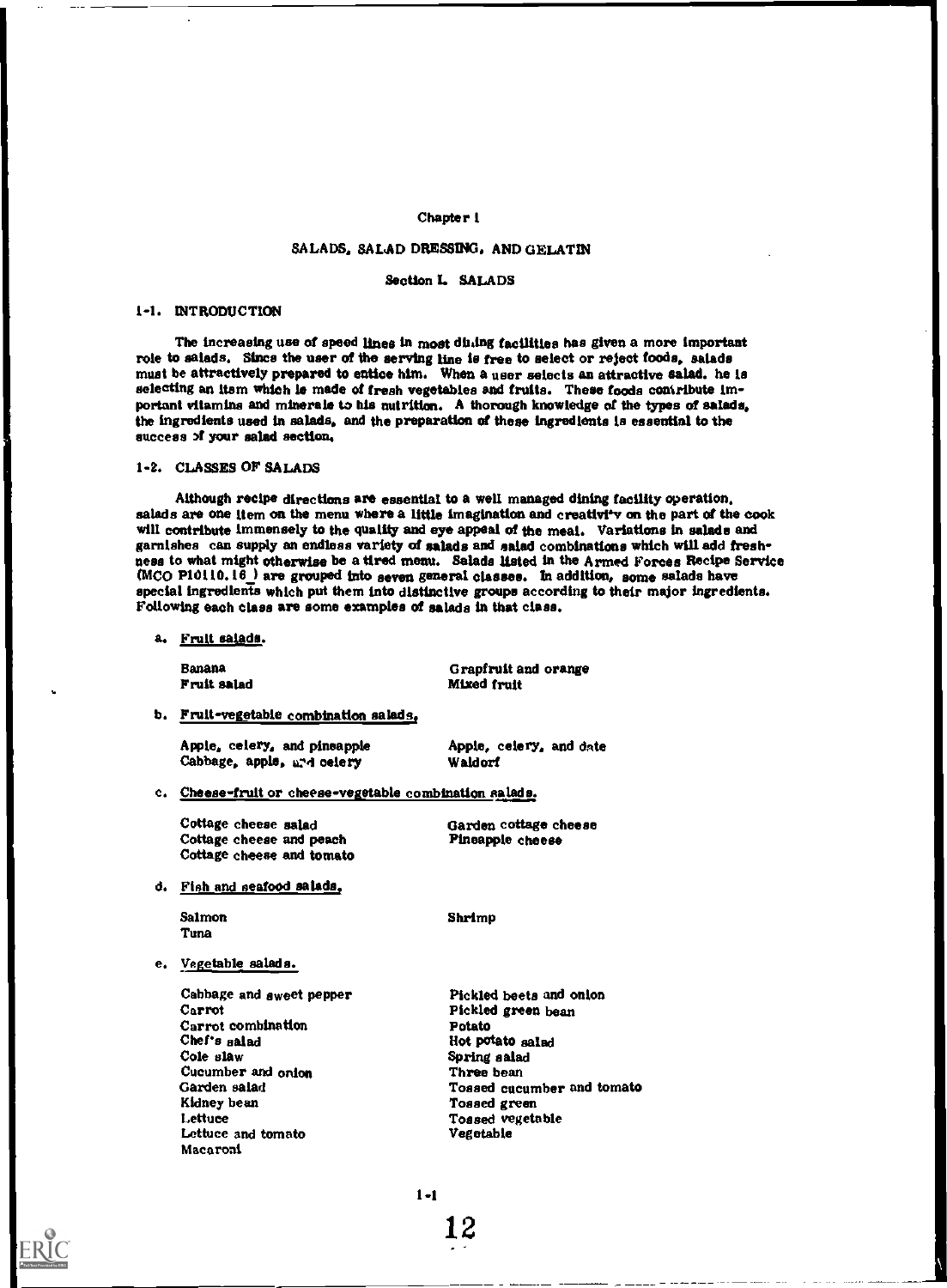f. Meat or poultry salads.

Chicken Turkey

**ERIC** 

Ham

g. Gelatin based or molded salads,

Golden glow mold Perfection salad Jellied banana Jellied cranberry and orange Jellied fruit Jellied spiced cherry Jellied spring salad Jolliet: Waldorf

#### 1-3. VEGETABLES BOB SALADS

The list of salad making ingredients is quite long out the most commonly used item is salad greens. There are about twenty projucts on the commercial market considered and salad greens in addition to the various varieties of lettuce. Following is a discussion of salad greens and other salad ingredients used in the preparation of salad.

- a. Salad greens. An attractive salad begins with clean, cold, orisp salad greens; fresh young greens should be used. Greens have a tendency to wilt from day to day even when refrigerated. Ali greens used for salads are considered to be fragile and must be properly cared for at all stages of preparation. As a cook you should become acquainted with available salad greens so that you may combine the different colors and tastes effectively.
	- (1) Lettuce. Lettuce is the most important of all the gr.\_ .s used in salads. It is used in greater quantities and more often than any other salad green. There are various types, each of which has its own distinctt  $\rightarrow$  flavor, The color may vary from a pale, almost white green to a deep green. Iceberg, Roston, or Romaine lettuce are the see which can be procured by dining facilities,
		- (a) Iceberg lettuce. Thia lettuce is the most widely used variety of the lettuces. It is readily available and is in good supply throughout the year but reaches its peak from May through July. Iceberg lettuce can be identified by its compact head with tightly packed cup like leaves. The outer leaves are dark green in color and can be used as a base for an arranged salad plate, in sandwiches, or shredded and mixed with other salad greens. The inner leates are medium to pale green and can be used to make the cup which will hold a salad mixture for an individual salad.
		- (b) Boston lettuce. This lettuce is available all year long also. It has large, tender, smooth dark green leaves. The outer leaves separate easily aince the head is not as compact as the head of some other varieties of lettuce. The inner leaves are semicrisp, tender, and have a buttery feel and taste. Boston lettuce is used frequently th the preparation of tossed green salads or as a garnish for salad plates.
		- Romaine lettuce. This lettuce can be procured throughout the year by most military dining facilities, Sometimes referred to as Cos lettuce, it can be identified by its elongated shaped head and its long straight spoon shaped leaves. The leaves are crisp and dark green and have thick midribs. Romaine lettuce has a sharp nutty flavor. (c) Rom
	- (2) Endive and escarole. These two salad greens can be procured throughout the year. Endive is also known as chicory, American emitve, American chicory or curly endive. The outer leaves have a sharp, tangy flavor which adds a pleasant contrast to other greens in a salad. Escarole is much like American endive but has a broader leaf and not as sharp a flavor. The dark green leaves are edged in yellow and are twisted and wavy with heavy white midribs.
	- (3) Other greens used for salads. A wide variety of other greens which can be used for salads can be procured by the military. They are cabbage, tender green onion tops, parsley, celery leaves, and young, fresh, tender spinach leaves.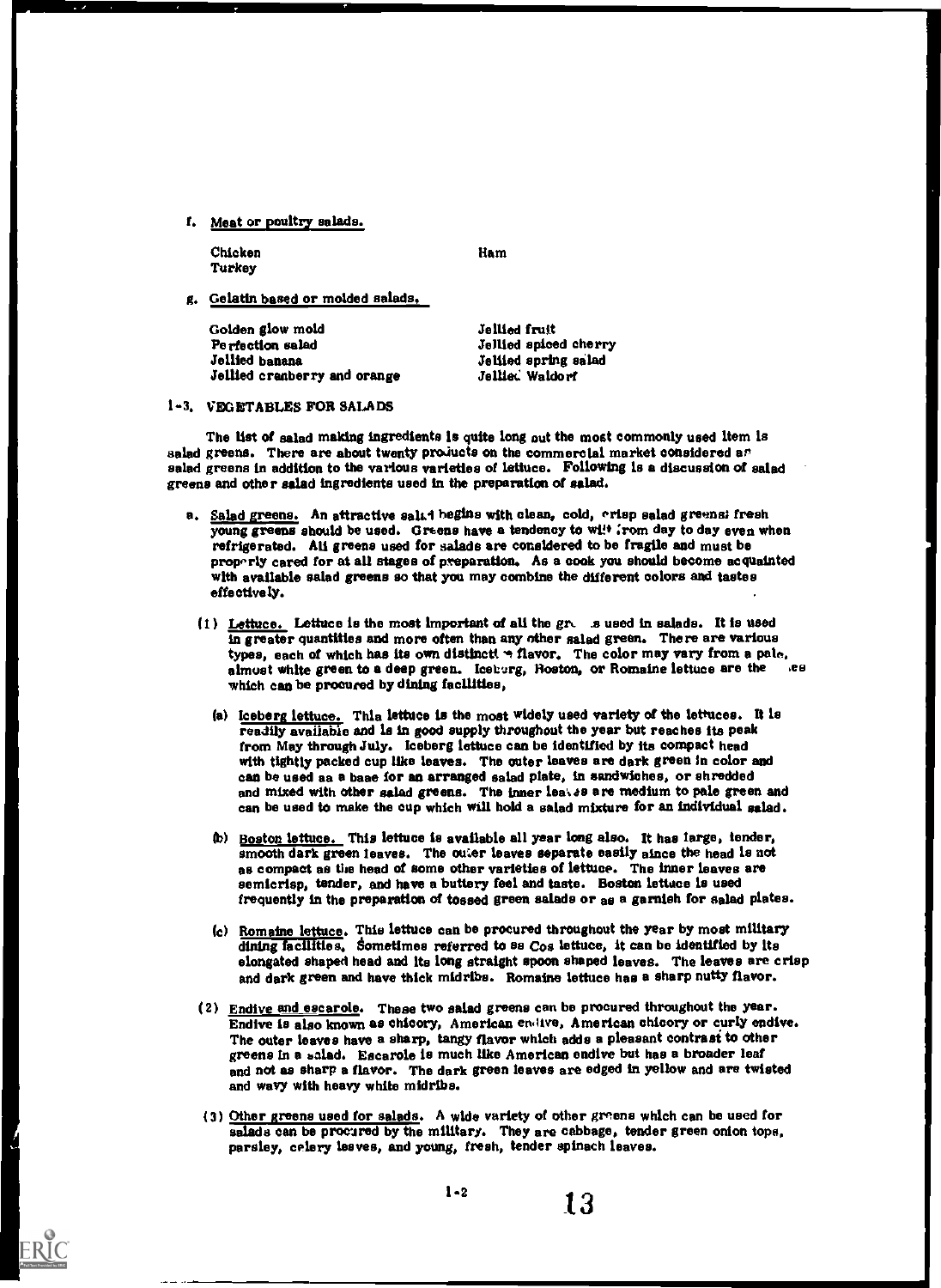- (a) Cabbage. Green, white, or red cabbage may be used for salads. The core of the cabbage should always be removed since it is very bit er and if used will tend to make the salad taste bitter. Dehydrated cabbage may be substituted for fresh. When using dehydrated cabbage, it should be reconstituted overnight in a tightly covered container under refrigeration.
- 0:0) Celery. Pascal (green) celery is widely used and may be procured all of the year through the Armed Forces. This variety of celery has crisp stalks and is quite stringy. The stalks f pascal celery should be straight and free of pithiness. The stalks should be trimmed and the outer leaves removed before serving.
- (e) Green onions. Green onions are available throughout the year. They add a deep green color to salads which enhances the appeal of the aalads.
- (d) Parsley. This green vegetable is available all through the year. It is dark green, has a distinct aroma, and is mainly used to add character and color to the dish.
- (a) Spinach. Fresh spinach leaves are a seasonal salad green available in the spring and fall. The leaves are dark green and spoon shaped with thick midribs. The leaves have a strong flavor and are used to add a distinctive taste to tossed green salads.
- (4) Handling of salad greens. Salad greens, including the lettuces, are packed by the distributor in cardboard or wooden crates ranging from 25 to 50 lbs and must be processed upon arrival at the dining facility before storage. When processing, be sure to check for spoilage. If some spoilage is found, it should be removed to preserve the remainder of the vegetables. After processing, the items should be placed in vegetable bins in the vegetable refrigerator. Greene should never be allowed to stand at room temperature for any length of time as they are highly perishable.

b. Raw vegetables, Several of the vegetables in this category are highly perishable. These include cucumbers, sweet peppers, radishes, and tomatoes.. The less perishable vegetables, however, will require some special handling for maximum crispness in salad preparation. Some of the raw vegetables available for use are carrots, cauliflower, cucumbers, green peppers, radishes, tomatoes, and turnips.

- (1) Carrots. Carrots have thin skins and are easy to peel. Raw carrots may be cut in numerous ways for salads and garnishes.
- (2) Cauliflower. If you can obtain fresh cauliflower for the dining facility, it may be used as a salad vegetabla. After soaking in salted cold water, it should be rinsed, drained, and broken into small flowerets and served with French dressing or oll and vinegar.
- (3) Cucumbers. Quality cucumbers received at the dining facility should have a fresh appearance and should not be shriveled or withered. They should be dark green with waxy skin. Cucumbers are one of the more flavorful salad vegetables used to achieve crispness and crunchiness.
- (4) Green peppers. Green peppers add color and zest to a salad and are available in three market format fresh, fresh frozen, and dehydrated. Dehydrated and fresh frozen peppers are preferable when the recipe requires diced peppers. Fresh peppers are highly perishable and must be handled vith some care.
- (5) Radishes. Radishes are crisp, mild flavored, and colorful. When combined with any salad or used as a salad relish, they will enhand the eye appeal of the salad bar. To prepare radishes for use cut off the stem and  $\tau$  tends, wash with cold water and drain. Radishes can be served whole, thinly sliced, or cut into rosettes for garnishing.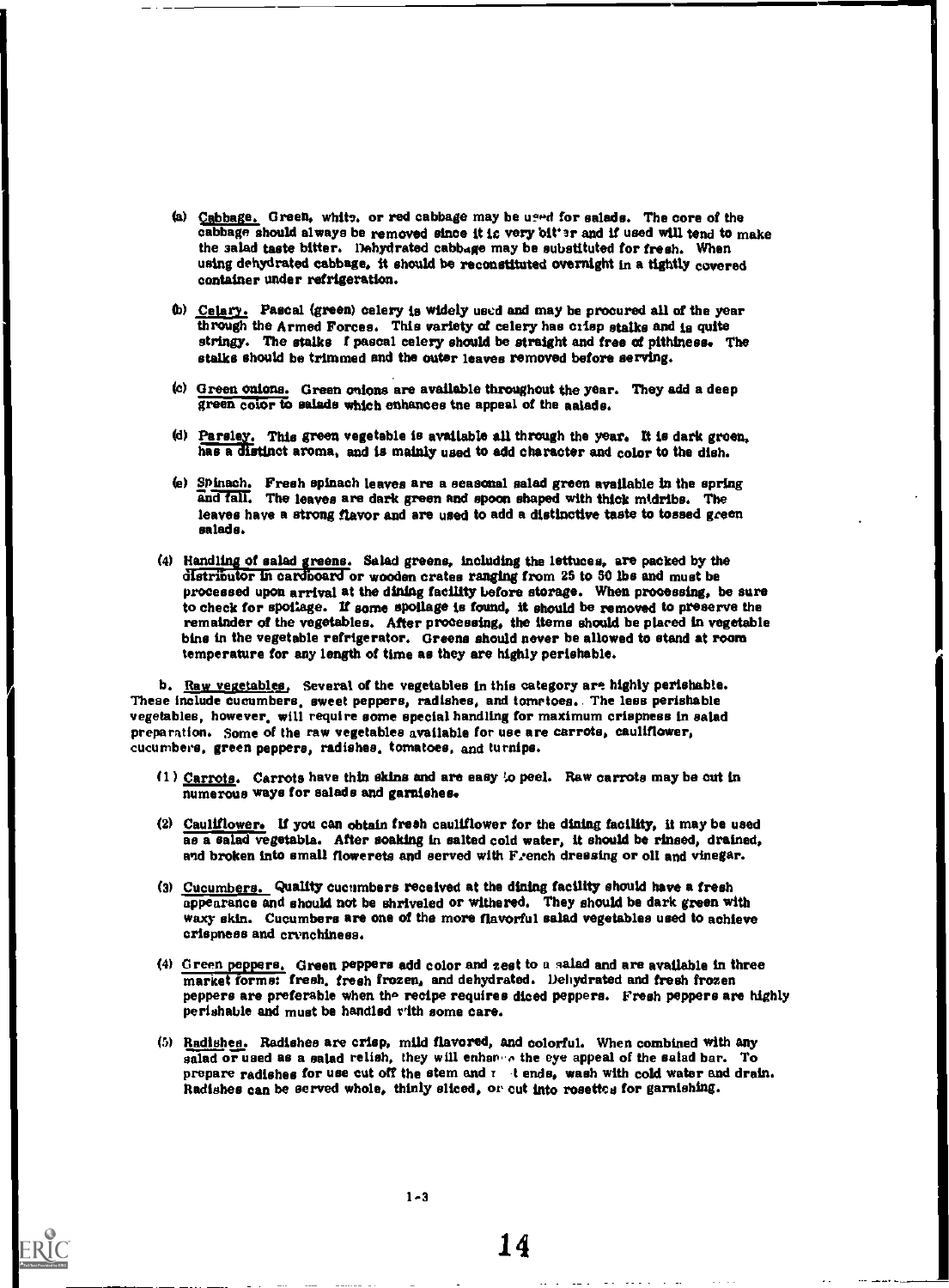- (8) Tomatoes. There are two types of tomatoes procured for the military dining facility: the large tomato and the cherry tomato. When using the large tomato, rinse it under cold water, cut out the stem end, and cut the tomato into slices, quarters, or dice it, whichever the recipe may require. The cherry tomato should be rinsed with cold water and either left whole or cut in half and placed in a vegetable salad.
- (7) Turnips, Fresh turnips can be obtained throughout the year for the dining facility. Turnips must be peeled prior to being sliced or diced. They are eaten raw when usel in salade. Turaipe are seldom used in salad, but if desired they can be used in lieu of cucumbers In a vegetable salad.

c. Cooked salad vegetablas, Many of the salad recipes in the Armed Forces Recipe Service require vegetable ingredients that have to be cooked. These vegetables may be selected from varieties that are canned, cooked fresh, frozen, or dehydrated. A number of these salads are composed completely of cooked vegetablas. Some of these vegetablas are as follows:

- Beane, wax, canned.
- \*Beans, kidney, canned or cooked.
- Beans, green, canned, cooked, frozen, or reconstituted dehydrated.
- Beete, canned.
- Carrots, canned or cooked fresh.
- \*Onions, dehydrated, chopped, or fresh.
- Peas, canned, cooked, froze
- \* Pimentos, canned.
- \*Potatoes, cooked fresh, reconstituted, cooked dehydrated slices, or canned whole white.

#### 1-4. FRUITS FOR SALADS

Fresh fruits are used less frequently as salad ingredients than raw vegetables, but they do add variety to the menus from a flavor and texture standpoint. Some of the fruits used are apples, avocados, bananas, the citrus fruits, melons, peaches, pears, and pineapples. Preserved fruits may be used in addition to the fresh fruits available.

#### a. Fresh fruits.

- (1) Apples. Applas are a popular ingredient used in the preparation of salads. When using apples, select ones that are of uniform size and color, crisp and Juicy, moderately acid, and that have some sweetness.
- (21 Avocados, This fruit combines very well with mixed salad greens. It ie not included as a salad ingredient in the Armed Forces Recipe Service because season and perishability limit its use. Avocados ere excellent sliced and served with grapefruit or orange sections or with an appropriate salad dressing. Halves of avocados filled with chicken or shrimp salad are summertime favorites.
- (3) Bananas. Bananas are normally procured in two stages of ripeness. The first stage ie light green, breaking slightly towards yellow. In the second stage the fruit ie yellowish green. These are stocked at local supply points for issue wherers the first stage bananas have a storage life of approximately 7 to 10 days and tend to handle better during shipment.
- (4) Citrus fruits. These include oranges and grapefruite. Lemon or lime juices may also he used to add flavor. When selecting citrus fruits for salads, always select large firm fruit.
- (5) Melons. Melons should be pared, diced or out into uniform stripe or wedges when they are used as an ingredient for fruit salads.
- (s) Peaches and pears. Fresh peaches and pears are other fruits not listed in the Armed Forces Recipe Service but which may be used. They are welcome additions to most salad menus when added to fruit salad or served with cottage cheese.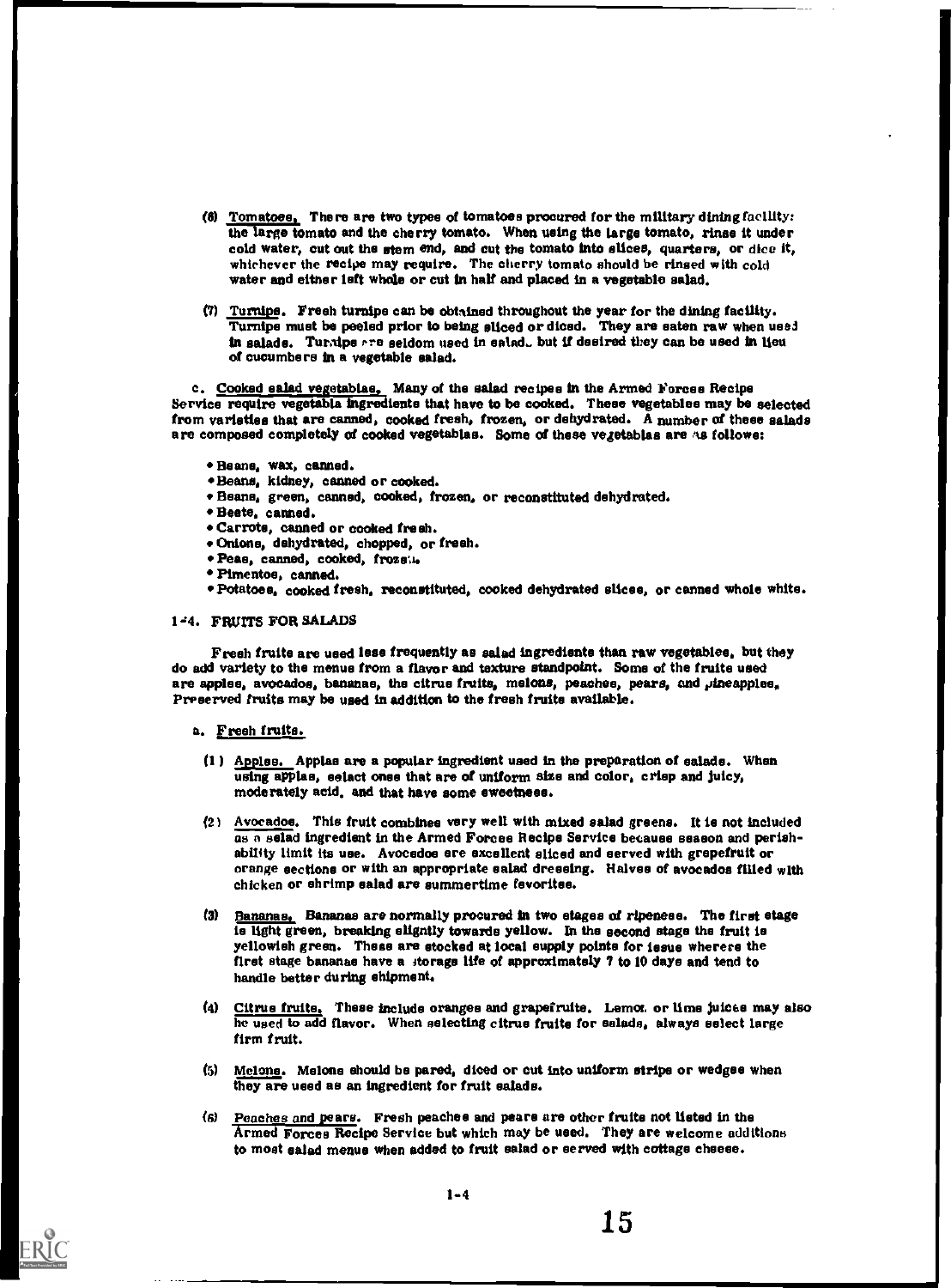(7) Pineapple, When using fresh pineapple in jeliied salads, it must be cooked beoause it contains a chemical substance which will prevent the gelatin from hardening. Fresh of waste after preparing the fruit. When used, pineapples add a zesty, tangy flavor to any fresh fruit salad. They may be used as a decorative garnish,

to the control of the control of the control of the control of the control of the control of the control of the control of the control of the control of the control of the control of the control of the control of the contr

 $\frac{1}{\sqrt{2}}$ 

 $\sim$   $\downarrow$  $\mathcal{L}_{\mathcal{A}}$ 

چې

 $\chi^2_{\mu}$ 縣  $\frac{1}{2}$ 

 $\mathcal{L}_{\rm{in}}$ 

蓬

b. Preserved fruits for salads. Many fruits are available all through the year due to present day methods of food preservation, A variety of fresh frozen, canned, or dehydrated (dried) fruits oan be obtained and used in salad preparation.

- (1) Fresh frozen truth', Frozen fruits are used less often than fresh or canned fruits due to perishability and coat but can be used to add variety and color, Sliced pesches and whole strawberries are the two frozen fruits most commonly used in the dining facility. Frozen fruits must be handled carefully since improper thawing methods can cause the fruit to become unfit for consumption. When using frozen fruits for salads, they should have a faint trace of ioe-orystals in t and spoilage. These fruits should be thawed in the container in which they were packed.
- (2) Canned fruits Canned fruits may be used in many ways as salad ingredients. The Armed Forces Recipe Service provides specific details. A point to remember is that all canned fruits must be well drained,
- (3) Dehydrated or dried fruits. Dates, prunes, and raisins are the fruits which are generally used in salads,
	- (a) Dates. This fruit requires only cutting and removing of the seed.
	- (b) Prunes, Dehydrated prunes must be rehydrated, cooked with an appropriate seasoning, and chilled before being used in salads.
	- (c) Raisins, Raisins must be plumped or swelled to be a palatable salad ingredient, To prepare them for serving, place the raisins in a colander or strainer, then hold the container over boiling water (do not submerge the raisins in the water) for 5 minutes, Remove and chill the raisins before adding them to the salad,

#### 1..5, MEATS FOR SALADS

When using meat, poultry, fish, or seafood for salads, insure that the food item is thoroughly chilled before it Is put into the salad.

a. Meats, The meats most commonly used in the proparation of salads are beef, ham, bacon, salami, pepperoni, and bologna, When using meats in a salad, most recipes call for the meat to be cut into 1/2 inch cubes except when cold cut meats are used. These meats should be cut into julienne strips. Crisp bacon strips are crumbled or diced.

b. Fish or seafood. Salmon, shrimp, tuna, lobster, anchovies, and crab meat are the most widely used seafoods. Fish used for salads should be flaked. Lobster, king crab, and shrimp are usually cut into 1/2 inch pieces. Canned fish must be drained, boned, and have the skin removed before it is used. The liquid, skin, and bones can give the fish product an unsavory appearance but they are not harmful if consumed,

c. Poultry. Both chicken and turkey can be used for salad. Whole fryers, broilers, or canned chicken can be used in making chicken salad. When using turkey for salads, either boneless frozen raw turkey, boneless cooked tu may be used, These meats may either be cut into 1 /2 inch cubes or julienne strips depending upon the kind of salad being made,

#### 1-6, PASTE PRODUCTS VOR SALADS

Macaroni and egg noodles are the most commonly utilized paste products used in the dining facility in the preparation of salads. These products are made of semolina, durum



- .

٠.

**Section**  $\frac{1}{\sigma_{\rm{jet}}}$ he.<br>Daoine  $\frac{1}{2}$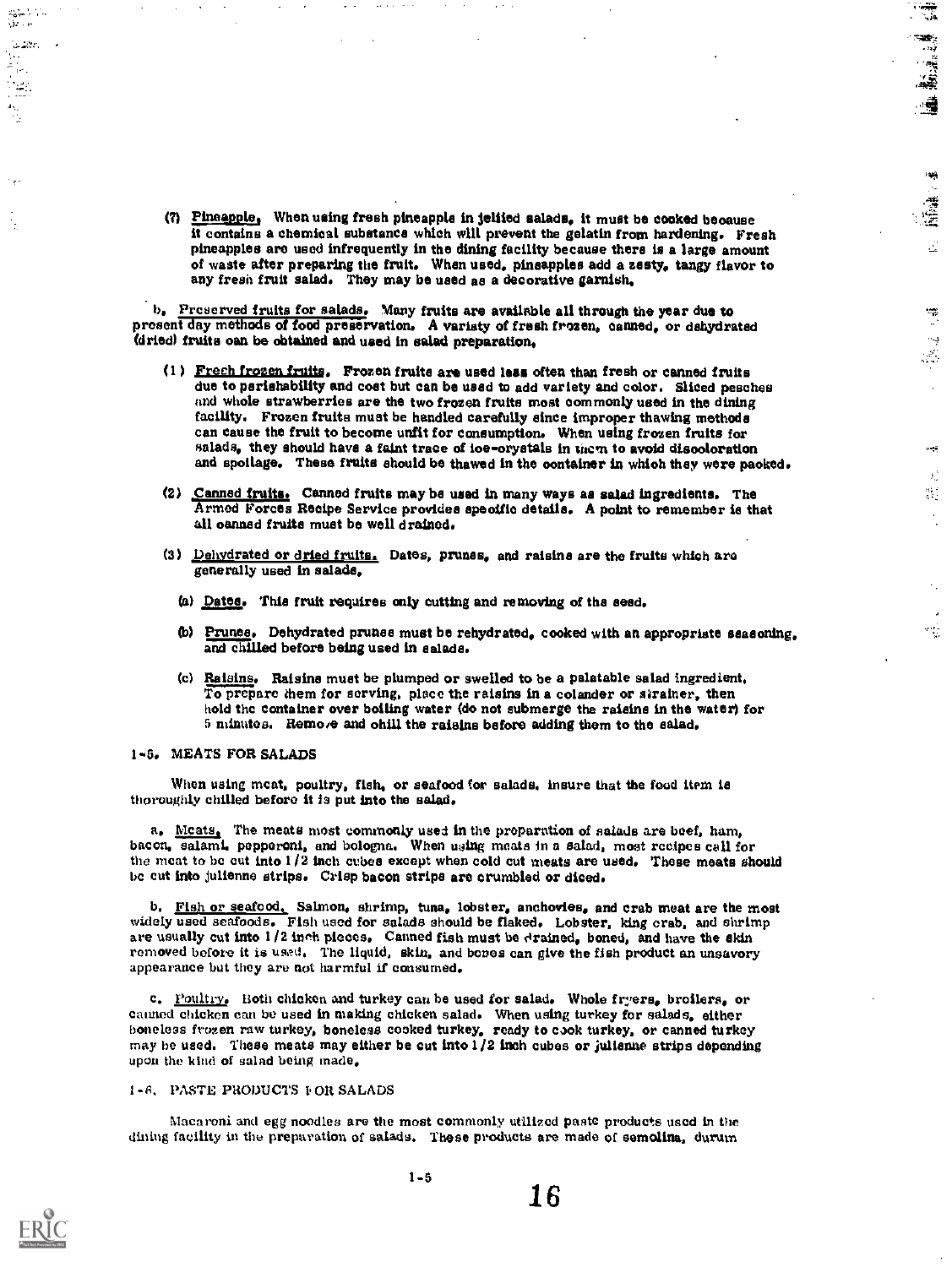wheat flour, farina, or hard wheat flour and water. The resulting mixtures are rolled, shaped, snd dried into various forms, Rice is a grain product which is prepared and used in a manner similar to paste products.

a. Macaroni and noodles. These two paste products should be added to boiling salted water, cooked for 15 minutes or until tender, drained, washed in cold water, again drained thoroughly and set aside in a refrigerator to chill.

b, Rice, The rice procured for the Armed Forces is the long grain variety and is parboiled to artially cooked) before milling. Rice will double in buik after cooking. The grains should appear light textured. The Armed Forces Recipe Service should be followed in the preparation of a salad using rice since the cooking time for the rice may vary. Incorrect cooking could cause an unacceptable, unpalatable, and wasteful product.

#### 1-7, SALAD INGREDIENT PREPARATION

The cardinal rule for salads is to serve them fresh. The appetizing sppearance is lost if the lettuce is wilted or the fruit has a dry stsle look.

a, Salad greens, Select your salad greens carefully. Sort, trim, wash, and crisp the greens before making the salad. Wash them carefully to free the greens of sand and diri particles, Drain them well, Break lettuce and cabbage into bite sized pieces. Place the prepared greens in pans and cover with wax paper and a clean damp cloth. Place the container and contents into the refrigerator to chill and crisp before using. When adding the crisp greens to your salad, be sure that they are free of any excess water so that the dreteing will cling to the leaves. Your salad greens should be prepared as close to serving time as possible.

b, Raw salad vegetables, When fresh vegetables are used, they should be selected with care, washed thoroughly, trimmed and peeled as necessary, and cut into uniform pieces as required by the recipe you are using.

c, Cooked vegetables, When canned or reconstituted vegetables are used, they should be drained and the liquid retained for uce in soups, sauces, or gravies. You may msrinate the vegetables in French dressing to obtain a shsrper flavor before using them in the salad, Whether you use fresh, canned, or dehydrated vegetables, the prepared ingredients should be covered with waxed paper and placed in the refrigerator to chill before combining them with the salad greens and dressings.

d, Fresh fruits. When using fresh fruits as salad ingredients, select firm, crisp, fi ish fruits free of blemishes, The fruits should be washed and bruises or spots removed. Fruits such as apples, bananas, peaches, and pears should be dipped into an sntioxidant solution to preve : discoloration. If antioxidant is not available, lemon or pineapple juice can be substituied, The fruits should be dipped after they have been cut because fresh cut sides will discolor.

c Preserved fruits. Preserved fruits whether they are fresh, frozen, canned, dried, or reconstituted dehydrated need little preparation, as most preserved fruits hsve been processed prior to packing. Dried or dehydrated fruits need reconstitution or plumping before use, Whenever such items are used, the Armed Forces Recipe Service directions or the manufacturer's recommended recipe should be followed.

f. Meat products, All meats should be cooked and well chilled before being mixed with other salad ingredients or when preparing a meat salad. The Armed Forces Recipe Service should be followed step by step since meat products are highly perishable and can become contaminated, Meats and poultry are usually cubed but fish is ordinarily coarsely flaked with a fork, Small shellfish such as shrimp can be left whole or diced if preferred. Canned salmon and tuna fish are difficult to pret are in a way that retains the form of the pieces, although tuna is rimier than salmon.

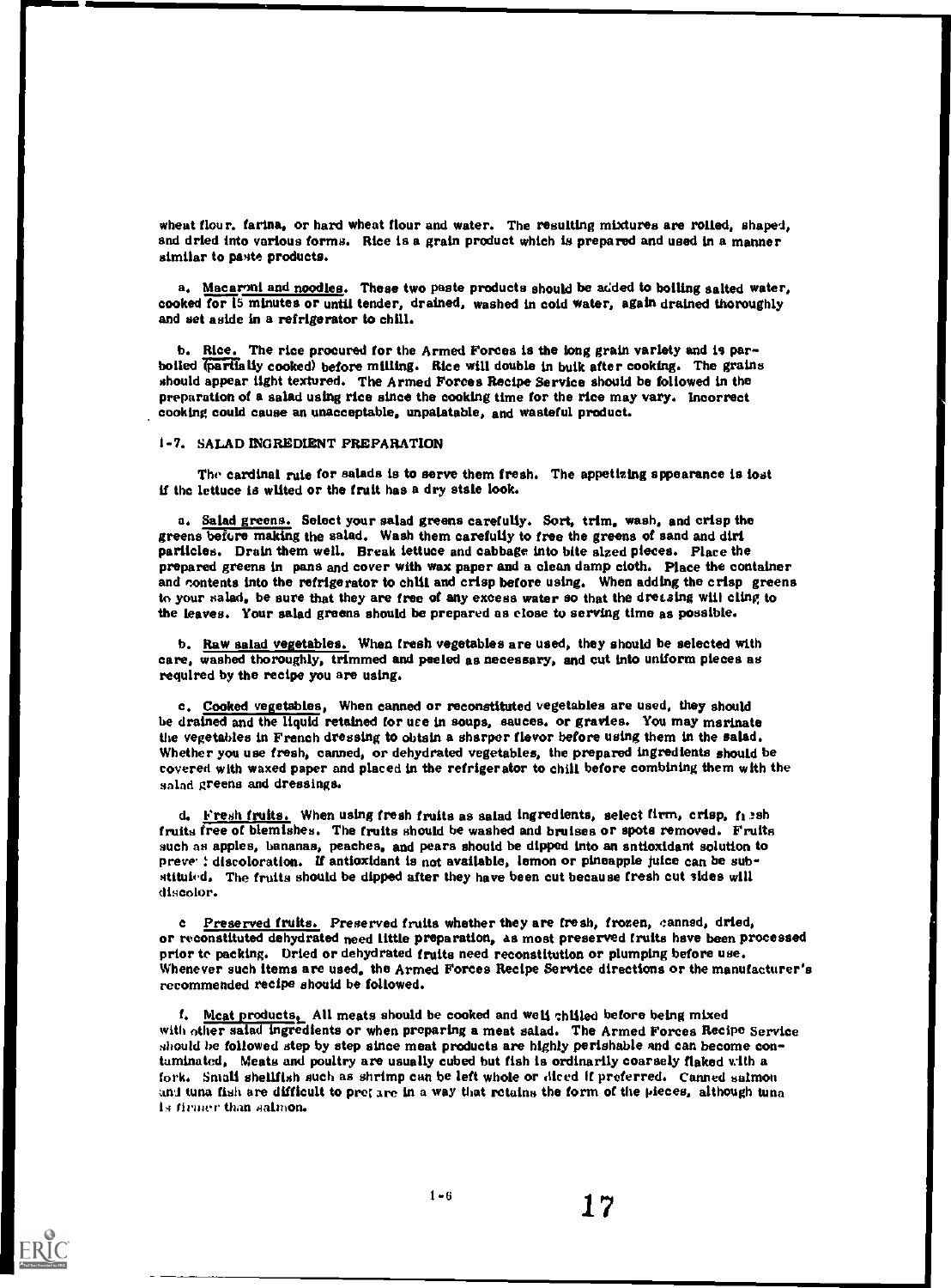#### g. Eggs and dairy products.

- $(1)$  Eggs. All eggs used in salads are hard-cooked and have the shells removed. Whole eggs may be placed around a salad to serve a decorative function in addition to being an ingredient of the salad. Deviled eggs are made by removing the yolk from the eggs which have been cut  $L_1$  half, combining the yolk with spices and other ingredients, and returning the mixture to the egg white halves. Sliced eggs are frequently used on top of a salad to add color as well as nutrition. Diced or chopped egge are mixed into a salad. The use of eggs in salads greatly increases their eye appeal and their nutritional value.
- (2) Dairy products. These products include cheese items which are derived from  $milk<sub>e</sub>$ A great variety of ohesses oan be used in the preparation of salads. Each cheese has its own distinctive flavor. Some of the most popular are cheddar, Swiss, and American cheese. Cottage cheese is the only cheese which is used as a basis for salads. Parmesan cheese is often used in grated form to sprinkle over salads. Other cheeses ate cut into strips, idiced or served in chunks in salads. Processed cheese is natural cheese which has been mixed and reformed to give it a smooth texture.

#### 1-8. COMBINATION SALADS

When preparing mixed salads or salads with a combination of vegetables, do not combine the ingredients until you are ready to serve the salad. An exception to this rule would be a recipe whioh calls for the salad ingredients to marinats in the dressing (examples of this would be potato salad or possibly cuoumbers, onions, and sour oream). Another exception would be making fruit or vegetable molds. When tomatoes or citrus fruits are being used, they should be the last ingredient added in a tossed salad. These acid foods tend to make the other salad ingredients soggy if they are allowed to stand in the salad and will wilt the crisp salad greens.

#### 1-9. JELLIED SALADS

Though not quite so popular as vegetable salads, gelatin type salads should be included in the menu. Gelatin salads are nutritionslly adequate espectally when fruits or vegetables are added, and they add variety to the menu. Salads made with gelatin become increasingly firm on standing so it is advisable to make gelatin salads a day in advance of the serving time. Extra gelatin ma) be added to save time when a mixture must be stiffened quickly. Whenever using fresh pineapple juice, be sure to cook it first to destroy the enzymes. If the enzymes are not destroyed, the gelatin will not stiffen. When adding canned 'ruit to gelatin, be sure that the fruit is well drained and that the gelatin has a syrupy consistency. With these precautions fruits should not float on top of the salad.

#### 1-10. CHARACTERISTICS OF AN APPEALING SALAD

An appealing salad is one that has a pleasing color combination, is arranged attractively, and is composed of foods that are compatible. Ingredients should be fresh and cold; green raw vegetables should be crisp, and fruits firm. When planning salads for different meals, always consider the color and flavor combinations from the standpoint of palatability and attractive appearance. Foods with high flavor should be used sparingly in mixtures as they mask the more delicate flavors. Pineapple, for example, is so pronounced in flavor that if used in excess in a fruit salad, it may be the only flavor that can be identified.

#### 1-11. GARNISHING

A garnish is a food item (edible or inedible) which is used to adorn or decorate a main food dish. A single green pepper ring, a strawberry, a radish rose, or similar edible garnish will accent the appearance of a salad. Garnishing plays only a minor part in cooking but it Is a very important part, The garnish should be artistic and should make the food more appealing to the eye. An appropriate garnish is one which is suitable in shape, color, texture, and size for the dish on which it is to be used. In most cases a garnish is made up of edible foods, but you may also use items such as plastic materials, ice carvings, or live flower arrangements.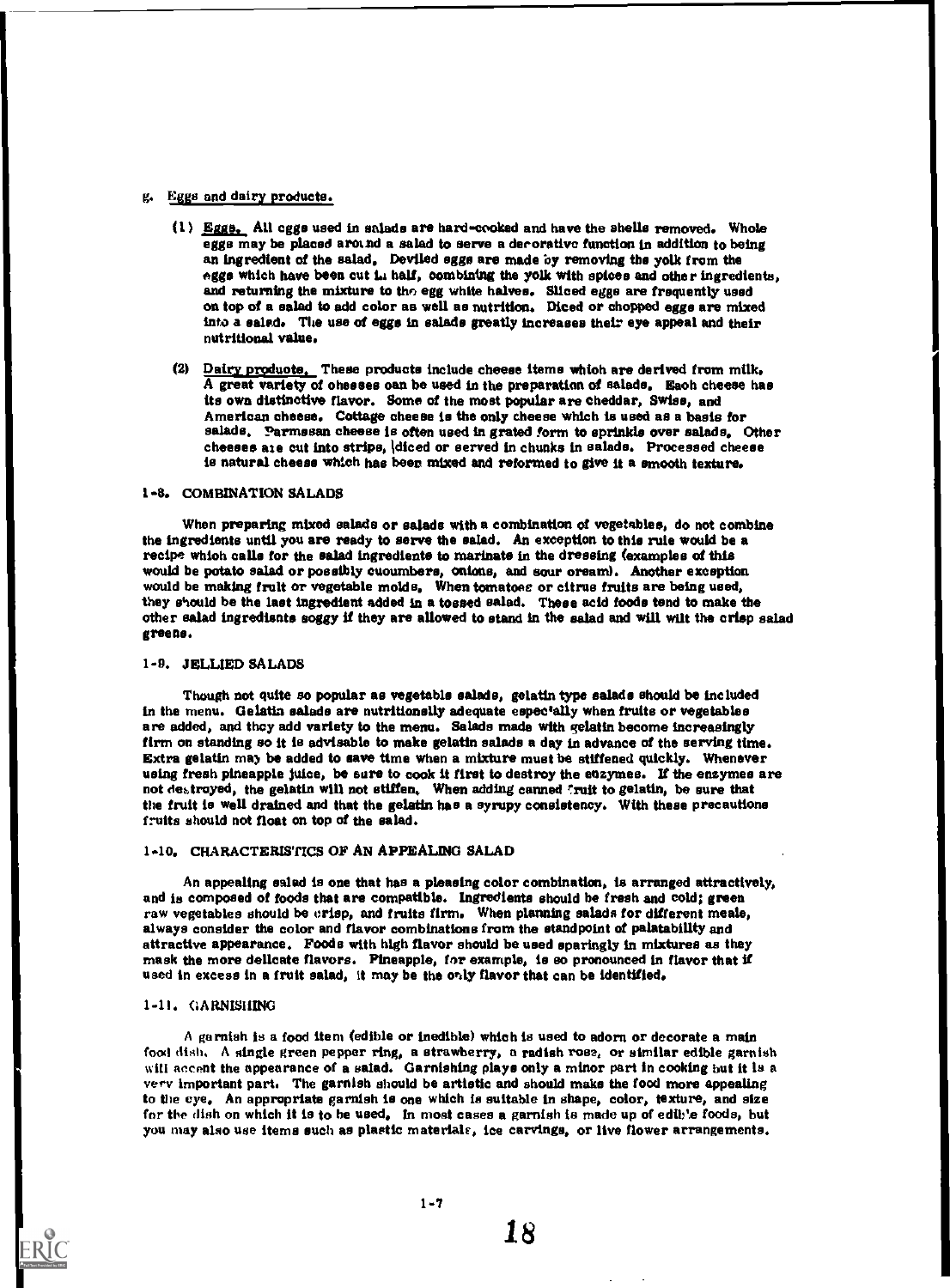a. Edible garnish. Edible garnist is are all gourmet foods which can be eaten either in the raw or cooked state and which are used to decorate a food item being served. Whenever a garnish .- combined with a food item, it should be edible. The following are some examples of food items which can be used for garnish along with suggestions for preparing them.

- (1) Parsley sprigs may be used as a decoration around a salad or they may be chopped and sprinkled over food dishes.
- (2) Paprika may be sprinkled on any light colored food to add contrast and eye appeal.
- (3) Raw cranberries chopped and mixed with chopped apples make an appetizing garnish for fowl, meat, fish or green salads.
- (4) Radish roses are easily and quickly made by cutting through the skin of red radishes to form petals. These roses add a decorative garnish to vegetables, fish and meat salads.
- (5) Peanuts, raisins, shredded coconut, chopped candied fruit peels, or chopped cherries can be used for toppings on fruit salads.
- (8) Red or green peppers can be used to enhance the eye appeal of a vegetable salad. To prepare the peppers for use, wash under cold running water, remove the seeds, and slice into thin rings.
- (7) Ripe bananas will add flavor and variety when cubed or sliced and added to canned fruits or fruit salads.
- (8) Fruited gelatin cut into glistening cubes gives the salad a distinctive appearance.
- (8) Sliced tomatoes cut into wedges taste good, look good, and are a good accompaniment With greens, meat, fish, poultry, or vegetable salad.
- (10) Stuffed green olives thinly sliced and added to a vegetable salad or cote slaw will improve their acceptability.
- (11) Grated horseradish and chopped pimientos will add a zesty flavor to fish salad.
- (12) Crisp crunchy flowerets of raw cauliflower can perk up a green salad dish.
- (13) Canned beets with their deep red color will increase the eye appeal of a variety of dishes,
- (14) Fresh beets ieft whole, sliced, diced or cut julienne style offer many salad color possibilities.
- (15) Carrot curls and rosettes can add that touch of color which will enhance the appearance of a cottage cheese salad or potato salad.

b. Nonedible garnishes. These garnishes can be used to enhance the appearance of a table arrangement, salad bar, serving line, or buffet line but cannot be eaten. The items used can be live floral arrangements, plastic flowers, fruit and ferns, or possibly an ice carving to emphasize the theme of the occasion. A variety of candles may also be used for elegance and atmosphere.

#### 1-12. PREPARING INDIVIDUAL SALADS

When a large number of salads is being made up, it is more practical to use an assembly line system. Select the bowl for the particular salad to be served. Line up as many bowls as you have room for on the work table. When stacking the bowls, do not stack more than five at a time. The easiest way to put together a large order of salads and to obtain the most attractive uniform results is to add each ingredient to each bowl rather than to finish one salad t a time. An example would be to put the lettuce into the first layer of bowls and then to 1.,t.ow in sueceession with the remaining ingredients. The ingredients should be arranged so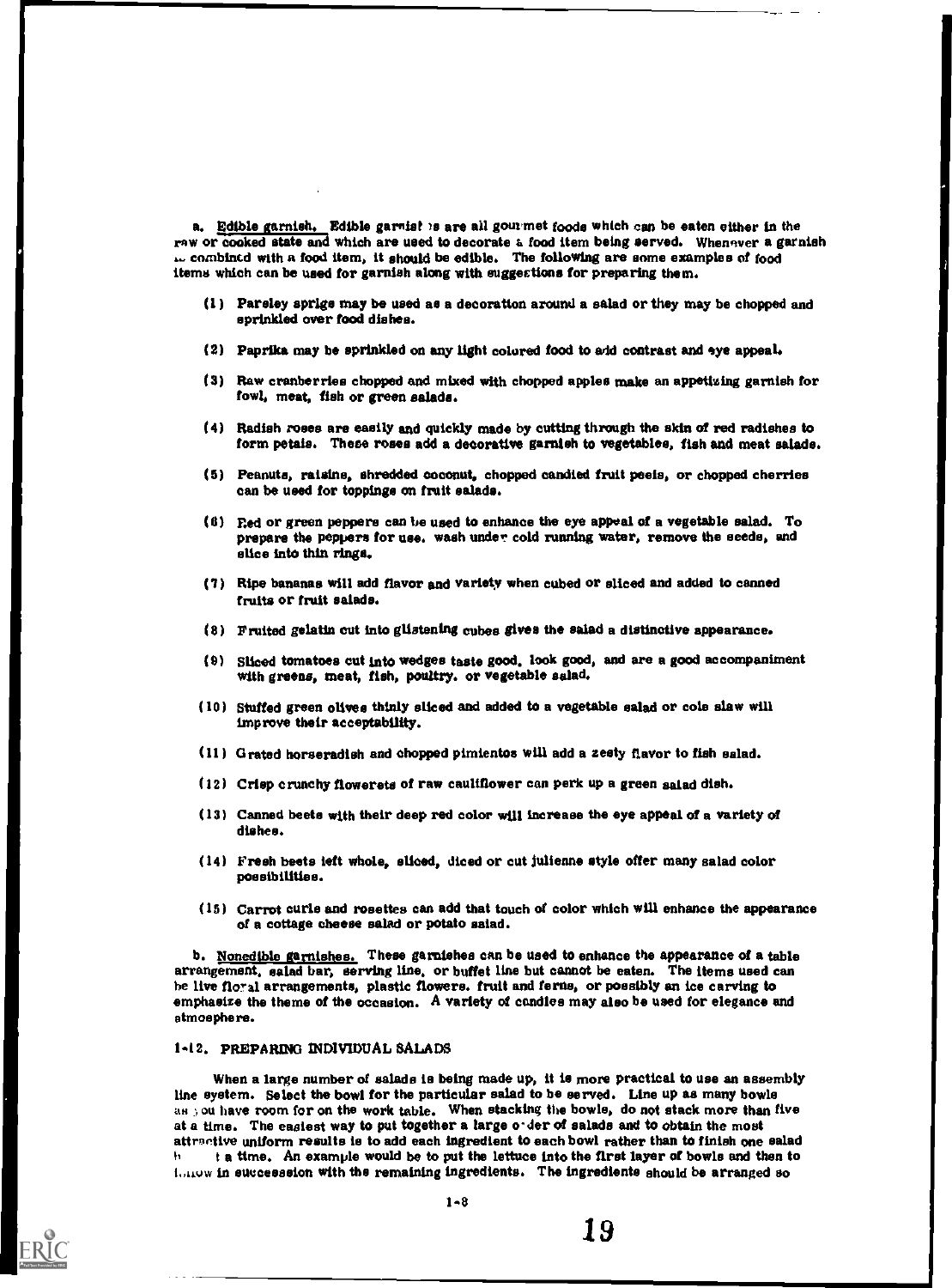that every item shows distinctively. Salads that are too uniform or too ornate lose eye appeal. Build from the back of the salad bowl to the front. The lettuce cup should be placed so that the frilly edge of the leaf is at the top or back of the bowl. The leaf should not extend over the edge of the bowl. When adding mixed salad ingredients, mound or mold them to give the salad bowl a distinct shape. When garnishing, add the garnish carefully so the eye travels upward toward the top of the salads. Do not make the salads too flat since this will produce an artificial effec<sup>t</sup> and decrease eye appeal. Putting together an individual salad can be time consuming. An orderly arrangement of ingredients is essential to gain speed and uniform production.

#### 1-13. RELISHES

There are several interpretations of what constitutes the group of miscellaneous ingredients known as relishes. They are any item which adds zest, flavor, and color to a meal.<br>Usually relishes are a gweet-sour dish which accompanies meat. Pickled vegetables such as cucumbers, beets, carrots, onions, olives, tomatoes, cauliflower, and cabbage are in this category. In the Armed Forces Recipe Service there are a number of relishes of the sweet sour type. In addition, salad bar Items may feature two or three sliced vegetable relishes not combined with dressing which add crispness and color to the meal. The following are some sample relishes.

- a, Curls male from carrots or celery.
- b. Sticks or strips cut from carrots, celery, or green peppers.
- c. Rings made from green peppers, onions, or celery.

d, Fans which are a bit time consuming to make but add a nice touch to the relish tray can be made from celery, carrots, or cucumbers.

- e. Radishes cut into roses and accordions.
- f. Raw cauliflower flowerets and green onlons.
- g. cheddar cheese cubes.

#### 1.14. SANITATION AND STORAGE

a. Sanitation. It is especially important in the preparation of salads to observe proper sanitation procedures. The working area and utensils should be kept clean and the spoilage of food should be prevented by proper refrigeration. Refrigeration is the key word in salad preparation and serving sanitation. The Ingredients should be cold to start with. The salads should be refrigerated after preparation and the serving line should be iced. Salads should be prepared in small batches so that they will remain cold and fresh. Foods that contain protein which have been peeled, sliced, or diced by hand after cooking must never be used as leftovers, since the 3-hour limit at temperatures between  $40^{\circ}$  and  $140^{\circ}$  F is usually taken up in preparing, chilling, and serving the food. These foods include potato salad, chicken salad, turkey salad, macaroni salad, shrimp salad, egg salad, and similar items. Hand preparation not only increases the chance of contamination, but it also increases the length of time that these foods are held at room temperatures. It is also dangerous to return opened Jars or bowls of mayonnaise and cooked salad dressings from salad bars to refrigerators for reuse at a later meal. Mayonnaise and cooked salad dressings should be placed on the salad bar in small quantities and should not he retained for reuse because of the danger of miscalculating the total lapsed time that these salad dressings have been held at temperatures between 400 and 1400 F.

b. Storage. Salads should be stored under refrigeration and covered to prevent them from drying out and picking up odor contamination. The temperature should be held at  $4.6$  F for salads to prevent the wilting of vegetables. Salads should be chilled before serving to keep them fresh even if they are to be used immediately. Neither salad ingredients nor the prepared salads themselves should be stored in a freezer. Although a freezer will quickly chill salads, the temperatures always cause a loss of crispnees which results in a totally unacceptable product. Salad ingredients that are procured in the  $f$ -ozen state are, of course, an exception to thie rule.

 $1 - 9$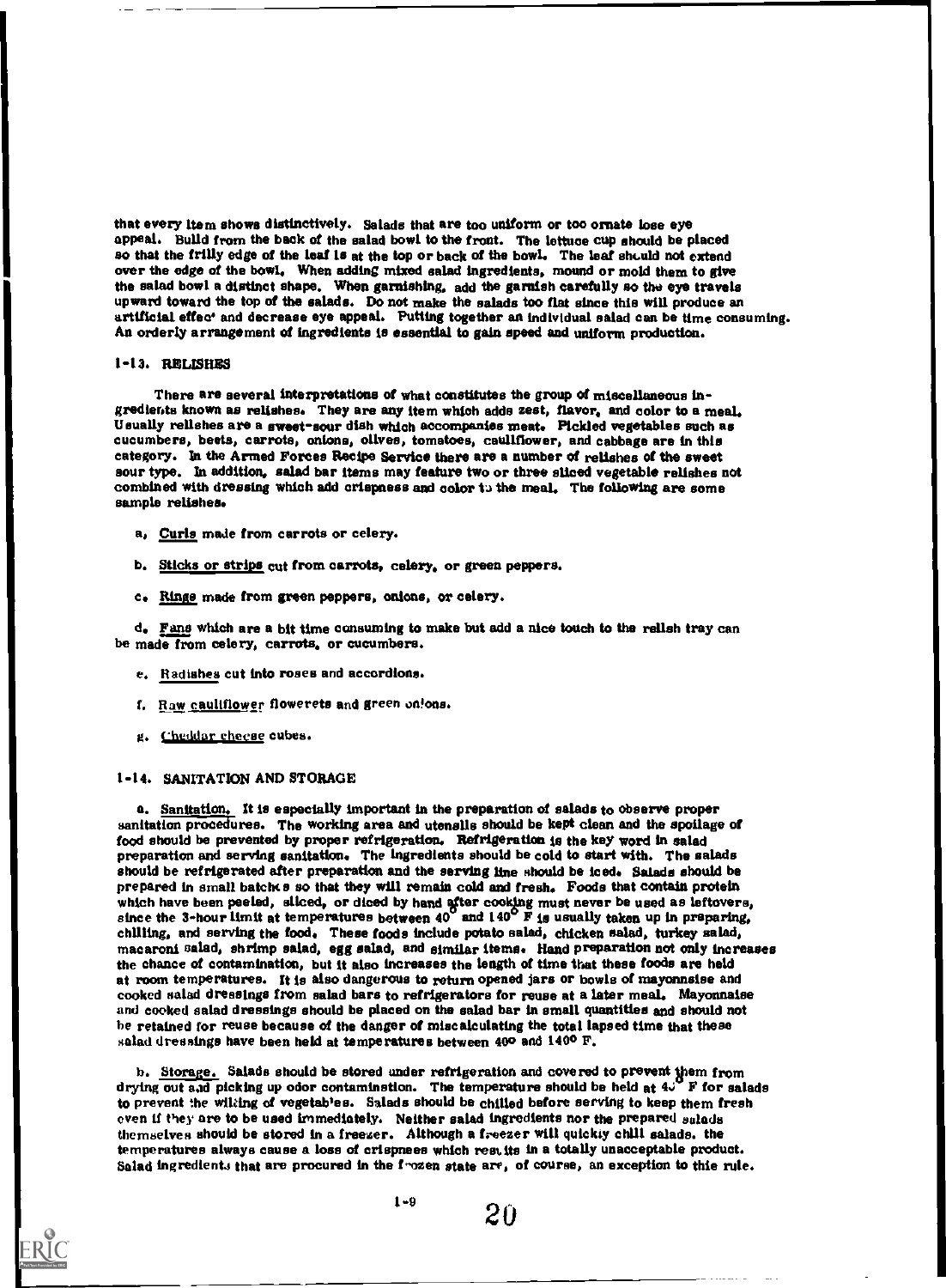#### 1 -15. VALUE OF SALADS IN THE DIET

Raw salad greens, raw vegetables, and raw fruits are rich in vitamins and minerals. Salads also contribute water, a mild acid, and roughage which are beneficial to the digestive tract. Salads are a means of serving greens, vegetables, fruits, and other foods which give variety to meals. U possible, a salad should be made and served at least once a day.

#### Section U. SALAD DRESSINGS

#### 1-16. INTRODUCTION

A salad dreasing is a savory sauce either mixed with or poured over a salad. It is used to improve the appearance, flavor, and nutrition of a salad. In this section you will be intro-<br>duced to types of salad dressings, their Ingredients, and preparation. Emphasis will be placed on the special problems of gelatin use in salads.

#### 1-17, CLASSIFICATION OF SALAD DRESSINGS

Salad dressings used in Marine Corps dining facilities are prepared by using the Armed Forces Recipe Service (MCO P10110,16) as a basis. After considerable experience, you may be able to use variations on these rezipes successfully, but it is always safer to follow the recipe cards carefully. Salad dressings in the AFRS fall into two major classes: the French dressings and its variations, and those whose basic ingredient is commercially prepared and procured salad dressing or whip. There are many variations of these two basic types.

a. French dressings, This group of dressings uses an oil and vinegar emulsion with the addition of various seasonings, vegetables, and other flavorings.

b. Salad dressing base. This group of dressings uses a commercially procured salad dressing or whip as a base to which other seasonings, vegetables, or flavorings are added. The use of this commercial preparation insures a uniform product and reduces the time required and the cost of the dressings.

#### 1-16. SALAD DRESSING INGREDIENTS

a. Oil. This ingredient is of prime importance in making salad dressings. It must be fresh. Oil tends to become rancid when exposed to light, warmth, and air. Even a film of oil left exposed on the rim of a container can become rancid quickly, so you should wipe off any exposed surfaces before storing. When oil and a watery solution are mixed, the oil forms an emulsion. An emulsion may be shsken to form small oil droplets that will remain temporarily suspended. French dressing is a temporary emulsion. Beating will separate the oil into small droplets. This also makes the mixture more stable. In some salad dressings an emulaifier is added to prevent the separation of the oil and wster into two separate layers. These are known as permanent emulsions. Mayonnaise is an example using egg yolks as an emulsifier.

b. Acid, After oil, the most important salad dressing ingredient is an scid. The most commonly used acid in salad dressings is vinegar. In fact, a simple salad dressing may be made using only oil, vinegar and seasonings. Other acids include lemon juice and other fruit juices such as lime, orange, and pineapple to a lesser extent, The proportion of acid depends upon the type of dressing being made. French dressing uses more vinegsr, while mayonnaise uses Ices.

c, Seasonings. These ingredients add their flavor to salad dressing or help bring out the flavor of other ingredients. Salt, pepper, and sugar are the traditional seasonings used. Other seasonings include mustard, cayenne peppyr. ga lic, oregano, and paprika.

d. Salad dressing base. CommereisUy prepared and procured salad dressing or whip is frequently used as an ingredient in salad dressings to save time and to reduce cost. It insures a uniform product. Mayonnaise may also be used for this purpose, but its cost and keeping qualities generally weigh against its use.

c. Thickeners. These ingredients prevent a thin and watery product for certsin sslad dressings. Egg yolks are used for thickening mayonnaise. Fresh or frozen eggs may be used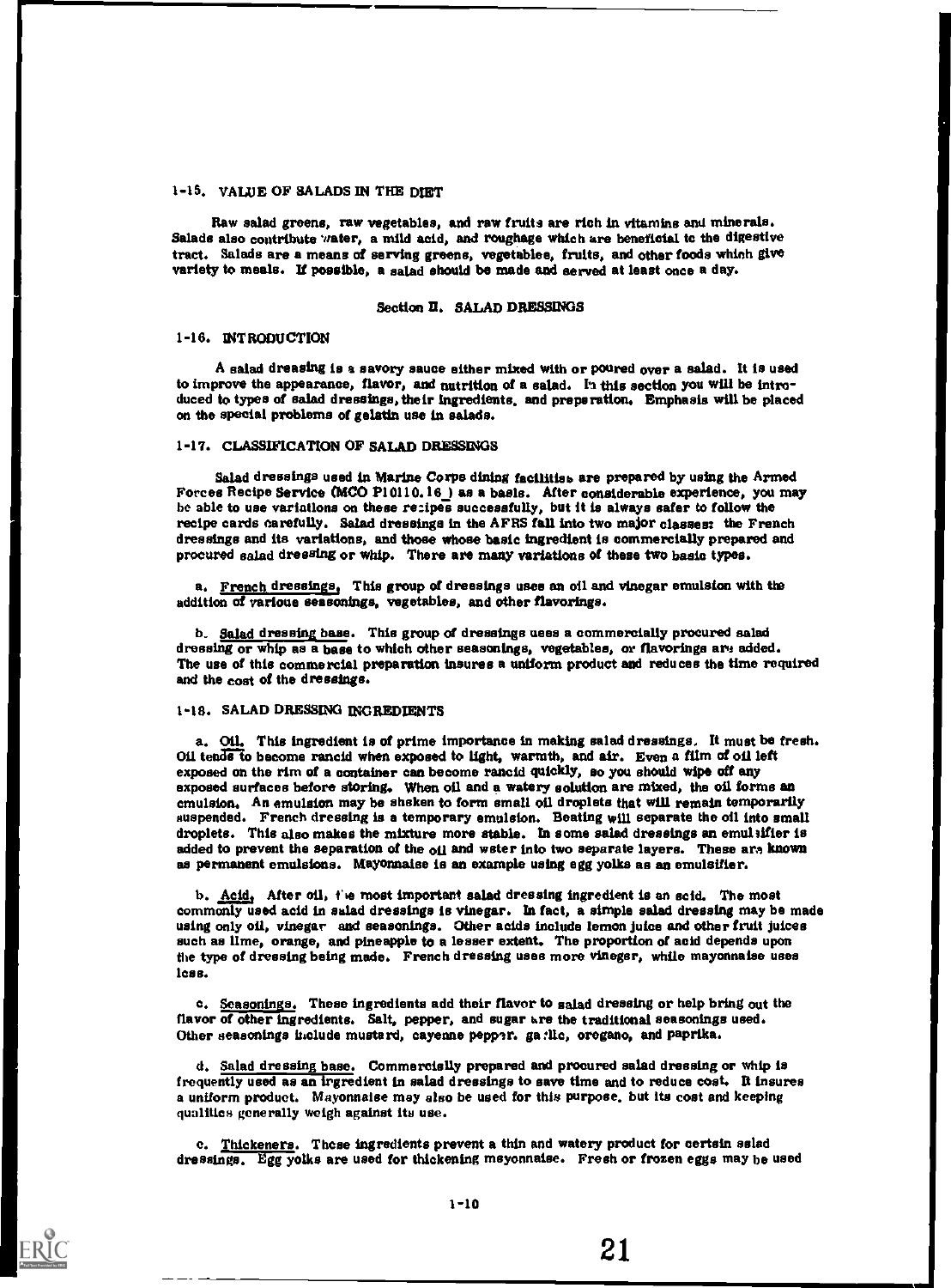but dehydrated eggs should not. Cornstarch is used in cooked salad dressing to absorb the liquid. The starch should be carefully cooked prior to combining with sggs.

f. Emulsifiers. Emulsifiers form a film around the small oil droplets and prevent them from clumping together and separating from the liquid. Egg yolks are often used as emulsifying agents in salad dressings.

g. Flavorings. The characteristic flavor and texture of individual salad dressings as well as secondary contributing flavors are the result of flavoring ingredients. These include several varieties of cheese, eggs, catsup, chili sauce, Worcestershire sauce, sour cream, pickle relish, and vegetables such as onion, celery, cucumber, cabbage, beets, parsley, and pimiento.

1-10. SALAD DRESSING PREPARATION

The preparation of salad dressings will determine the success and acceptability of salads in the dining facility. The proper procedures for the p-eparation of each type of salad dressing is given in the Armed Forces Recipe Service. Column one of each recipe card lists the ingredients in groups as they are to be used. The second column indicates weights where applicable, and the third column gives the measure. The last column gives instructions on the procedures to follow in combining the ingredients. The following general principles apply to salad dressing preparation in a general way; however, follow the recipe card as closely as possible to produce an acceptable salad dressing.

a. Aesemble your ingredients before starting to prepare the salad dressing.

b. Measure all ingredients carefully since the final product depends on the proportion of one ingredient to another. Weigh all ingredients that can conveniently be weighed as this is the most accurate method; however, many ingr. Alents can be measured accurately if care is taken.

c. Many recipes require that you simply mix all ingredients.

d. Most recipes instruct you to cover the salad dressing and to refrigerate before using.

e. Thin dressings should be stirred or beaten in their preparation and again just before being used.

f. Ingredients such as hard cooked eggs, onions, celery, sweet peppers, parsley, pimientos, or pickles should be finely chopped with a sharp French knife before being added. This will prevent large lumps in your salad dressing.

g. When using dc'.ydrated onions, sweet peppers, or parsley flakes, they should be reconstituted as directed on the package and drained before use. The ingredients may also be added dry and allowed to absorb the liquid from the mixture if the recipe card permits.

h. Pickle juice may be substituted for vinegar in some recipes,

1. In cooked salad dressing it is important to add cornstarch to a small amount of liquid and mix well and then add this mixture to the rest of the liquid to prevent the formation of lumps. When adding hot liquid to eggs, add slowly while mixing to prevent the eggs from scrambling. Do not boil cooked salad dressing as the dressing will curdle.

j. Spices used for salad dressings should always be fresh. Storc them in a cool dry place. Once they are opened, store them in an airtight container.

k. Salad dressings should be prepared well in advance of use to allow the seasonings to blend. Howev r, the salad and the dressing should be combined just before serving. In many cases the dressing is added to the salad by the persons being served.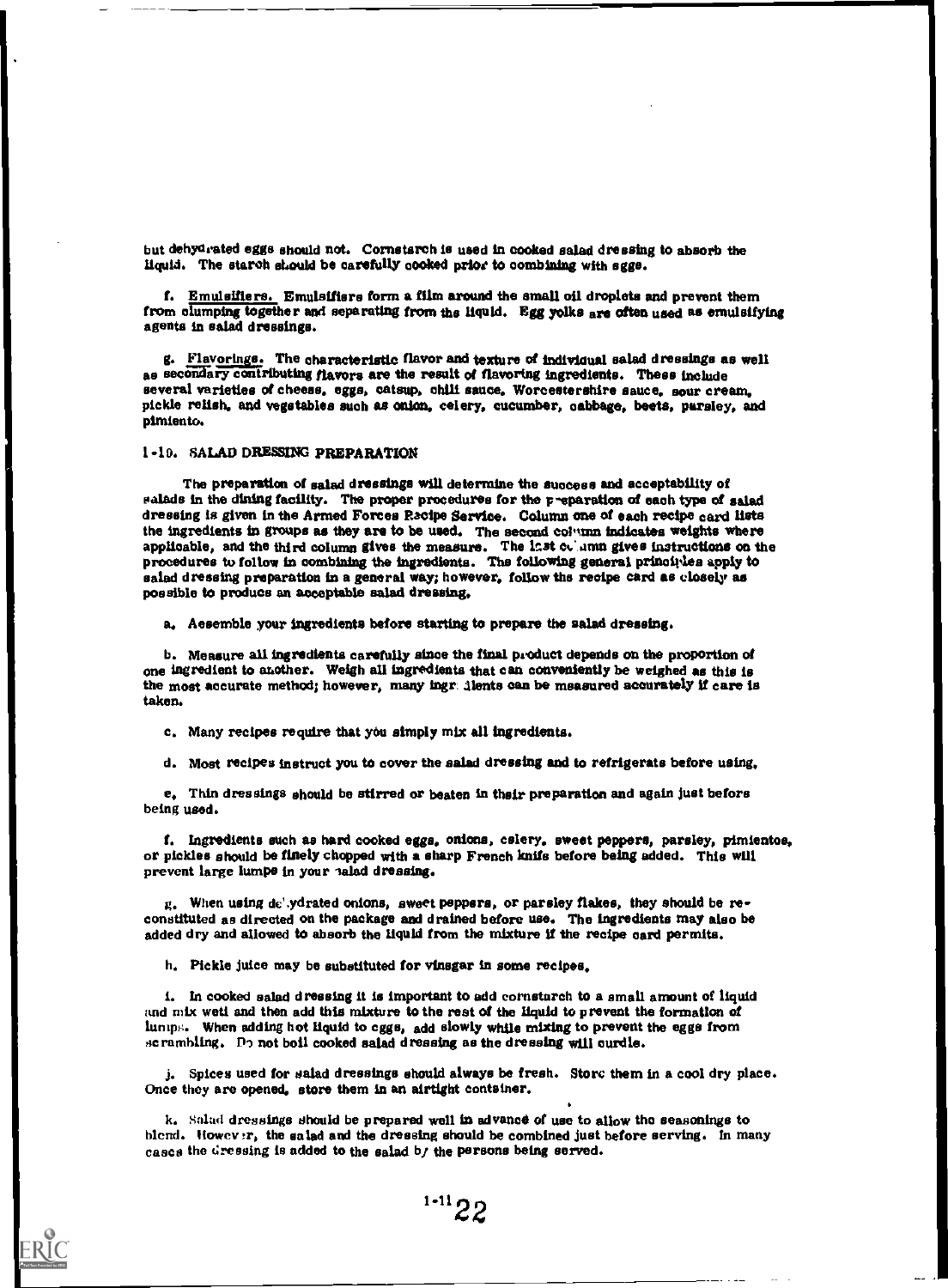I. When mixing dressings, be certain your container is large enough to permit adequate mixing without overflow,

#### Section III. GELATIN

#### 1-20, GELATIN AND ITS USE IN SALADS

Gelatin is a protein food and derived from animal sources, yet the protein is low in nutritional value due to the lack of three essential amino acids. Regardless of the protein content, the amount of gelatin required to form a gel is so small (1 tablespoon per pint of liquid) that its nutritive contribution is insignificant. One tablespoon of granulated gelatin furnishes about

30 calories and 0 grams of protein. Gelatin salads and desserts are a means of including fresh fruits and vegetables in the diet, but it is the added food rather than the gelatin which is valuable, Almost all raw and cooked fruits and vegetables may be added to gelatin molds with the exception of raw or frozen pineapple which must be cooked, Raw or frozen pineapple contains a protein digesting enzyme called bromelin which prevents the gelatin from setting-up. This enzyme can be destroyed only by heating the pineapple to the boiling point before adding it to the gelatin mixutre,

a. Gelatin foams and sponges, To vary the gelatin salad you can also produce a gelatin foam or sponge. A foam is light and frothy while a sponge is a firm substance. A gelatin solution may be teaten to form a foam. This causes an increase of two or three times its original volume depending largely on how long the solution is beaten. The best stage to begin beating the gelatin solution is just as it becomes like thin molasses. Do not start beating the gelatin solution while it is watery or after it has begun to set, Beating too thin a solution will result in a waste of time and effort, and beating a set up solution will produce finely broken bits of solidified gelatin. Beating is continued until the mass is very stiff in order to avoid Partial liquidation and the formation of a clear layer in the bottom of the mold, An increase in gelatin, sugar, and flavoring is required to change the gelatin foam to a sponge, Whipped egg whites may also be used,

b, Effects of temperature on gelatin, The preparation of gelatin requires careful attention to temperature. Water or other liquid used to prepare gelatin must be at least 95<sup>0</sup> F in order to dissolve the gelatin: however, a gelatin solution should never be boiled, When tha gelatin is completely dissolved, its temperature must be lowered below 60° F in order for it to set or gel. When preparing gelatin, it is often advisable to cool the solution quickly in order to speed the setting process, This can be done by substituting ice for an equal amount of the cold water used to make the solution. Thus, half the water is heated to 95<sup>°</sup> or higher and is used to dissolve the gelatin, When it is completely dissolved, the remaining half of the water is added in the form of ice, The hot solution melts the ice to produce the necessary additional water, At the same time it lowers the temperature of the hot solution. In this way, the solution is rapidly cooled and the gelatin will finish setting in the refrigerator in a short time,

c. Effects of salts and sugar on gelatin. When preparing gelatin some of the ingredients that you can add to the solution may aid in making a firmer gel or some may hinder the process.

- (1)  $Salts$ . The gel strength can be increased if milk is used as a liquid in gelatin mixtures due to chemical salts present in milk, If hard water is used to make a gelatin solution, the mineral contents of the water will produce a firmer gel than if soft water were used.
- $(2)$  Sugar, The amount of sugar commonly used in gelatin mixtures has no noticeabls effect on gelatin, but an excessive amount of sugar will weaken the gol and retard the rate of setting,

#### I -21 . SUMMARY

in this chapter you have learned the definition of salad dressing and the two major classes of salad dressings, the French dressing and the commercial salad dressing base, You have been shown that the ingredients of salad dressings consist of an oil, an acid, seasonings, and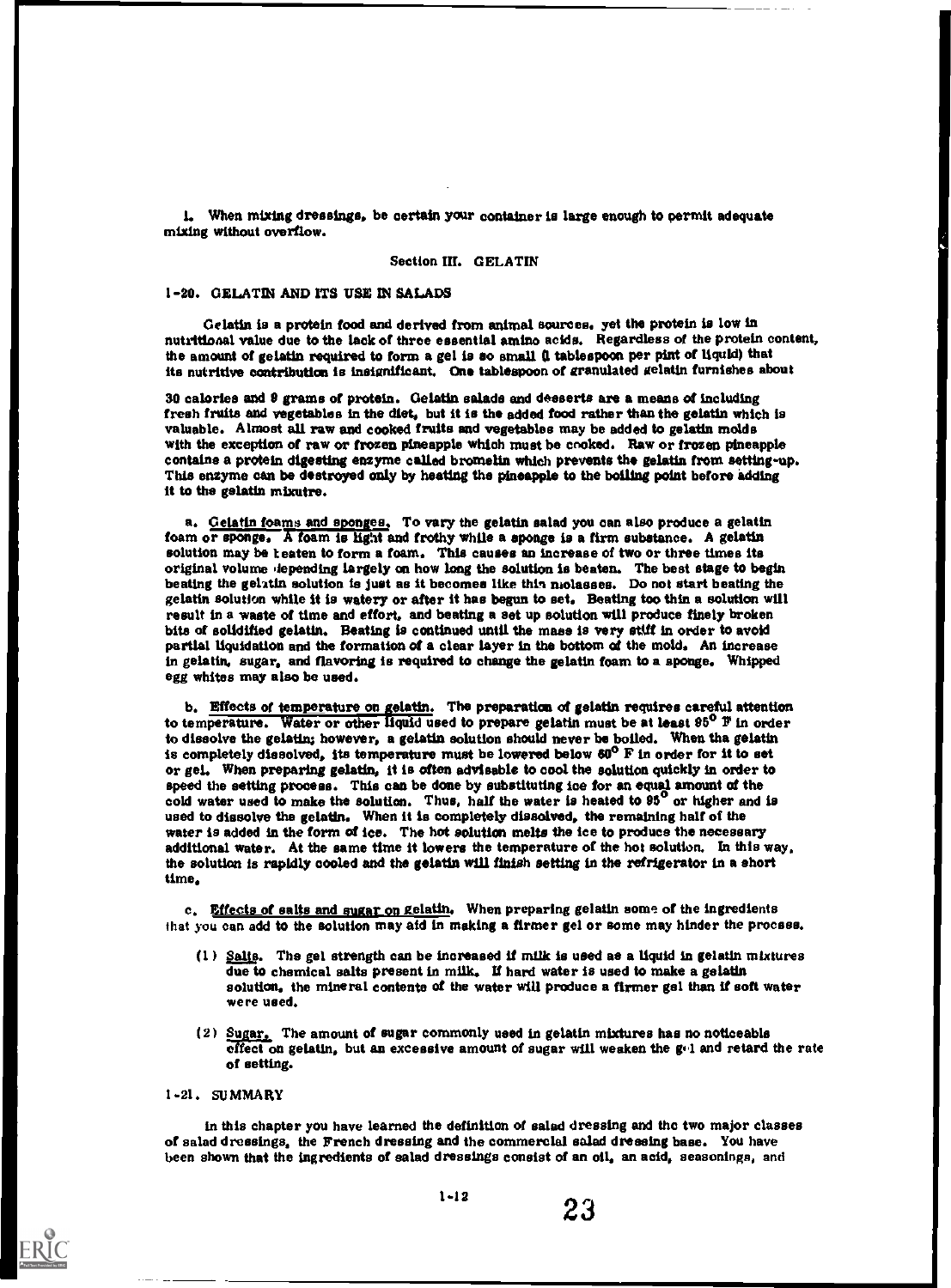flavorings with the occasional use of an emutaifier or a thickener. Salad dressing preparation has been covered with some general rules to use along with the Armed Forces Recipe Service recipe cards. You have also seen the use and importance of gelatin in salads. In the last section you have been introduced to the classes of salads with examples of each and to salad ingredients such as vegetables, fruits, meats, and paste products and their use in salad preparation. You have been shown the special precautions to be considered in preparing combination salads, individual salads, and jellied salads, as well as the use of garnishes and relishes. The characteristics of salads, sanitation procedures, and storage have also been discussed.

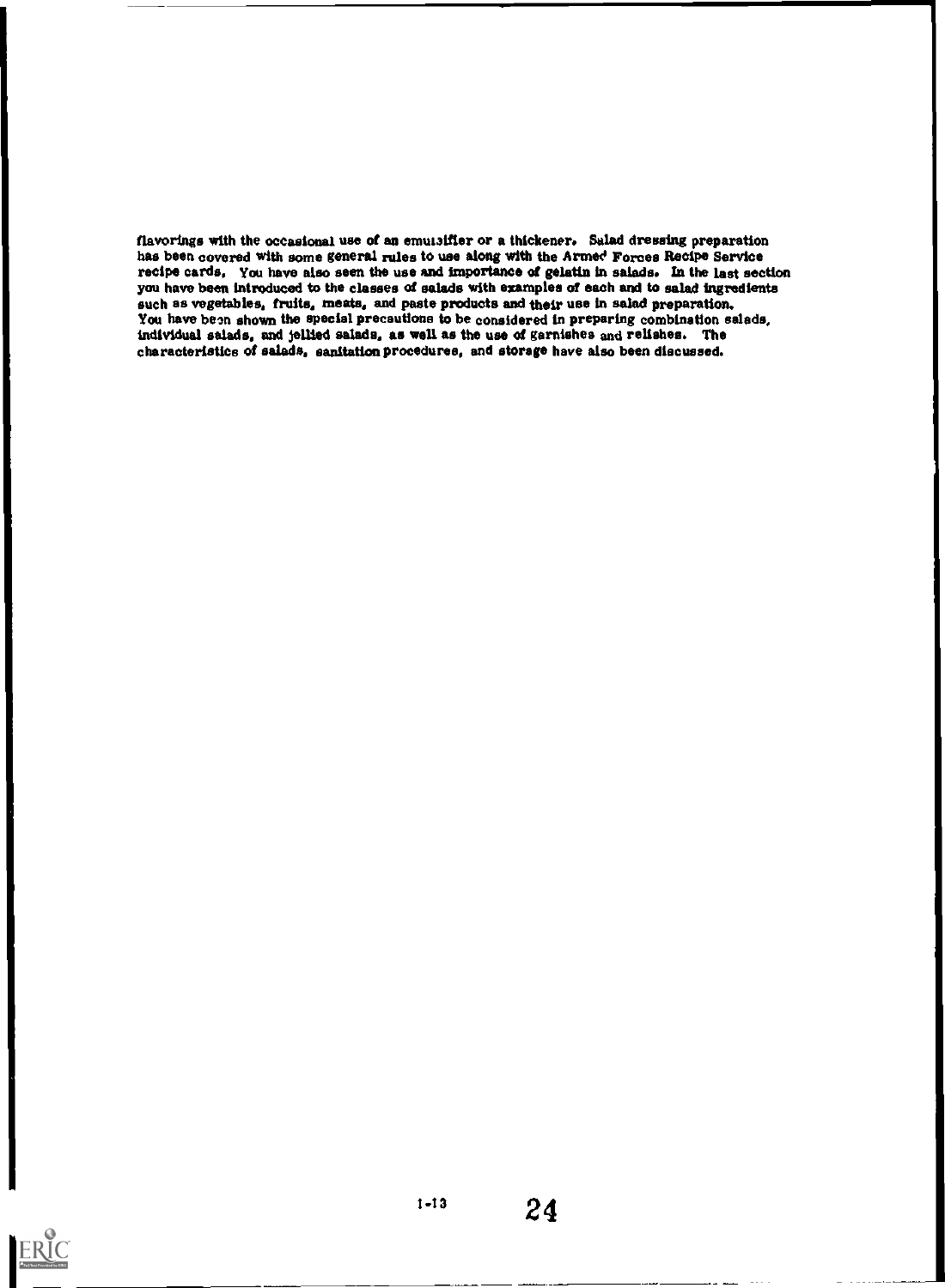#### UNITED STATES MARINE CORPS MARINE CORPS INSTITUTE. MARINE BARRACKS **BOX 1775** ARLINGTON. VA. 24222

#### SALADS, SANDWICHES, AND DESSERTS

#### Lesson I

#### Salads, Salad Dressing, and Gelatin

STUDY ASSIGNMENT: Information for MCI Students. Course Introduction MCI 33. 20, Salade, Sandwiches, and Desserts, chap 1.

LESSON OBJECTIVE; Upon successful completion of this lesson, you will be able to identify the classes of salads and their ingredients including vegetables, fruits, and meats, Emphasis will be placed on combination salads, jellied salads, garnishes, relishes, and salad characteristics of an individual salad. You<br>will also be able to identify the classes of salad dressings and the ingredients used to prepare salad dressings. You will cover the effect of temperature and ingredient variation when preparing a gelatin solution for salads as well as the method of forming foams and sponges from gelatin,

#### WRITTEN ASSIGNMENT:

A, Multiple Choice: Select the ONE answer which BEST completes the statement or answers the question, After the corresponding number on the answer sheet, blacken the appropriate box,

Value; I point each

1. Pirectiona for preparing a salad can be found in the

| a. Food Service Salad Manual.   | c. Navy Recipe Service.            |
|---------------------------------|------------------------------------|
| b. Armed Forces Recipe Service. | d. Food Service Operations Manual. |

2, A Waldorf salad is clasaified in which group of salads?

a. Fruit-vegetable combination c. Fruit salad<br>b. Cheese-vegetable combination d. Vegetable salad b. Cheese-vegetable combination

3. Spring salad would be an example of what type of salad?

| a. Cheeae | c. Vegetable |
|-----------|--------------|
| b. Fruit  | d. Gelatin   |

4, Which type of salad is golden glow salad?

| a. Meat aalad  | c. Cheeae and fruit combination  |
|----------------|----------------------------------|
| b. Fruit salad | d. Gelatin baaed or molded salad |

5. The salad green which has a compact head and tightly packed cup like leaves is known as

| a. - cos lettuce. - | c. endive.          |
|---------------------|---------------------|
| b. Boston lettuce.  | d. iceherg lettuce. |

- 6. Endive can be identified by its
	- a, large cop like leaves. e. curly, slightly bitter leaves,
	- b, large dark green wavy leaves.
		- d, large, tender, stnooth dark green leaves,

Ian I; p, <sup>1</sup>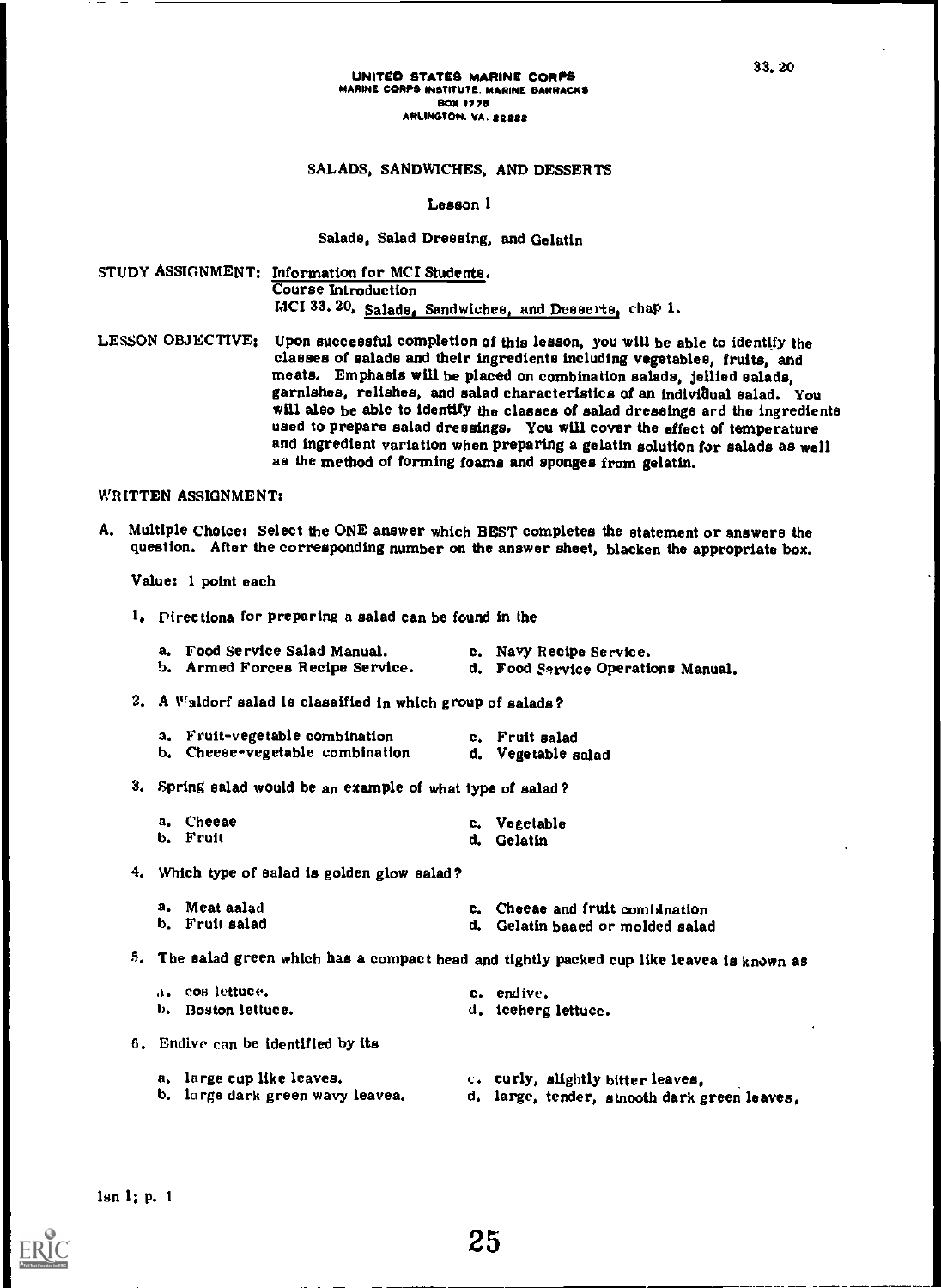|     | 7. Which other vegetable can be considered a salad green?                                                      |
|-----|----------------------------------------------------------------------------------------------------------------|
|     | a, Red cabbage<br>c. Cucumbers<br>d. Cauliflower<br>b. Green peppers                                           |
|     | 8. Fresh cauliflower to be used in a salad should be soaked in which solution before use?                      |
|     | a. Salted cold watsr<br>c. Baking soda solution<br>b. Lemon juice<br>o. Antioxidant colution                   |
|     | 9. Which characteristics should radishes have in addition to being well formed?                                |
|     | a. Soft and pithy<br>c. Smooth and strong flavored<br>b. Crisp and mild flavored<br>d. Firm and slightly green |
|     | 10. Which two types of tomatoes are procured for military dining facilities?                                   |
|     | a. Large and small<br>c. Italian and cherry<br>b. Cherry and Big Boy<br>d. Large and cherry                    |
|     | 11. When using wax beans, beets, and potatoes for salads, what processing is necessary?                        |
|     | a. Refrigeration<br>c. Blanching<br>b. Cooking<br>d. Freezing                                                  |
|     | 12. When selecting citrus fruits for salads, you should select fruits.                                         |
|     | a, small, soft<br>c. large. firm<br>b. firm. small<br>d. large, soft                                           |
|     | 13. Why is fresh pineapple infrequently used in the dining factlity?                                           |
|     | a. It is too sweet.<br>b. It is too sour.                                                                      |
|     | c. There is a large amount of waste in preparation.<br>d. Its flavor does not blend with other ingredients.    |
|     | 14. Which market form of preserved fruit is used the least due to perishability and cost?                      |
|     | a. Canned<br>c. Frozen<br>b. Dehydrated<br>d. Dried                                                            |
|     | 15. Which market form of preserved fruit must be well drained before being used in a salad?                    |
|     | a. Dried<br>c. Reconstituted<br>b. Frozen<br>d. Canned                                                         |
|     | 18. Which form of preserved fruit are dates, prunes, and raisins?                                              |
|     | c. Fresh<br>Canned<br>a.<br>d. Fresh frozen<br>b. Dehydrated or dried                                          |
| 17. | Before adding to a salad, meat items should be thoroughly                                                      |
|     | a. drained.<br>c. soaked.<br>b. chilled.<br>d. seasoned.                                                       |
|     | 18. How should the flesh of fish be prepared for use in salads?                                                |
|     | c. Left whole<br>a. Julieane strips<br>b. Cut into cubes<br>d. Flaked                                          |
|     |                                                                                                                |

33,20 Ian 1; p, 2

 $\sum_{\mathcal{F}_{\text{full factor level by EBC}}}$ 

26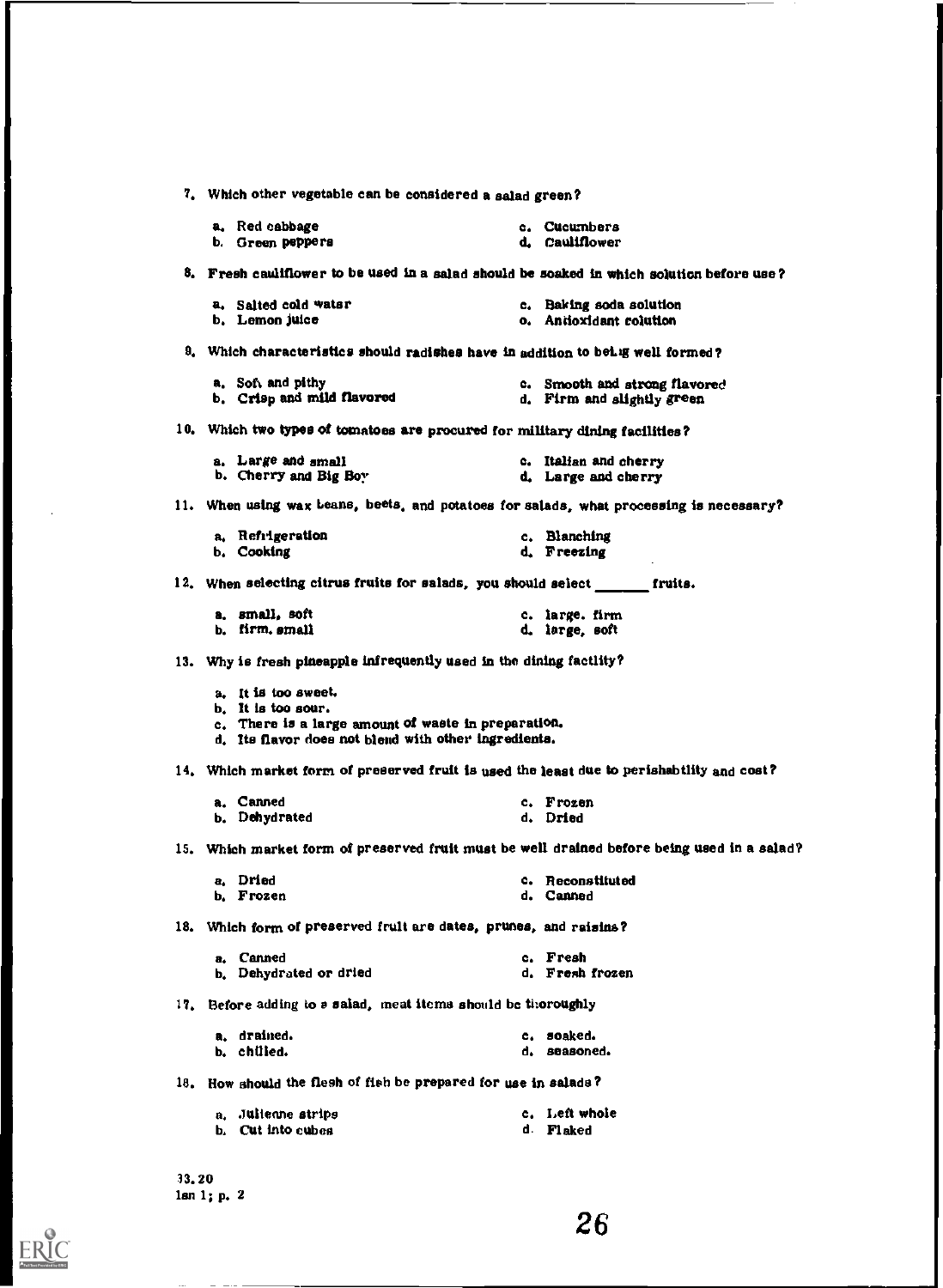| 19. Which paste product is most commonly used in salad preparation?                                                                                   |                                                                                                        |  |  |  |  |  |
|-------------------------------------------------------------------------------------------------------------------------------------------------------|--------------------------------------------------------------------------------------------------------|--|--|--|--|--|
| a. Spaghetti<br>b. Rice                                                                                                                               | c. Macaroni<br>d. Vermicelli                                                                           |  |  |  |  |  |
| 20. When should salad greens be prepared?                                                                                                             |                                                                                                        |  |  |  |  |  |
| a. As close to serving time as possible<br>b. The day before they are used                                                                            | c. When the salad bar is depleted<br>d. Once a week                                                    |  |  |  |  |  |
| 21. What should be done with the liquid from canned or reconstituted vegetables?                                                                      |                                                                                                        |  |  |  |  |  |
| a. Discard it.<br>b. Use it for soups.                                                                                                                | t. Use it in salad dressings.<br>d. Serve it as a health food item.                                    |  |  |  |  |  |
|                                                                                                                                                       | 22. Which fruit should be dipped into an antioxidant solution to prevent its discoloration in a salad? |  |  |  |  |  |
| a. Cherrics<br>b. Cranges                                                                                                                             | c. Pineapple<br>d. Apples                                                                              |  |  |  |  |  |
| 23. How are meats and poultry most frequently cut for use in salads?                                                                                  |                                                                                                        |  |  |  |  |  |
| a. Flaked<br>b. Balls                                                                                                                                 | c. Cubes<br>d, Ground                                                                                  |  |  |  |  |  |
| 24. How should eggs which are used in salsds be cooked?                                                                                               |                                                                                                        |  |  |  |  |  |
| a. Fried<br>b. Scrambled                                                                                                                              | c. Poached<br>d. Hard-cooked                                                                           |  |  |  |  |  |
| 25. Which cheese is the only cheese used as a basis for salads?                                                                                       |                                                                                                        |  |  |  |  |  |
| L. Swiss<br>b. Parmesan                                                                                                                               | c. Cheddar<br>d. Cottage                                                                               |  |  |  |  |  |
| 26. At which stage of preparation are combination salad ingredients mixed together?                                                                   |                                                                                                        |  |  |  |  |  |
| a. First, before serving<br>b. As they are prepared                                                                                                   | c. After marinating<br>d. On the salad bar at serving time                                             |  |  |  |  |  |
| 27. When are saleds made with gelatin normally prepered?                                                                                              |                                                                                                        |  |  |  |  |  |
| a. One day before serving<br>b. Two days before serving                                                                                               | c. The same day as served<br>d. Just before the meal                                                   |  |  |  |  |  |
| 28. Which fresh fruit juice must be cooksd before being used in a gelatin salad?                                                                      |                                                                                                        |  |  |  |  |  |
| a. Apple<br>b. Orange                                                                                                                                 | c. Pineapple<br>d. Peach                                                                               |  |  |  |  |  |
| 29. To keep fruits and vegetables suspended in a gelatin mixture, the solution should be                                                              |                                                                                                        |  |  |  |  |  |
| a. liquid.<br>b. syrupy.                                                                                                                              | c. hot.<br>d. completely jeiled.                                                                       |  |  |  |  |  |
| 30. The three characteristics of an appealing salad are                                                                                               |                                                                                                        |  |  |  |  |  |
| a. taste, content, and size.<br>b, the amount, location, and serving method used.<br>e. color combination, attractive arrangement, and compatibility. |                                                                                                        |  |  |  |  |  |

33.20 lea 1; p. 3

ERIC

ľ

 $\sim$  27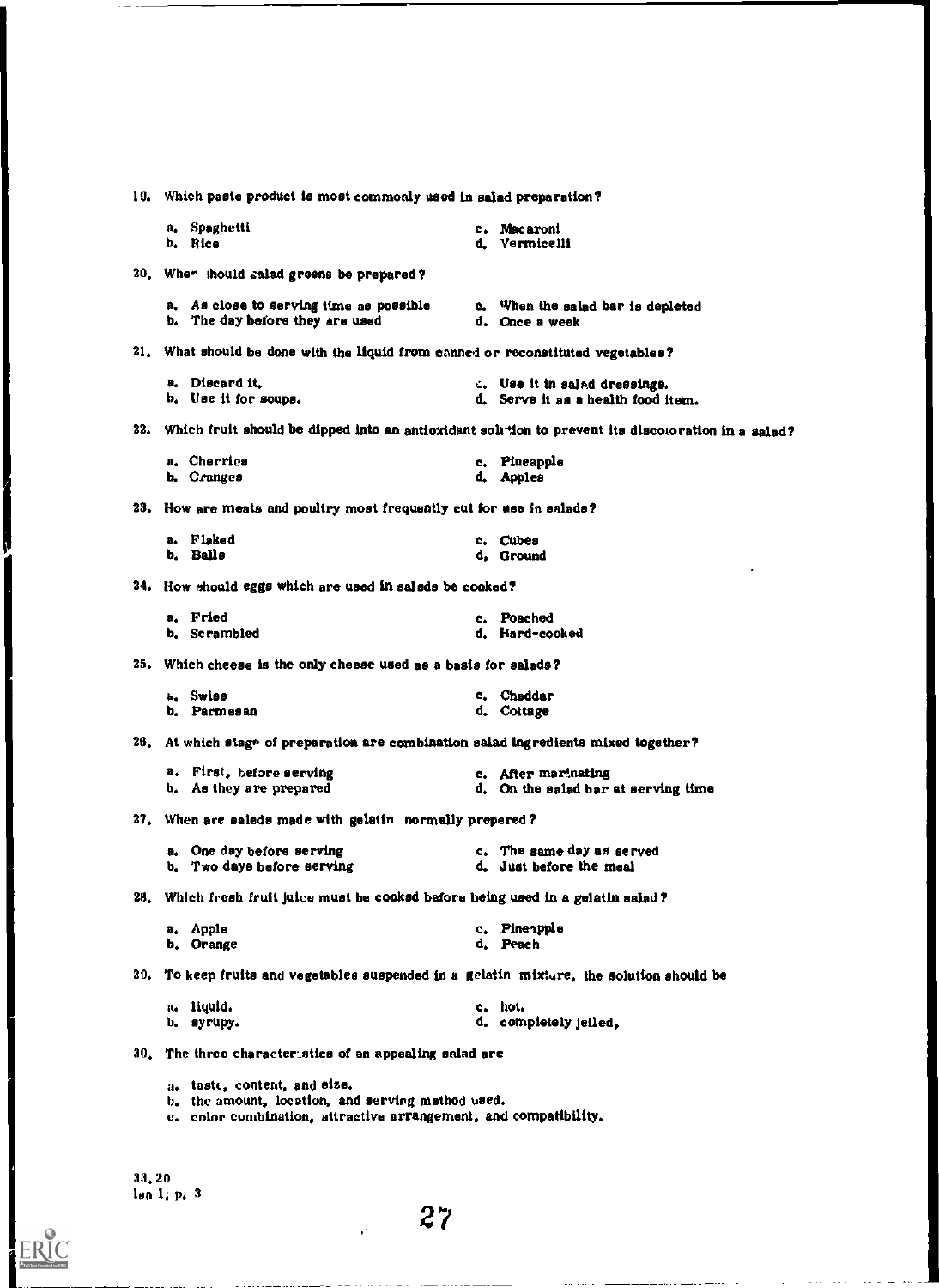31, Should a salad garnish be edible or nonedible?

- a. Edible
- b, Nonedible
- c. A combination of both edible and nonedible
- 32. What purpose does a garnish serve?
	- $n<sub>r</sub>$ . To develop an aroma c. To improve eye appeal
	- b. To increase the flavor d. To contribute vitamins and minerals
- 33. When making a large number of individual salads, the bowls should be stacked no more than high

| a, three |  | c. five |
|----------|--|---------|
| b, four  |  | d. six  |

34. How should a fruit salad be arranged when placed on individual salad plates?

- a, in lettuce leaf cups and flattened
- b. Placed on watercress and flattened out
- c. Placed on the plate, flattened, and covered with garnish materials
- d. In lettuce leaf cups, mounded, and lightly garnished

35. Why are relishes used?

- a. To add zest, flavor, and color to a meal
- b. To help fill up the salad bar
- c. To change the appearance of some food items
- d. To regulate the amount of salad used

36. Potato salads and egg salads which have been on the serving line for 3 hours at 40 F must be

- a. discarded.<br>b. used as leftovers within 4 hours. <br>d. added to a new batch of salad before servers are defining to a new hatch of salad before servers are defined to a new hatch of salad before servers and the servers of d, added to a new batch of salad before serving.
- 37. What is the key word in salad preparation and serving?

| a, Ripeness   | c. Refrigeration |
|---------------|------------------|
| b. Garnishing | d. Preparation   |

38, What is the recommended refrigeration temperature to prevent salad vegetables from wilting?

| a. $30^{\circ}$ F | c. $45^{\circ}$ F |
|-------------------|-------------------|
| b. $40^{\circ}$ F | d. $50^{\circ}$ F |

39. A savory  $\gamma$  are either mixed with or poured over a salad is known as a

| a. g |           | c. gelatin.        |
|------|-----------|--------------------|
|      | b. relan. | d. salad dressing. |

40. Recipes for salad dressings can be found in the

a. Navy, Marine Corps Food Service Manual.

- b. Armed Forces Restaurant Manual,
- c. Armed Forces Recipe Service.
- d. Joint Forces Satad Recipes Manual.

41. Which group of dressings uses an oil and vinegar emulsion?

| a. Cooked dressings | c. Mayonnaises          |
|---------------------|-------------------------|
| b. French dressings | d. Sour cream dressings |

- 
- 

33.20 Ian 1; p, 4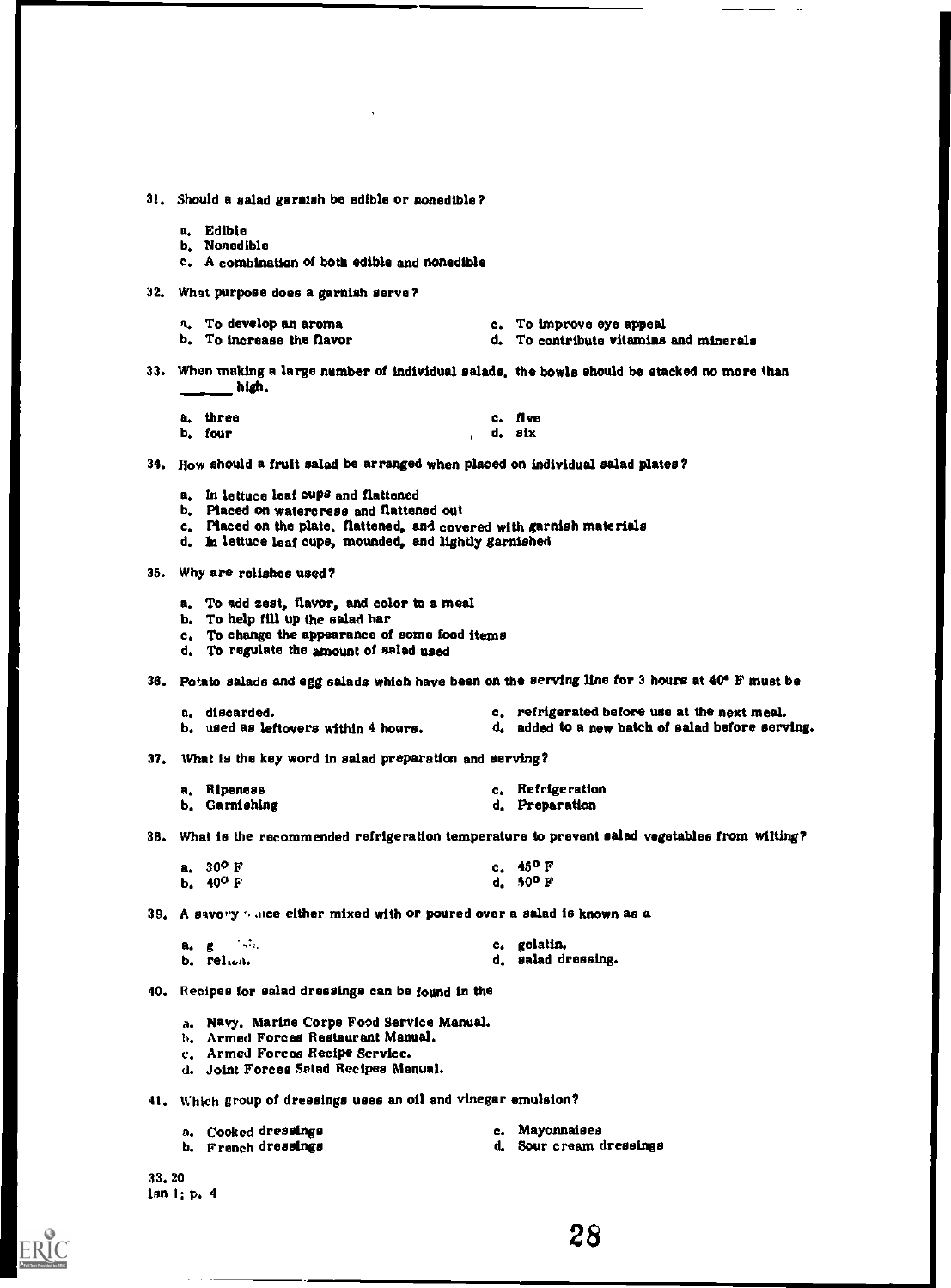|     | 42. Which commercially prepared product is used as a base for many salad dressings?           |              |                                                                                                  |  |  |
|-----|-----------------------------------------------------------------------------------------------|--------------|--------------------------------------------------------------------------------------------------|--|--|
|     | a, Mayonnaise                                                                                 | c. Milk      |                                                                                                  |  |  |
|     | b. Salad dressing or whip                                                                     | d. Gelatin   |                                                                                                  |  |  |
|     | 43. Why should oil be carefully cleared from the lip of lte container before storing?         |              |                                                                                                  |  |  |
|     | a. The container label will fade.                                                             |              | c. Shelves will become oily.                                                                     |  |  |
|     | b. The oil will become rancid.                                                                |              | d. The oil will change color.                                                                    |  |  |
|     | 44. A mixture of oil and water ie known ae a (an)                                             |              |                                                                                                  |  |  |
|     | a. emuieion.                                                                                  | c. relish.   |                                                                                                  |  |  |
|     | b. gelatin.                                                                                   | d. garnish.  |                                                                                                  |  |  |
|     | 45. What is the purpose of an emulsifier?                                                     |              |                                                                                                  |  |  |
|     | a. To prevent spoilage                                                                        |              | c. To enhance appearance                                                                         |  |  |
|     | b. To improve flavor                                                                          |              | d. To prevent eeparation of oil                                                                  |  |  |
|     | 46. What is the moet common acid used in the preparation of a salad dreesing?                 |              |                                                                                                  |  |  |
|     | a. Lemon juice                                                                                | c. Vinegar   |                                                                                                  |  |  |
|     | b. Apple juice                                                                                |              | d. Orange juice                                                                                  |  |  |
|     | 47. What are the traditional seasonings used in salad dressings?                              |              |                                                                                                  |  |  |
|     | a, Oregano, thyme, sage                                                                       |              | c. Eggs, cornetarch, and oil                                                                     |  |  |
|     | b. Vinegar, lemon juice, and cider                                                            |              | d. Salt, pepper, and sugar                                                                       |  |  |
| 48. | Which ealad dreesing ingredient is often used as an emulaifier?                               |              |                                                                                                  |  |  |
|     | a. Oil                                                                                        | c. Egg yolke |                                                                                                  |  |  |
|     | b. Vinegar                                                                                    |              | d. Lemon juice                                                                                   |  |  |
|     | 49. What is the purpose of cornstarch in a cooked ealad dressing?                             |              |                                                                                                  |  |  |
|     | a. Seasoning                                                                                  |              | c. Emuleifier                                                                                    |  |  |
|     | b. Thickener                                                                                  | d. Flavoring |                                                                                                  |  |  |
|     |                                                                                               |              | 50. What information does the first column of the Armed Forces Recipe Service recipe carde give? |  |  |
|     | a. Methode of preparation                                                                     | c. Weight    |                                                                                                  |  |  |
|     | b. Ingredients                                                                                | d. Measures  |                                                                                                  |  |  |
|     | 51. The eecond column of the AFRS card gives the                                              |              |                                                                                                  |  |  |
|     | a. ingrediente.                                                                               |              | c. measures.                                                                                     |  |  |
|     | b. weights.                                                                                   |              | d. instruction.                                                                                  |  |  |
|     | 52. Which column of the AFRS card containe the instructions for making a particular dreesing? |              |                                                                                                  |  |  |
|     | a. Firet                                                                                      | c. Third     |                                                                                                  |  |  |
|     | b. Second                                                                                     | d. Last      |                                                                                                  |  |  |
|     | 53. What is the most accurate way to determine quantity of ingrediente?                       |              |                                                                                                  |  |  |
|     | a. Measures                                                                                   | c. Can aizes |                                                                                                  |  |  |
|     | b. Weights                                                                                    |              | d. Teaspoonful                                                                                   |  |  |
|     |                                                                                               |              |                                                                                                  |  |  |

33.20 Inn 1; p, 5

ERIC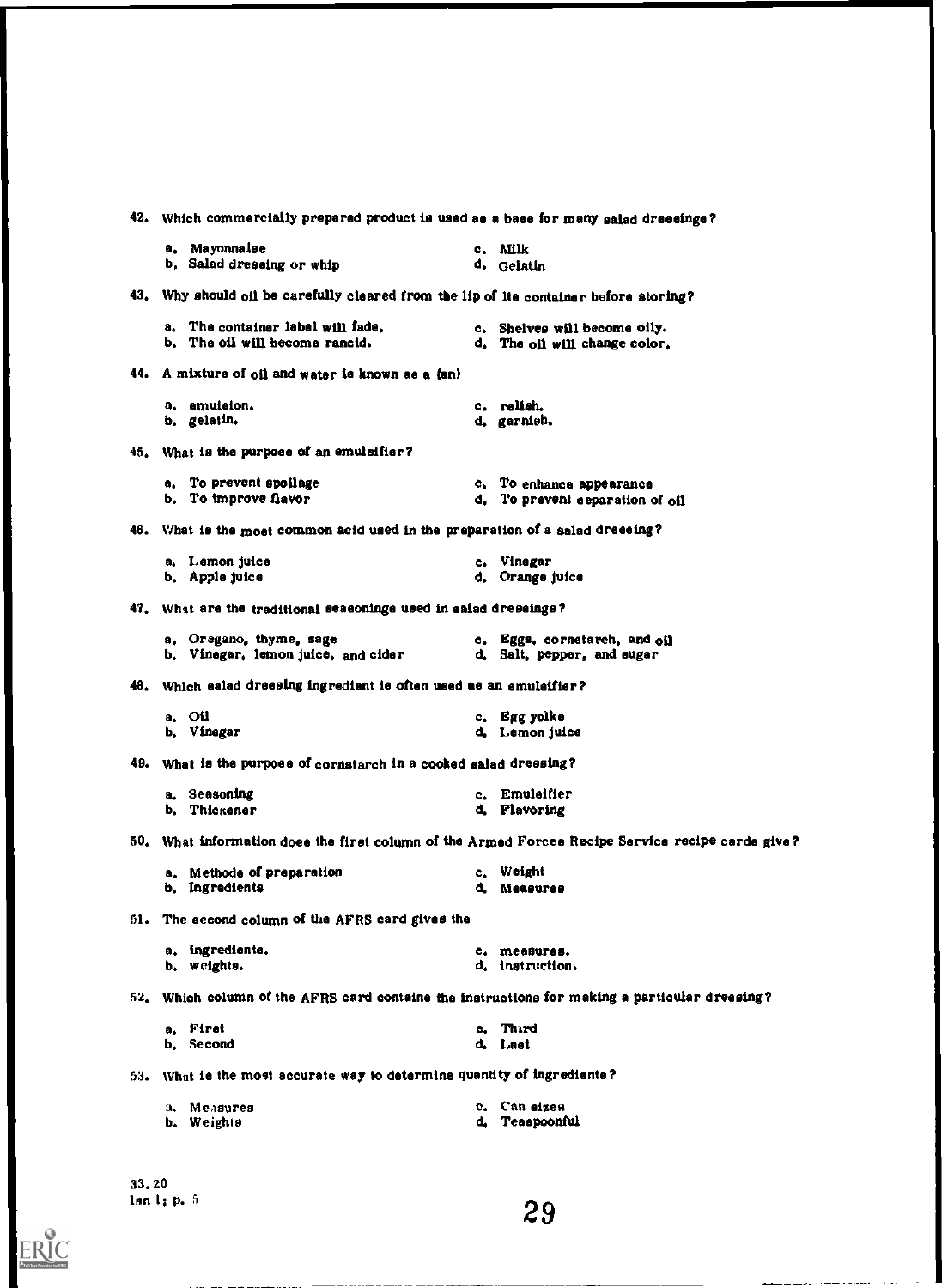#### 34, After preparation, salad dressing should be

- a. placed on the salad bar.
- b. held at room temperature until served.
- c. covered and refrigerated.
- d. frozen to prevent separation.
- 55. Stirring is essential for thin salad dressings at which two times?
	- a. During preparation and before serving c. Before and efter freezing<br>b. Before and after combining d. Before and after refrigers d. Before and after refrigeration
- 58. All solid ingredients for salad dressings should be
	- a. crumbled. etc. finely chopped.<br>
	b. roughly chopped. 
	added uncut.
	- b. roughly chopped.
- 57. Whet should be done to dehydrated onions and sweet peppers before adding them to a salad dressing?
	- a. Add to dressing in a dry form.
	- b. Reconstitute in water and edd with the water.
	- c. Reconstitute in water and drain before adding.
	- d. Reconstitute with vinegar and add with the vinegar.

58. Whet procedure will prevent the formetion of lumpe when edding cornstarch?

- a. Add cornstarch to a little water before adding to mixture.
- b. Stir after making and again before serving.
- c. Store in a cool dry place.
- d. Add cornstarch all at one tims and stir vigorously.
- 58. Why should cooked salad dressing NOT be boiled?

| a. It may boil over.           | c. The cornstarch $\#$ ll form lumps. |
|--------------------------------|---------------------------------------|
| b. It will coagulate the eggs. | d. It will curdle.                    |

- 80. Where should spices be stored?
- 
- a. Over the oven c. In a moist and humid area<br>b. In a cool dry place c. C. In a moist and humid area d. Under refrigeration and covered
- 61. Why should salad dressings be prepared well in edvance of use?
	- a. To fit the preparation schedule
	- b. To permit thawing of frozen ingredients
	- c. To allow the seasonings to blend
	- d. To allow the oil and vinegar to blend

82. The contribution of gelatin in a salad to nutrition is

| a. important for fiber. | c. for flavoring. |
|-------------------------|-------------------|
| b. large.               | d. insignificant. |

83. Which fresh fruit has an enzyme which will prevent gelatin from setting?

| a. Apples  | c. Bananas    |
|------------|---------------|
| b. Peaches | d. Pineapples |

64. At which stage should the gelatin solution be when making e gelatin foam ?

| a. Partially set     | c. A solution l'ke molasses |
|----------------------|-----------------------------|
| b. Completely set up | d. In a watery state        |

33. 20 ion 1; p. 6  $30$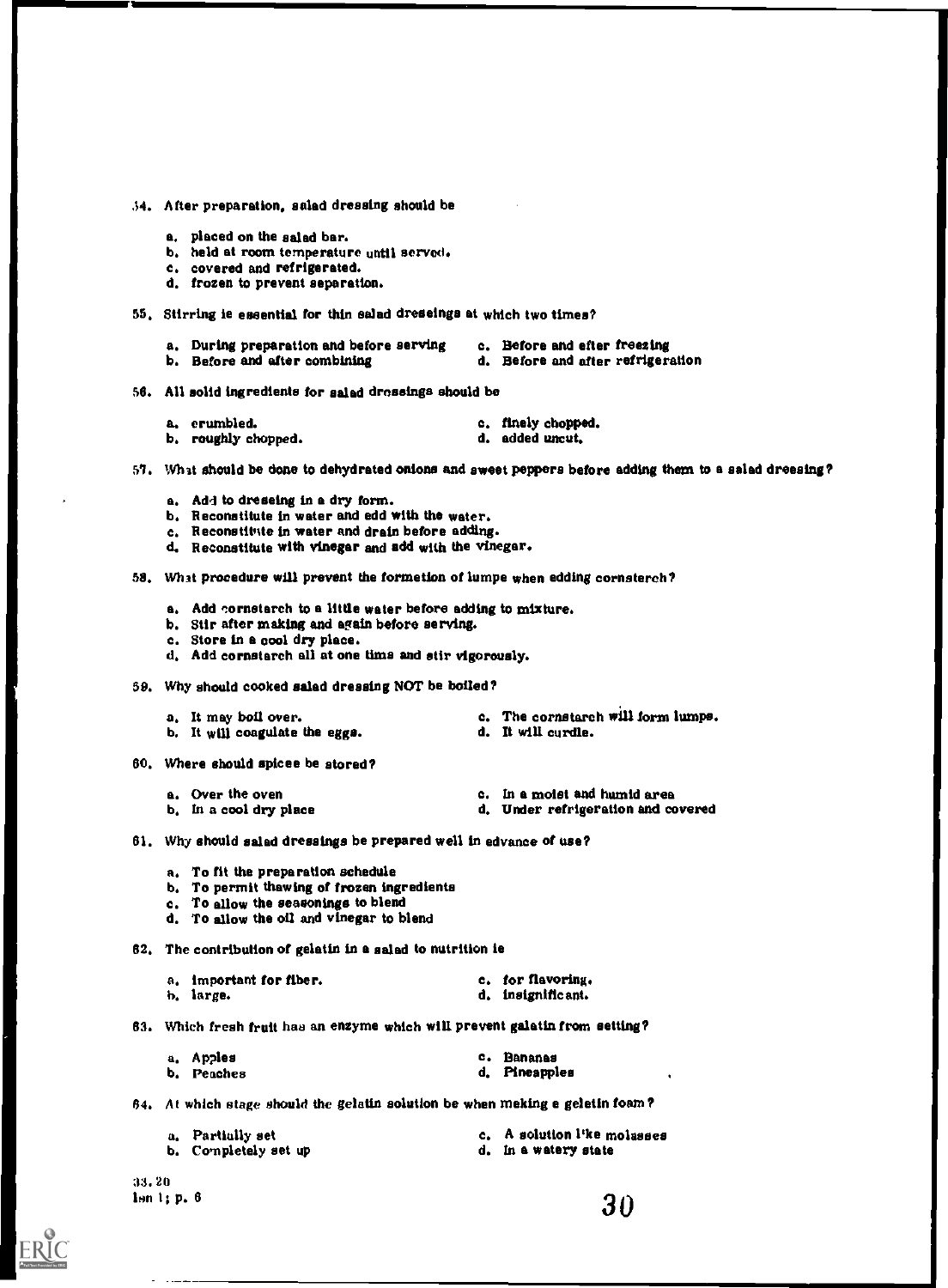65, A sponge can be produced from a gelatin foam by the addition of

| a. whipped egg whites, | c. whipped cream.      |
|------------------------|------------------------|
| b. – powdered milk.    | d. whipped whole eggs. |

66. What is the lowest temperature of water necessary to dissolve gelatin?

| a. $32^{\circ}$ F | c. $95^{\circ}$ F  |
|-------------------|--------------------|
| b. $60^{\circ}$ F | d. $212^{\circ}$ F |

67. What is the highest temperature at which gelatin will gel?

| a. 98 <sup>0</sup> F | c. $60^{\circ}$ F |
|----------------------|-------------------|
| b. $75^{\circ}$ F    | d. $32^{\circ}$ F |

68. What is the fastest way to speed the setting of a gelatin solution?

- a. Add cold water to dilute it.
- b. Substitute ice for part of the required water.
- c. Place the solution in a freezer,
- d. Place the solution in the coldest part of a refrigerator.

69. What will be the effect on a gelatin if hard water is used to dissolve it?

| a, Softer | c. Watery |  |
|-----------|-----------|--|
| b. Firmer | d. Cloudy |  |

70. If excess amounts of sugar are added to a gelatin solution, what will be the effect?

- 
- a. Slow down the rate of setting c. Increase the volume of gelatin b. Speed up the rate of setting d. Cause the gelatin to become run
	- d. Cause the gelatin to become rubbery

Total Points: 70

ERIC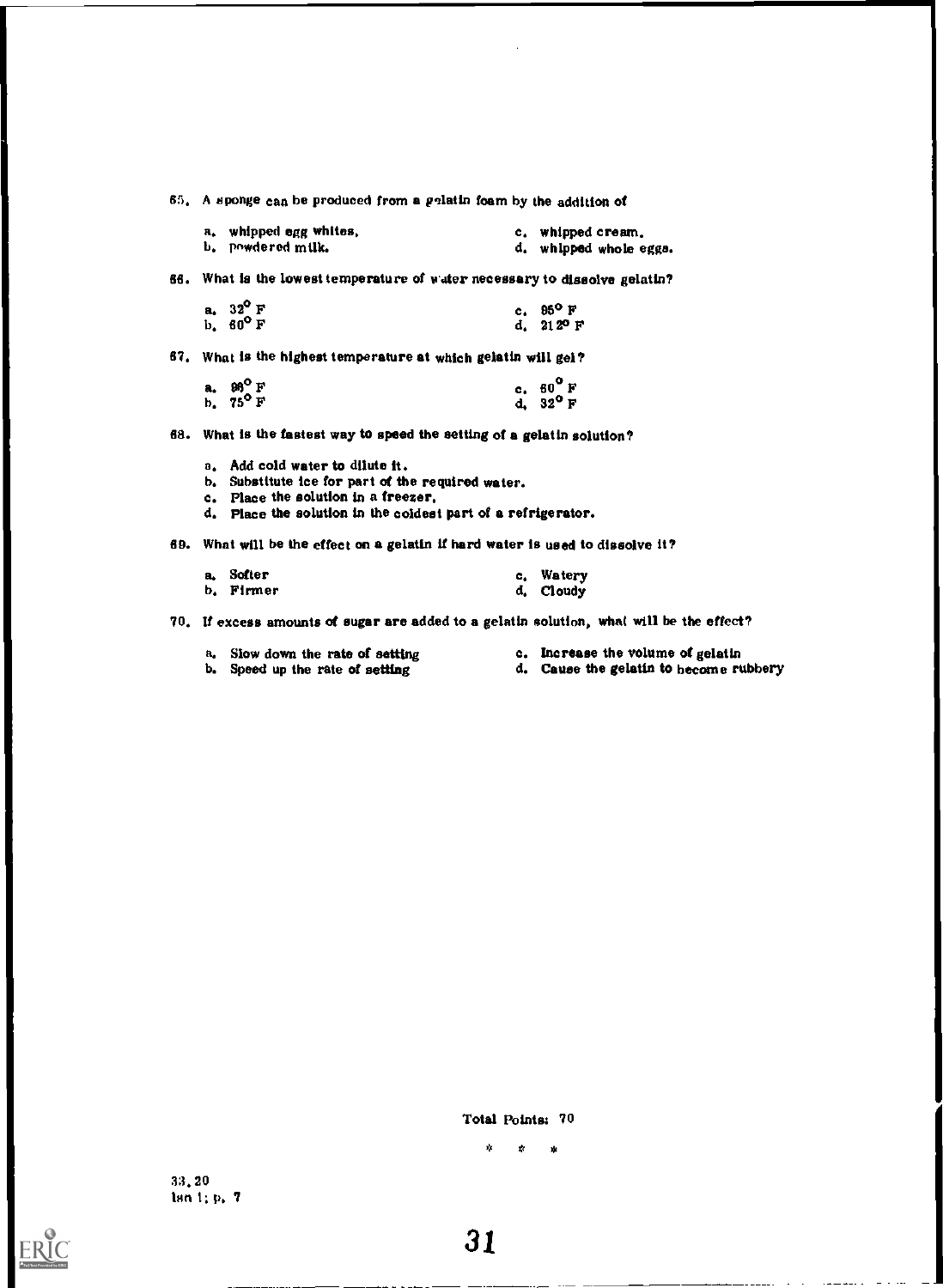#### Chapter 2

#### **SANDWICHES**

#### 2-1. 1NTRODUCTION

Sandwiches are made up of two or more slices of bread, a spread, and a filling. When combined, these ingredients will produce .  $\gamma$  vory food that is in a conventant form for serving to personnel in the field, an troop trains, or on special assignment in lieu of the main meal. They may also be served as a main part of the lunch meal in the dining facility. Sandwiches should be attractive, wholesome, and designed to satisfy the appetite. The bread should not be paper thin, and the filling should be ample.

#### 2-2. SANDWICH VARIATIONS

a. Box lunch. This consists of two slices of bread spread with butter or margarine, and a filling. The sandwich is cut in half.

b. Club. A club sandwich contains three or more slices of bread spread with butter or margarine, and put together with a different filling in each layer. Crusts are usually trimmed. Sandwiches are cut in triangles. Toothpicks are used to hold the layers together if necessary.

c. Grilled or toasted. Grilled or toasted sandwiches have two slices of bread and a desired filling. Cheese is often used. The whole sandwich is grilled on a lightly greased griddle at  $375^{\circ}$ F or is placed on a sheet pan and toasted in a 475 F oven, It is served while still hot.

d, French toasted. Here the whole sandwich is dipped in egg and milk batter, then in bread crumbs before browning in a deep fat fryer  $\mathbb{R}$  375<sup>°</sup> F or on a well greased 375<sup>°</sup> F griddle. It is served while still hot.

e. Hot. Two slices of bread or toast are placed on a plate with hot sliced meat, Gravy cr sauce is poured over the sandwich.

f. Open-face. An open-face sandwich is mede by placing two slices of bread side by side on a plate, covering the bread with a spread such as butter, and topping with a filling such aa sliced meat, cheese, or tomato.

g. Submarine. These are often known as hero, hoagie, or poor boy sandwiches. A loaf of French bread or a hard roll is cut in half lengthwise; each half is spread with butter or margarine. Layers of thinly sliced salami, sharp cheese, ham, tomatoes, and lettuce are arranged on the bottom half. The sandwich is covered with the top half and out into portions.

h. Sloppy joe. For this sandwich barbecued ground beef is spread between a horizontally aplit sandwich bun.

#### 2-3. SANDWICH INGREDIENTS

ERIC

A sandwich is composed of three basic ingredients, These ingredients are bread, a spread, and a filling.

a. Bread and rolls, The breada used for sandwiches come in a great variety, e.g. , wbite, rye, and whole wheat as well as a variety of rolls. Bread which is slightly firm can be handled more easily than freshly baked bread. Special handling is required to prevent bread and rolla from becoming stale. They should be kept in moisture proof wrappers and stored at a moderate temperature of 75<sup>°</sup> to 85<sup>°</sup> F. The storage area must be clean, dry, and separated from other stores to prevent the absorption of odors and flavors. When using galley baked loaf breads, they should be cut into 1/2 inch to 5/8 inch thick slicea. The uniform slices of commercial breads may also be used. The use of hamburger rolls, hot dog rolls, hoagie rolls, or hard rolls is highly recommended aa a variation if financially feasible.

 $2-1$  32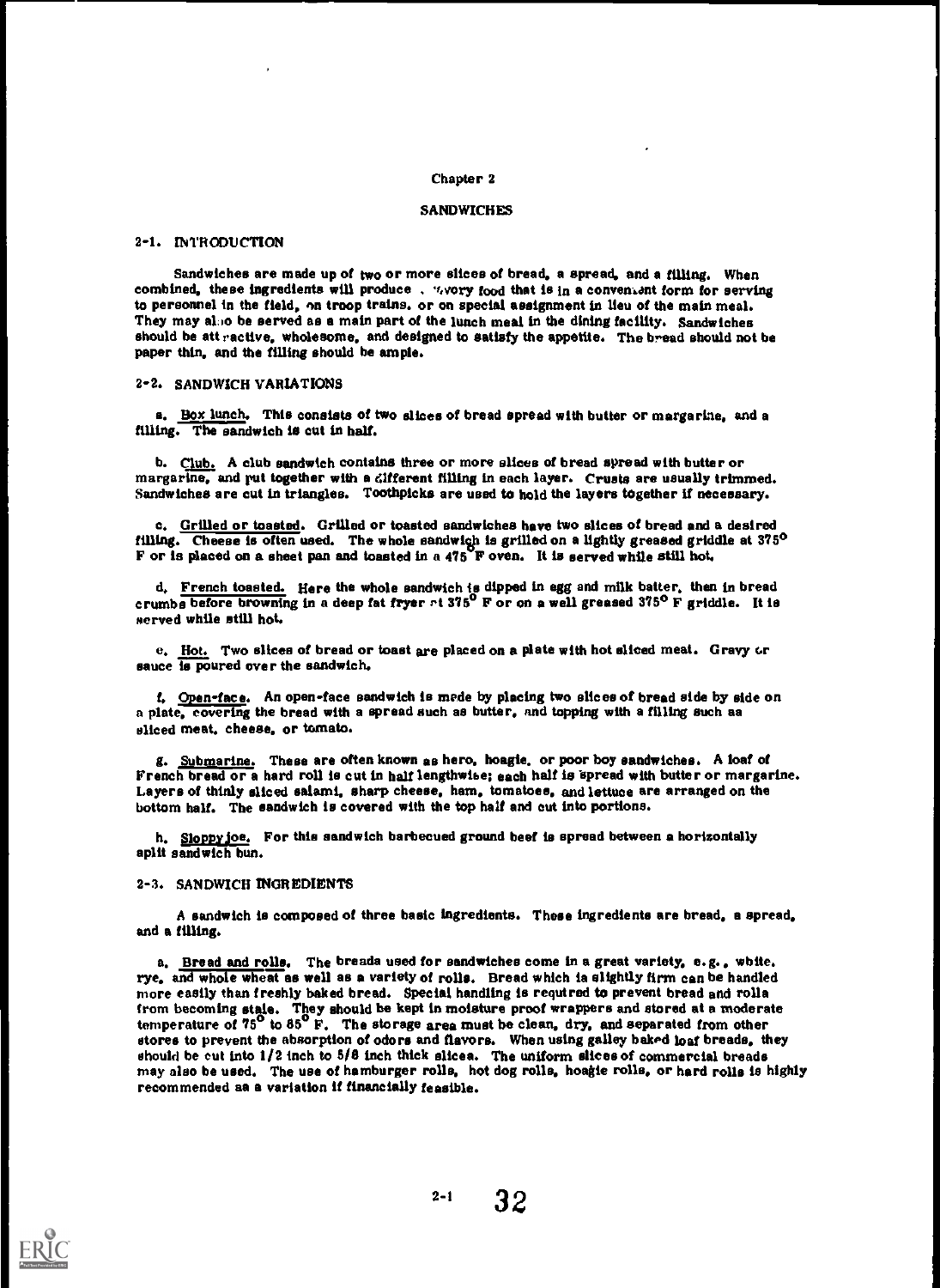b. Fillings, The ingredients used for sandwich fillings include an endless variety of fresh and preserved meats, poultry, fish, cheese, and eggs, Directions for types of salad mixtures, cold sliced meats, and hot sandwiches from meat mixtures, sliced cheese, or sliced meat, and gravies can be found in the Armed Forces Recipe Service. How and when sandwiches are to be used determines which kind of filling is appropriate. Meat and poultry sandwiches may be given to groups who cannot be present for the regular meal. Sandwiches made of salad mixtures should never be used for such a purpose since they contaminate easily. Salad fillings and hot sliced meat sandwiches are suitable for use only in dining facility environments,

- (1) Cold meats, These fillings should be prepared by following the selected recipe from the Armed Forces Recipe Service. When meats are cooked for cold meat sandwiches, the meat should be drained and cooled before slicing or refrigerating. All meats should be covered with wax paper and refrigerated at  $40^{\circ}$   $\bar{F}$  or below. Meat should be sliced just before preparation of the sandwiches to retain the natural moisture and flavor, Sandwich meat should be free of gristle and excess fet, and should be thinly sliced. When practical, you should use a slicing machine to slice boneless cold meats or cheeses, Hand slicing such items will produce thick and uneven slices which reduces eye appeal. A uniform amount of filling should be placed on each sandwich. Thts will aid in portion control and spell the difference between an expensive or reasonably priced sandwich meal.
- (2) Hot meats, Hot sandwiches with appropriate salads and desserts make excellent and quick light lunch or dinner meals, U served with soup, potatoes, and vegetables, hot sliced meat sandwiches served open faced and covered with gravy are excellent main dishes for regular lunch or dinner meals. Examples of hot sandwiches are barbecued beef, roast beef with gravy, roast turkey with gravy, grilled ham and cheese sandwiches, and the old favorites grilled frankfurters, hamburgers, or cheeseburgers,
- (3) Salad-type mixtures. These mixtures contain salad dressing or mayonnaise and meat or other types of protein food which readily become contaminated and allow the rapid growth of bacteria, Salad-type mixtures arc safe to use where sanitary production is practiced and prolonged holding periods without refrigeration are not necessary,
- (4) Lettuce and tomatoes. Lettuce and tomatoes should be wrapped separately for box lunch use. Do not place these items on a sandwich because not everyone likes them, Meat juices will wilt the lettuce, and the juices from the tomato will cause the sandwich bread or roll to become soggy,
- (5) Other fillings. Peanut butter, fruit preserves, jam, and jellies are in this category. Although these items are spread on bread or rolls, they are considered to be sandwich fillings. These fillings are very popular and are commonly 'Bed as a spread on openfaced sandwiches,

c, Spreads, Butter or margarine are excellent spreads for sandwichea which greatly enhance the flavor of the bread and filing. The use of butter or margarine also prevents moisture absorption (soggy bread) or moisture toss, Excessive amounts of butter or margarine should not be used because some people may not like either of the items, Butter or margarine should be spread evenly on both slices of bread covering the entire surface to the edges of each slice, Allow the spread to stand at room temperature until softened to spreading consistency, DO NOT melt it by heating, Always keep butter and margarine covered and away from strong food odors between use because they will absorb foreign odors, Do not spread mayonnaise, salad dressing, mustard, or catsup on breads or rolls, Individuel testes for these spreads vary, and this restricts their use in galley preparation of sandwiches. The use of satad dressing or mayonnaise on sandwiches to be held out of refrigeration risks bacterial contamination and possible food infection,

#### 2-4. SANITATION IN SANDWICH PRODUCTION

Always prepare sandwiches under conditions where the least possible contamination can occur. Such conditions are affected by installations, equipment, quality of ingredients. and the health and cleanliness of the food handlers, The following rules and regulations should be observed in sandwich production:

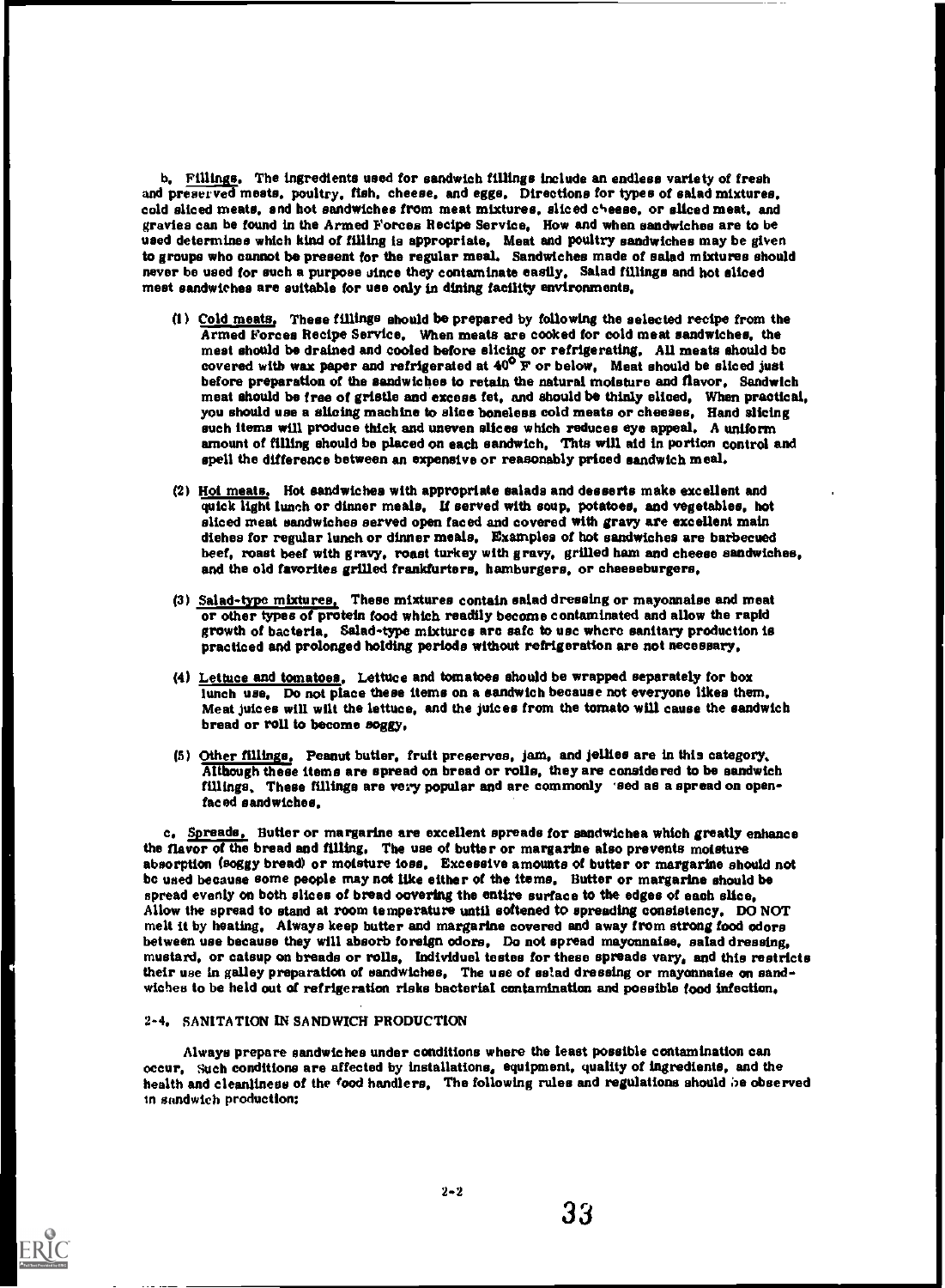a. Keep the preparation area and equipment clean and aanitary by thorough daily care,

b. Requisition and prepare refrigerated fooda in such quantities as will guarantee top quality sandwiches, a rapid turnover, and reduced spoilage. Make an effort to avoid leftovers.

c. Clean the chill boxes and accessoriea regularly to keep mold and und sirable odors to a minimum.

d. Handle bread and fillings as little as possible during all production processes avoiding the use of hands in direct contact with foods if tools or equipment can do the Job efficiently,

e. The primary rule in sandwich preparation is to "make to order," Advance preparation risks food spoilage and possible infection. Hold up final assembly of sandwiches until you are ready to serve them. Sandwich fillings are made of protein foods, and spoilage is an ever present problem. Remember that protein foods muat be held at temperatures below 400 or above 1400 F U their service is delayed for more than 3 hours cumulative time from preparation to consumption.

2-5, PREPARATION OF SANDWICHES FOR BOX LUNCHES

The first step in the preparation of sandwiches for box lunch production is to have all your materiala ready and to allow yourself ample working space. If a large number of sandwichea ia to be prepared, you should set up a production line system which will help speed up your operation.

a. Sandwich making. When ten or more sandwiches are to be prepared, a production line can reduce preparation time and produce a finished product of uniform quality. To set up this type of production lir.s, the following steps are recommended:

- (1) Soften the required amount of butter by letting it stand at room temperature. Mix or whip it to a soft easily spread consistency.
- (2) Prepare and assemble all your sandwich material.
- (3) Arre ige all the equipment and utensils (knives, spoons, spatulaa, and wrapping paper) in the sequence in which they will be used,
- (4) Lay out two rows each of ten matching slices of bread. It is not advisable to lay out more than 20 pieces of bread at one time because bread dries out rapidly. Uniformity in the size of bread slices used for sandwiches can best be attained by using pullman or sandwich bread which is square in shape,
- (5) Your next step is to spread butter over the entire surface of the 20 slices of bread. When buttering the bread, spread the butter from the edges to the center. This will prevent the bread from tearing,
- (6) Place the filling on one row of the buttered bread. Follow the recipe as to the amount of filling to use on each sandwich to insure proper portion control,
- (7) Put the matching buttered slices of bread with the buttered side down over the filling thus completing the sandwich. Lettuce, tomatoes, and pickles should be wrapped separately and packed in the box lunch.
- (8) stack the sandwiches in groups of two. Cut each group of sandwiches diagonally in half using a sharp knife. The aandwiches are now ready to be labeled and wrapped,

h, labeling, Mark or write on a label what kind of sandwich is being placed in the wrapping material and enclose the label printed side up so that it can be read easily,

c. Wrapping. There are three methods of wrapping sandwiches. The three methods are diagonally wrapping cut sandwiches, the pharmacy wrapping method, and the sealed sandwich bag method. Illustrations of these methods can be seen in figures 2-1, 2-2, and 2-3,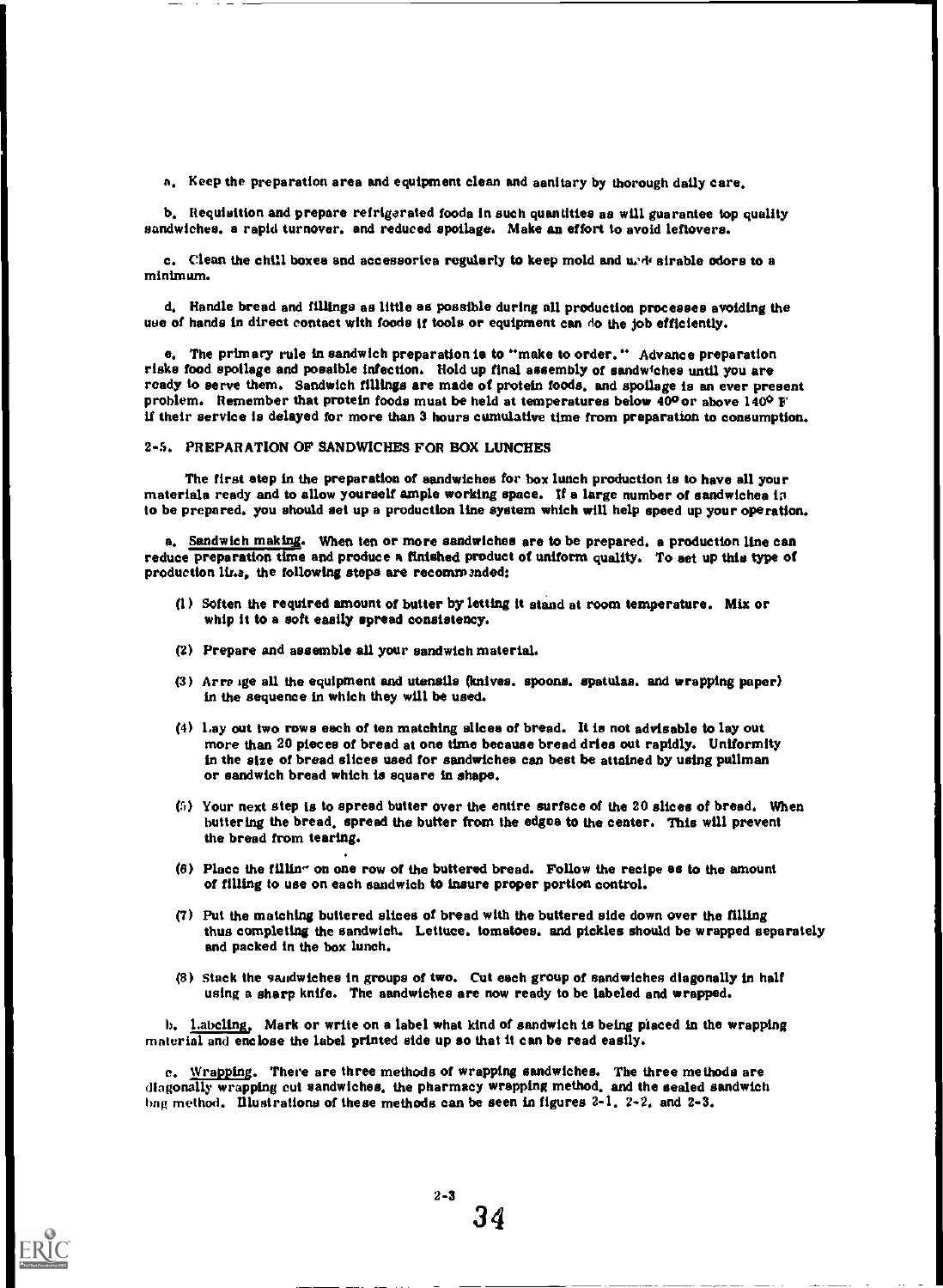(1) Diagonal wrapping. Follow the steps in figure 2-1. Start by transferring the cut sandwiches to the center of a 12-inch square piece of sandwich wrsnping material with a spatula. Stack one half of the sandwich on top of the other, placing the cut edge away from the person doing the packaging. The cut ends of the wrapping material should be placed corner to corner. Fold in the edges as shown in steps three to seven, and place the wrapped sandwich into the box lunch package.



1.1g 2-1, Diagonally wrapping cut sandwiches.



2-4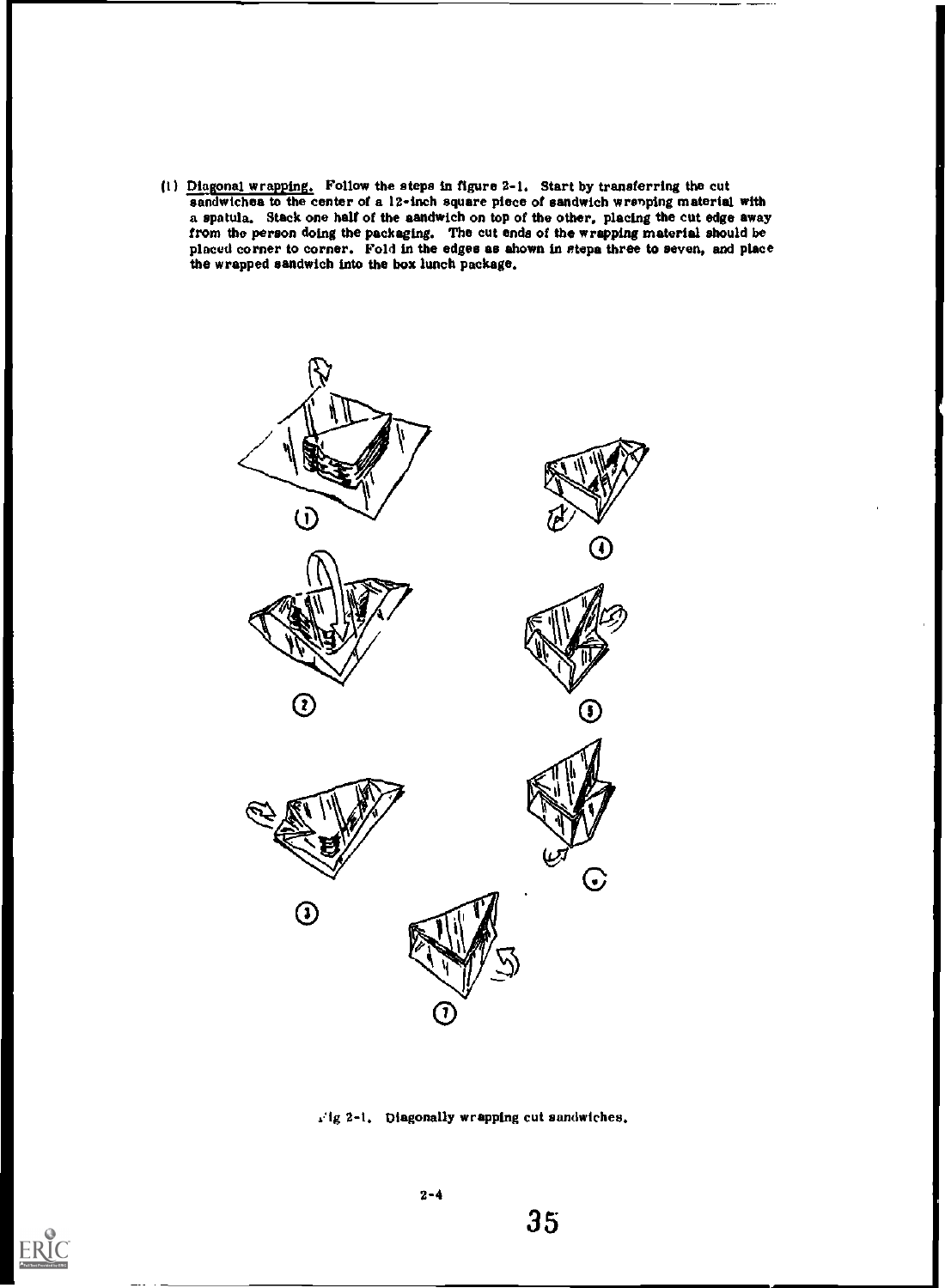(2) Pharmacy method. This method is not often used in wrapping sandwiches. Steps one through four in figure 2-2 should be followed using this method of sandwich wrapping.



 $Step 1:$  Tear off a rectangular piece of wrapping material. Center a sandwich on the paper. The short aide should be parallel to the edge of the table.





Step 3; Turn both ends of the top, fold down and tuck them firmly under the bottom slice of bread.



- Step 2; Bring the two short sides of the paper Step 4; Tuck the bottom part of the paper together above the sandwich, fold them neatly and tightly under the bottom together above the sandwich, fold them neatly and tight over once or twice in a narrow flap, selected bread. over once or twice in a narrow flap, and then flatten the paper against the bread.
	-

Fig 2-2. Steps in wrapping sandwiches by the pharmacy fold.

(3) Sandwich bag method. Sandwich bags may be used for wrapping uncut sandwiches. These bags are made of cellophane or some other type of plastic material which will seal when a hot aealing iron is used. Figure 2-? illustrates this method of sandwich Wrapping.



Fig 2-3. Sandwich bag method.

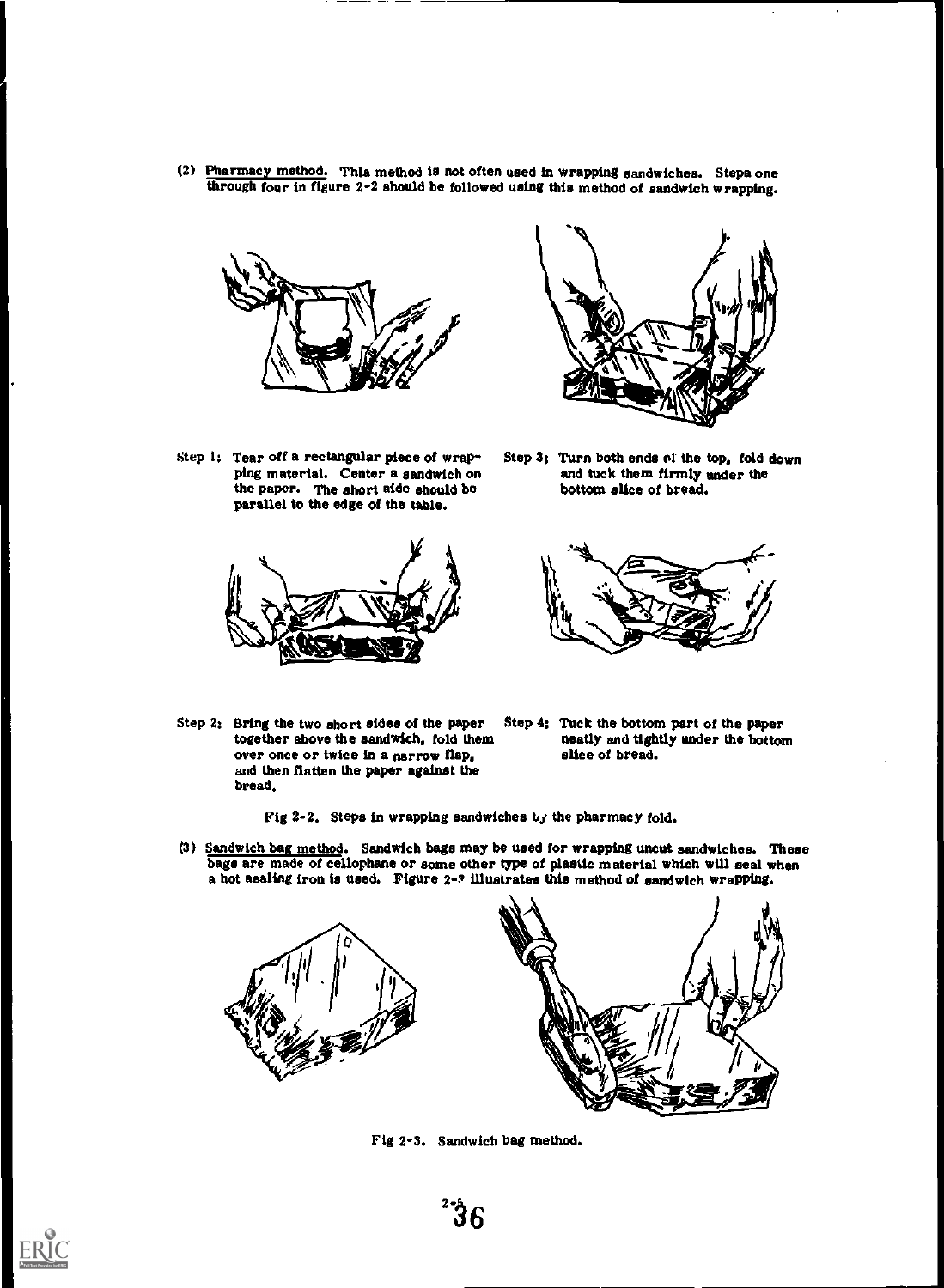d. Storage. Sandwiches should not be stacked in large numbers or placed in thick cardbonrd boxes. This will insulate the food and prevent the sandwiches from reaching the proper cooling temperature quickly. The ideal storage temperature for sandwiches is  $40^{\circ}$  F. The sandwich bags or box lunch boxes should be dated with the time of preparation as an added aanftary precaution. Consumption time should be within 3 hours from the time of preparation. Refrigeration of the box lunch DOES NOT extend consumption time. The box lunch should be marked or stamped with a atatetnent such as the following:

At (location) Flight Galley, MCAS, Cherry Pt., N.C.

By John STRAM

Rank SSgt Date 10 July 197 /1600 Hours

To be eaten before 10 July 197 /1900 Hours (date/ time)

2-6. PREPARATION OF SANDWICHES WITH SALAD-TYPE FILLINGS

Sandw'shes with salad-type fillings are prepared by apreading the filling on one of the prebuttered slices of bread and then covering it with the other buttered slice. Next the sandwich is cut diagonally. Then the sandwich may be placed on a serving tray or individual plate, garnished, and served. Sandwiches with salad-type fillings should NOT be used for box lunch meals, since these sandwiches are usually made of high protein food itema and combined with either mayonnaise or salad dressing. Both high protein foods and the dressings tend to become contaminated rapidly when out of refrigeration.

#### 2-7. PREPARATION AND SERVING OF APPETIZERS

Appetizers consist of an unlimited assortment of food combinations designed to excite the appetite and make one eager for what is next to come. Appetizers must be attractively prepared and temptingly flavored. Appetizers are classified into three major groups; canapes, hors d'oeuvres, and cocktails (fruit juice). Antipasto and smorgasbord are also considered to be appetizers. Antipasto is of Italian origin and consists of highly spiced pickled meats and vegetables, dried sausages, canned and smoked fish products, and selected vegetables served with olive oil, wine-vinegar, and various wine marinates. The smorgasbord is of Scandinavian origin consisting of a platter or buffet of appetizers. The smorgasbord, however, has been expanded into an elaborate arrangement of various hot and cold foods.

a. Canapés. A canapé is a bita sized bit of savory food spread on an edible base (crackers or toast) and attractively garnished or decorated. It should be small and easy to handle since it is eaten with the fingers. A canape can be as simple or as elaborate as you wish. Caviar (salted roe (eggs) of large fish and pate de foie gras (paste of fat goose liver) are top luxury spreads while cheese and inexpensive seafood spreads dominate the simpler ones. Canapéa require care during preparation if they are to look attractive. Their festive appearance helps create a party atmosphere in any gathering.

- (1) Preparation. Canapé base, fillings, and garnishes may be prepared several hours in advance, but the actual assembling should be done as near to sarving time as possible. If the fillings or garnish are prepared ahead of time, they must be covered and placed under refrigeration immediately,
- (2) Serving. When preparing canapéa for serving, be sure that the cutting utensils are sharp in order to insure even shapes. The serving plate should be covered so that the finished product will have a balanced appearance. The plates should be chilled thoroughly before serving unless the canapés are to be served hot. Hot canapés, although prepared from the same basic ingredienta as cold canapéa, are more complicated in their serving than the cold variety. Tha key to success with hot canapes is to keep a close watch on the serving time.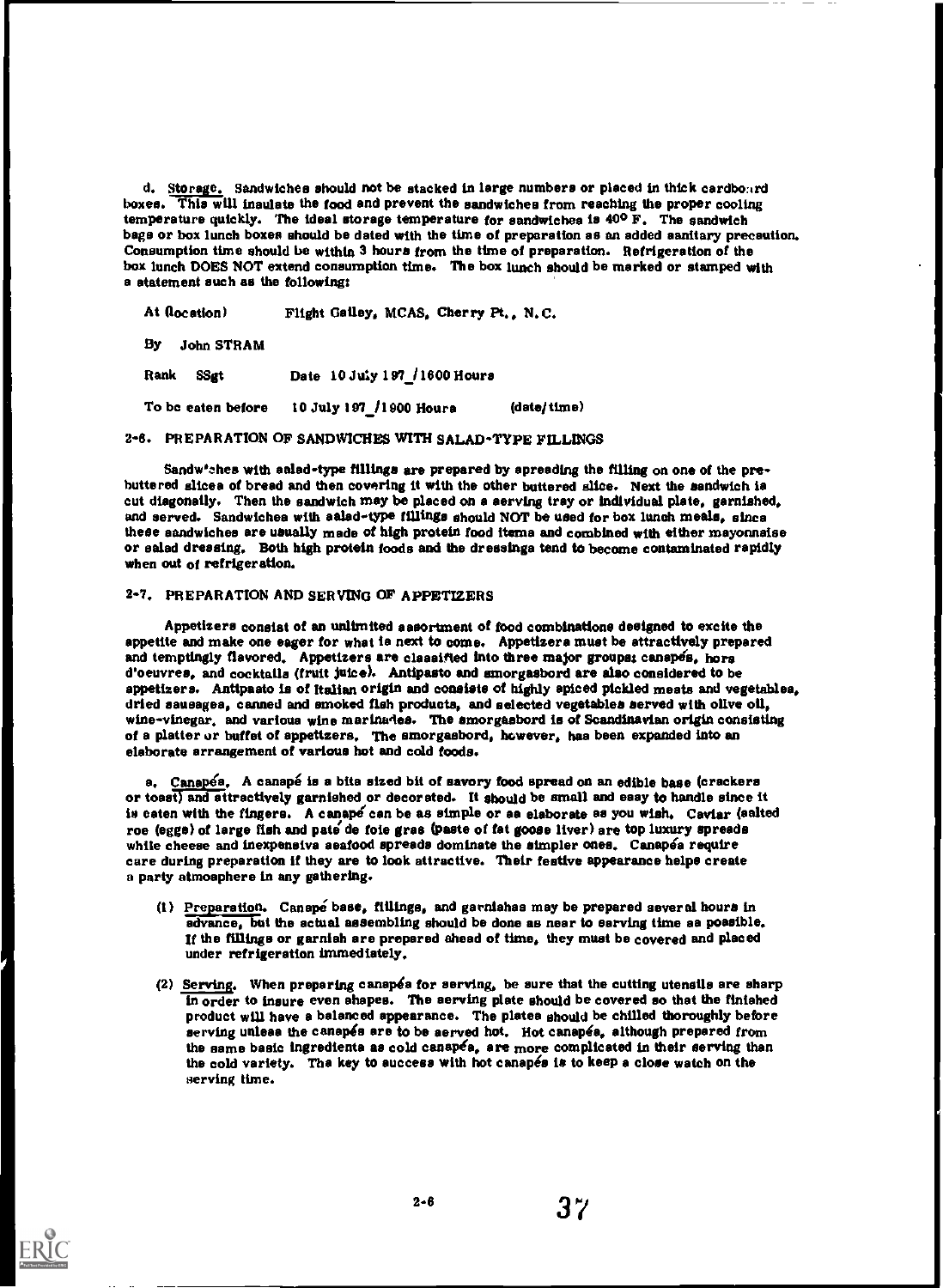b. Hors d' oeuvres. Hors d'oeuvres, like canapés, are prepared from the same mixtures. The distinction between the two is simpla. The canape mixture is always served on a firm edible base while hors d'oeuvres can be eaten with the fingers or from cocktail picks. Although hors d'oeuvres provide an excellent method of using leftover food, their highly spiced seasonings and attractive appearance suggest that they are a luxury item.

- (I) preparation, Mixes may be prepared from one or more varieties of meat or cheese. They may be shaped into bite sized croquettes or balls, fried, baked, or broiled, and served as appetizers. Small cubes of cheese or sausage meat may be placed on cocktail picks. Stuffed olives or pickled vegetables may also be prepared for serving in this manner.
- (2) Serving. Hors d'oeuvres should be arranged in groups of the same variety and not placed on the serving tray in a haphazard manner. The tray should be arranged so that the darker colors are on the outside edges arranged so the foodstuffs will harmonize and appear artistic. Remember. hors d'eouvres should be replaced when they are about two-thirds depleted. Never \*eplenish the tray which is on display but take the depleted tray into the galley and do it.

c. Cocktails. Cocktails consist of vegetables, fruits, seafood mixtures, or juice from fruits or vegetables. They must be chilled thoroughly and served at the beginning of the meal. Cocktails should be tangy and highly seasoned. Crackers, pretzel sticks, or potato chips are good accompaniments for cocktails.

#### 2-8. SUMMARY

In this chapter you have seen the importance of eandwichea, their composition which consists or a bread covering and a filling, the sanitation precautions needed in their preparation, the special procedures used in preparing sandwiches for box lunches, and the use of salad-type fillings. The preparation and serving of appetizers has also been discussed.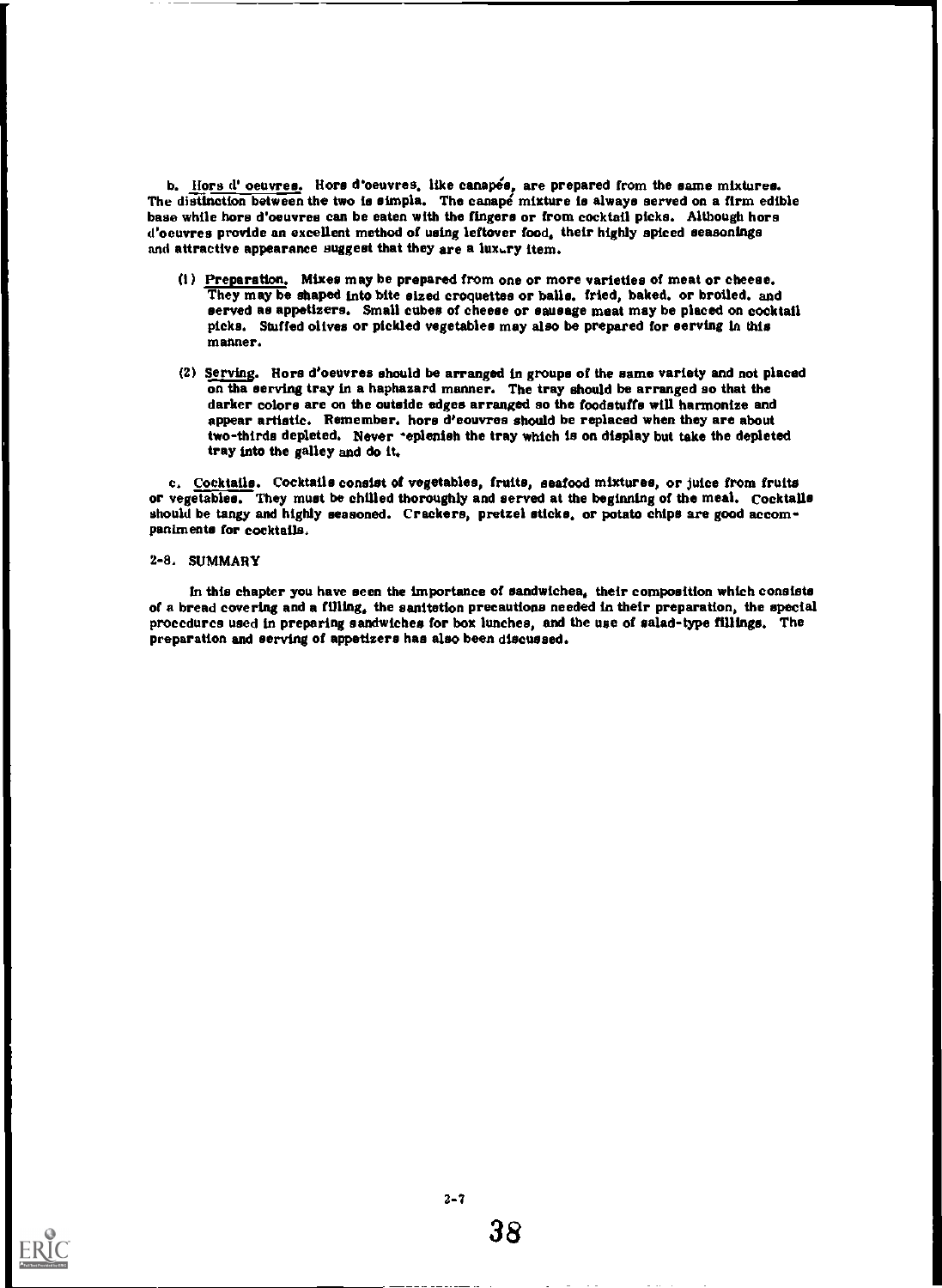#### UNITED STATES MARINE CORPS MARINE CORPS INSTITUTE. MARINE BARRACKS BOX 1775 ARLINGTON. VA 22222

#### SALADS, SANDWICHES, AND DESSERTS

#### Lesson 2

#### Sandwiches

STUDY ASSIGNMENT: MCI 33.20, Salads, Sandwiches, and Desserts, chap 2.

LESSON OBJECTIVES: Upon successful completion of this lesson, you will be able to identify the basic ingredients needed in sandwich preparation, the sanitary precautions required during sandwich preparation and storage, the procedures for making sandwiches for box lunches, the methods of sandwich making using saladtype fillings, and the methods of preparing appetizers.

WRITTEN ASSIGNMENT:

A. Multiple choice: Select the ONE answer which BEST completes the statement or answers the question. After the corresponding number on the answer sheet, blacken the appropriate box.

Value: 1 point each

- 1. A club sandwich differs from other sandwiches in that it is
	- a. served open-faced and hot.
	- b. prepared on a grill.
	- e. composed of three or more slices of bread and several fillings.
	- d. made from French bread.
- 2. Which sandwich is prepared by dipping it in egg butter and browning it in deep fat?
	- a. Sloppy Joe b. Submarine c. Club d. French toasted
- 3. Which sandwich is made with a slice of meat covered with gravy?

| a. Hot       | c. Club           |
|--------------|-------------------|
| b. Submarine | d. French toasted |

4. Which sandwich consists of a variety of thinly sliced meats, cheeses and vegetables on French bread or a hard roll?

| a. Sloppy joe- | c. Club      |
|----------------|--------------|
| b. Open=face   | d. Submarine |

:i. The ideal storage temperature to prevent bread and rolls from becoming stale should be

| a. $\,$ 55 $^{\sf o}$ to 65 $^{\sf o}$ F . $\,$         | c. $75^{\circ}$ to $85^{\circ}$ F.       |
|---------------------------------------------------------|------------------------------------------|
| b. $~66^{\mathsf{o}}$ to $74^{\mathsf{o}}$ $\text{F}$ . | d. 86 <sup>o</sup> to 94 <sup>o</sup> F. |

6. Galley baked bread used for sandwiches should be sliced at a thickness of  $\frac{1}{1-\epsilon}$  inch.

| $a_* - 3/8$ | c. $3/4$ |
|-------------|----------|
| 6.112       | d. $7/8$ |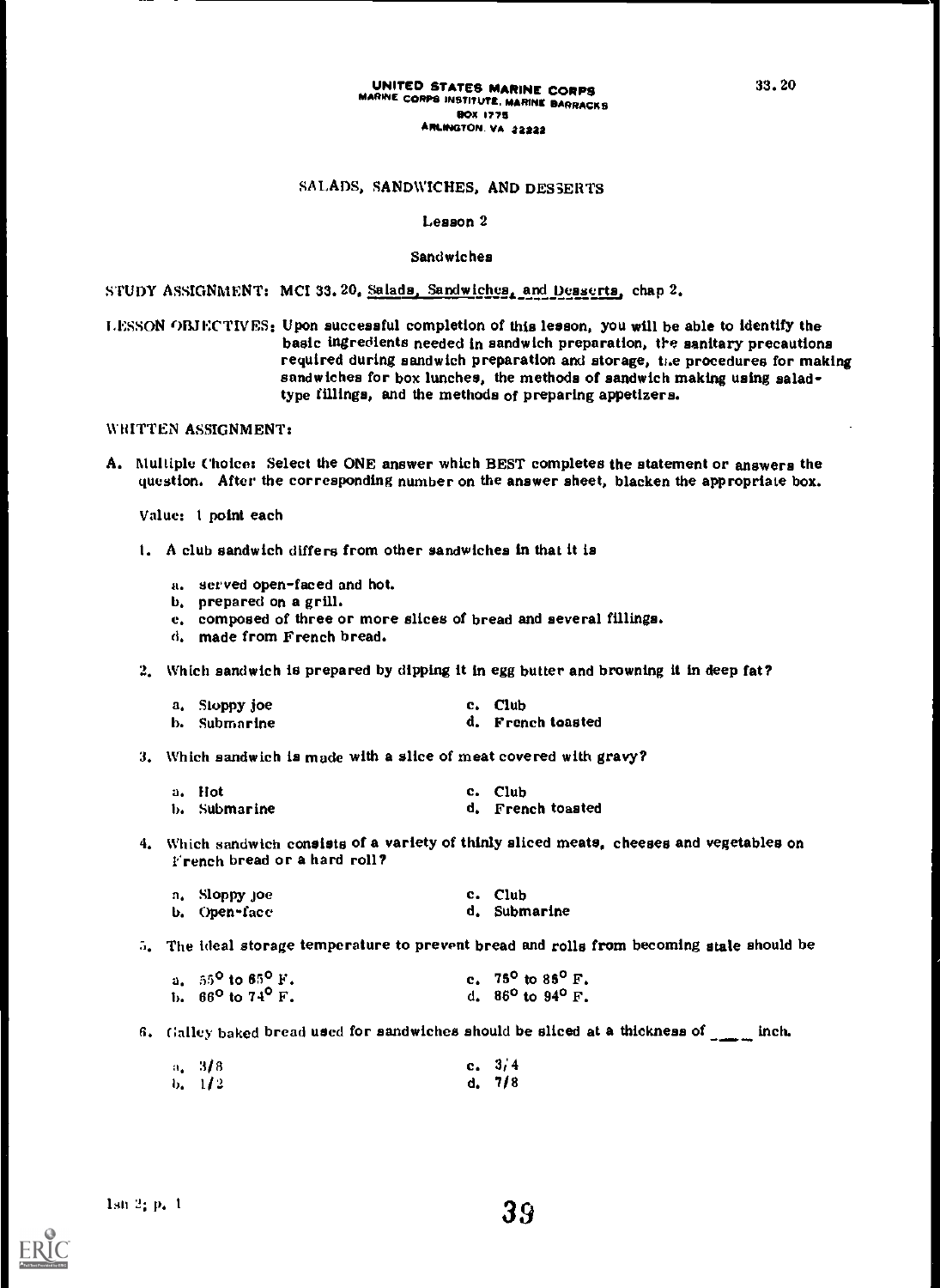7. A variety of sandwich filling recipes may be found by consulting the

- a. Army Sandwich Manual.
- b. Navy, Marine Corps Food Service Manual.
- c. Food Service Management Manual.
- d. Armed Forces Recipe Service.

H. When sandwiches are to be eaten in the field, which type of filling should NOT be used?

a. Salad b. Meat c. Poultry d. Peanut butter

 $9.$  What muat be done to cooked meats when they are to be used in cold meat sandwiches?

- a. Sliced hot and panned off to drain while under refrigeration
- b. brained, cooled, and then sliced and placed into refrigeration
- c. Refrigerated until cold and sliced as needed

IO. How ehould meat for aandwiches be sliced?

| a. Thick  | c. Thin   |
|-----------|-----------|
| b. Medium | d. Chunks |

11. Which sandwich is an example of a hot meat sandwich?

| a. Hologna        | c. Egg salad |
|-------------------|--------------|
| b. Barbecued beef | d. Tuna fish |

12. Since salad type sandwich fillings contain some form of salad dressing and high protein food, they will

| a. become stale rapidly.        | c. spoil easliy.                          |
|---------------------------------|-------------------------------------------|
| b. become soggy and fall apart. | d. last longer due to the extra moisture. |

13. Ilow should lettuce and tomatoes be included in box lunch sandwiches?

| a. Separately wrapped     | c. In the center of the sandwich |
|---------------------------|----------------------------------|
| b. Coated with mayonnaise | d. Frozen                        |

14. What should be done with butter or margarine so that it will spread easily on sandwich bread?

- a. Heat the butter until it is liquified.
- b. Spread the butter with a hot knife.
- c. Warm the bread before applying the butter.
- d. Bring the butter to room temperature before spreading.
- 16. Spreads are used on sandwich breads to
	- a, prevent the bread from becoming stale.
	- b. prevent the bread from becoming soggy.
	- c. make the bread soft.
	- d. save on the amount of filling used.

16. How often must sandwich preparation areas be cleaned?

| a, Daily             | c. Only when told by the chief cook |
|----------------------|-------------------------------------|
| b. Once every 2 days | d. Weekly                           |

17. When preparing sandwiches, spoilage is reduced by using

| a. weekly leftovers. | c. mustard.                |
|----------------------|----------------------------|
| b, mayonnaise.       | d. freshly prepared foods. |

33,20 lmn 2: p. 2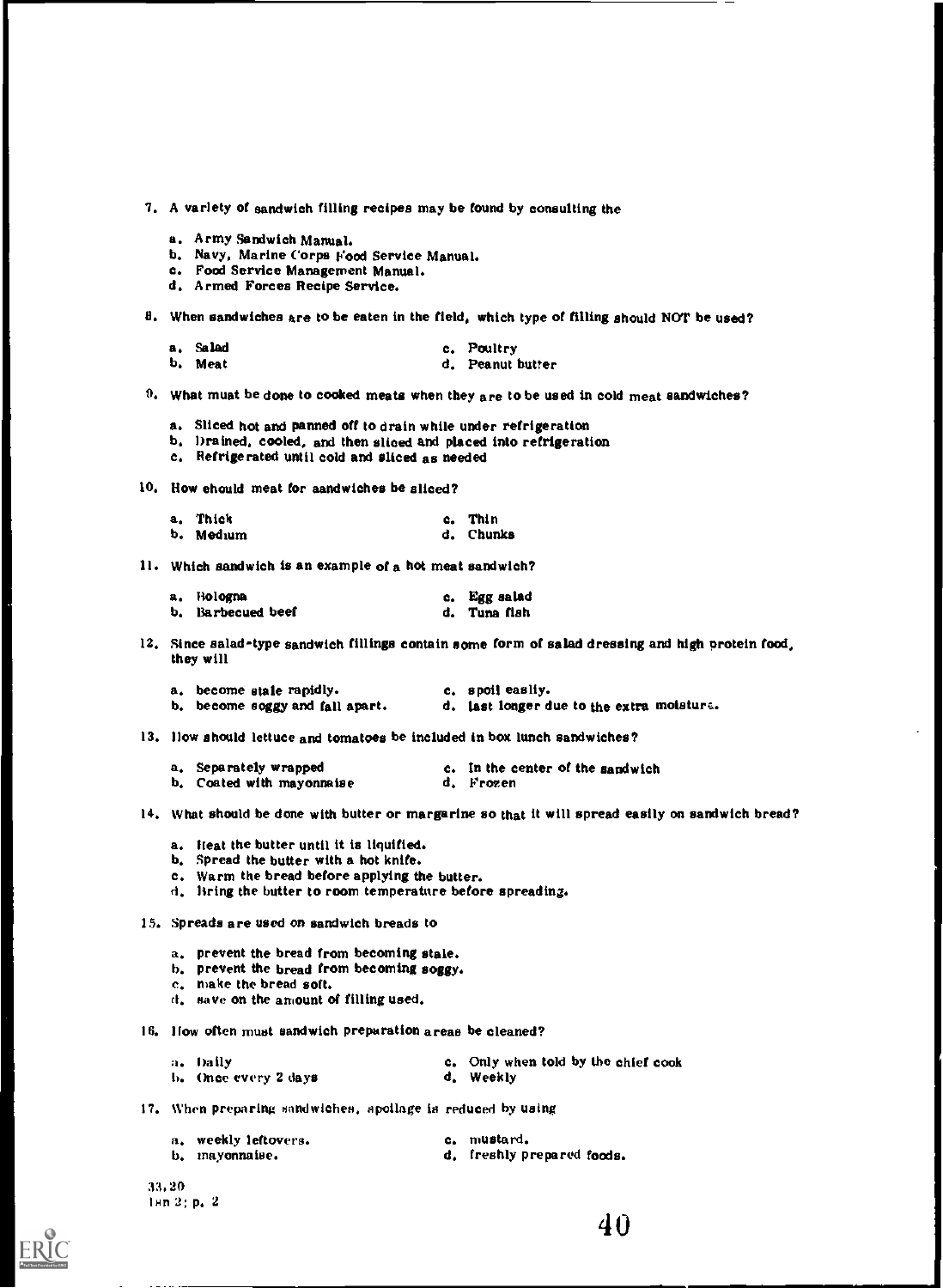18. What are the temperature ranges for holding protein sandwich filling for more than 3 hours?

| a. Below $0^0$ or above $212^0$ F                 | c. Below $40^{\circ}$ or above 140 <sup>o</sup> F |
|---------------------------------------------------|---------------------------------------------------|
| b. Below $33^{\circ}$ or above 120 <sup>0</sup> F | d. Below $420$ or above $130^{\circ}$ F           |

i9. Why are only 20 slices of bread laid out at one time when making large numbers of sandwiches?

- a, Personnel get in each other's way.
- 13. Broad and equipment take up too much room.
- c. One loaf of bread contains 20 slices of bread.
- d. Bread dries out rapidly.

20. Uniformity of bread size for sandwiches can be obtained by using what type of loaf bread?

| a. Pullman | c. Hearth      |
|------------|----------------|
| b. French  | d. Continental |

- $2<sup>i</sup>$  Butter is spread from the edge of the bread to the center in order to
	- n. cover the bread evenly.
	- b. prevent the bread from tearing.
	- c. reduce preparation time,
	- d. keep the butter from getting on the preparation table.

22. The same amount of filling should be used on each sandwich to insure

- a. easy uandling of the sandwich.
- h. the sandwitt: will fit into the sandwich bag.
- c. portion control in sandwich production.
- 23. How many sandwiches are normally stacked and cut diagonally in half at one time?
	- a. 2 b. 3 c. 4 d. 5
- 24. What are the three methods of wrapping sandwiches?
	- a. Parallel, delicatessen, and paper sack
	- b. Diagonal. pharmacy, and sandwich bag
	- c. Horizon al, supermarket, and chuckwagon
	- d. Diagonal, delicatessen, and chuckwagon

25. Storing large numbers of stacked sandwiches or placing them in thick cardboard boxes prevents

- a. spoilage.
- b. the sandwiches from drying out.
- c. the loss of refrigeration apace.
- d. the sandwiches from reaching a prope, cooly z temperature quickly.
- 26. The ideal atorage temperature for prepare ' and'aiches which are being refrigerated until use is

| $a_*$ – 32 $^{O-q}$ . | c. $40^{\circ}$ F. |  |
|-----------------------|--------------------|--|
| b. 36 <sup>0</sup> F. | d. $45^{\circ}$ F. |  |

27. The 3-hour time limit for consumption of box lunch sandwiches begins when the lunches

- a. are prepared.
- h, are reissued after a secondary refrigeration.
- e, are issued or leave initial refrigeration.
- d. leave secondary refrigeration.

33, 20 tsn 2; p. 3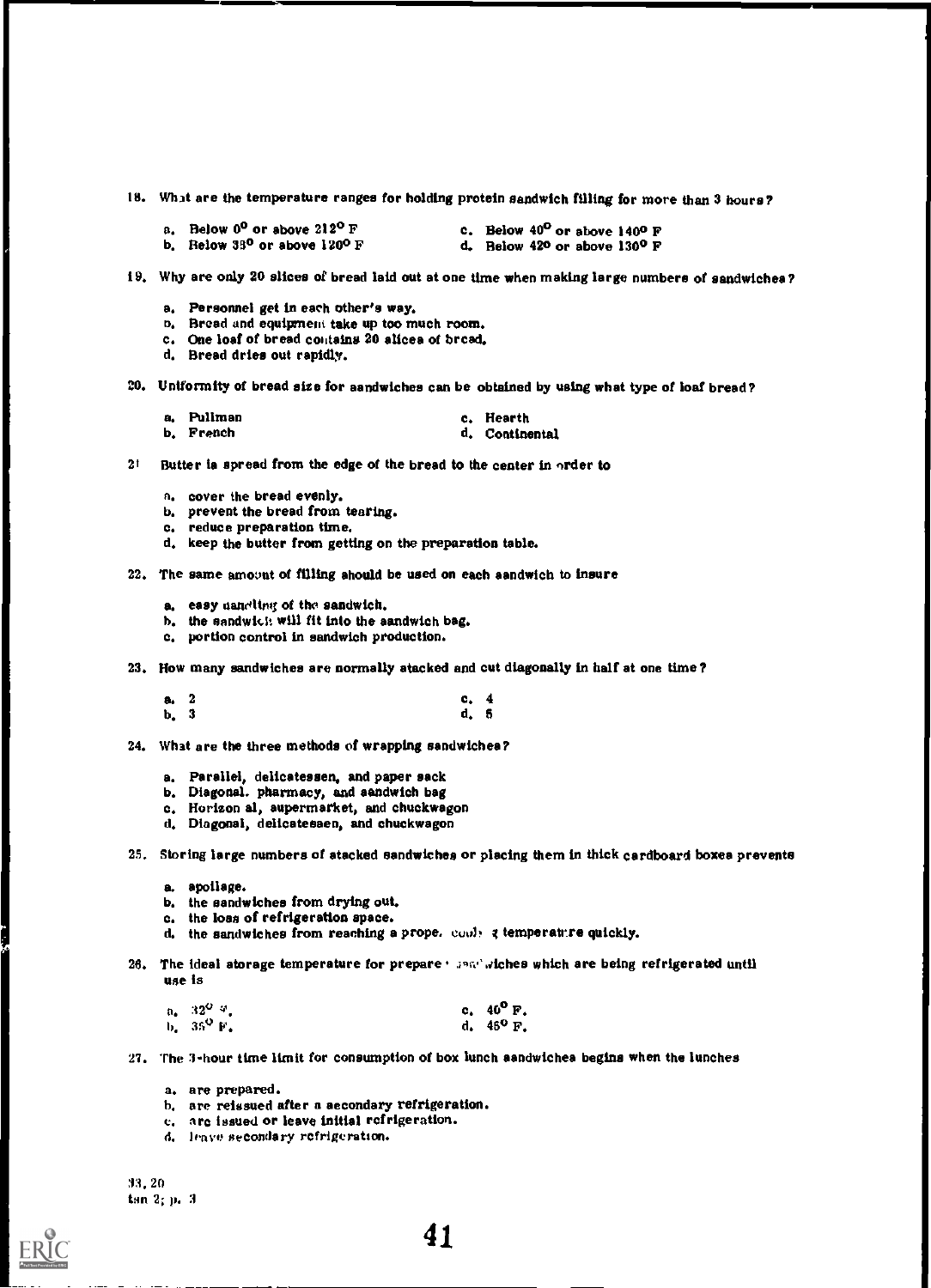28. When salad-type fillings are used in sandwiches, how are they prepared?

- a. Spread on two unbuttered slices of bread.
- b. Spread on one buttered slice and covered with an unbuttered slice of bread.
- c. Spread on one unbuttered slice of bread and covered with a buttered slice.
- d. Spread on one buttered slice of bread and covered with another buttered slice.
- 20. Which type of filling MUST NOT be used in box lunch sandwiches?

| a. Sliced roast beef | c. Egg salad  |
|----------------------|---------------|
| b. Sliced bologna    | d. Sliced ham |

30. A bite sized bit of savory food spread on an edible base and attractively garnished is called a (an)

| a. finger sandwich. | c. canape. |
|---------------------|------------|
| h. hors d'oeuvre.   | d, tidbit, |

31. What is the difference between hors d'oeuvres and canapés?

- a. Hors d'oeuvres are served hot.
- b. Canapés are only served cold.
- c. Hors d'oeuvres are not served on a firm edible base.
- d. Hors d'oeuvres are served after the meal.

32. The use of which aypetizer is an excellent method of consuming leftover foods?

| a. Cocktails | c. Canapés        |
|--------------|-------------------|
| b. Tidbits   | d. Hors d'oeuvres |

33. In what manner are hors d'oeuvres arranged on the tray or service plate?

a. In groups of assorted varieties

- b. In groups haphazardly arranged
- c. In groups of the same variety with darker colors on the outside edge

34. Hors d'oeuvres trays should be replenished when the tray is empty.

| a. haif       | c. three-fourths |
|---------------|------------------|
| b. two-thirds | d. completely    |

Total Points: 34

\* <sup>e</sup> \*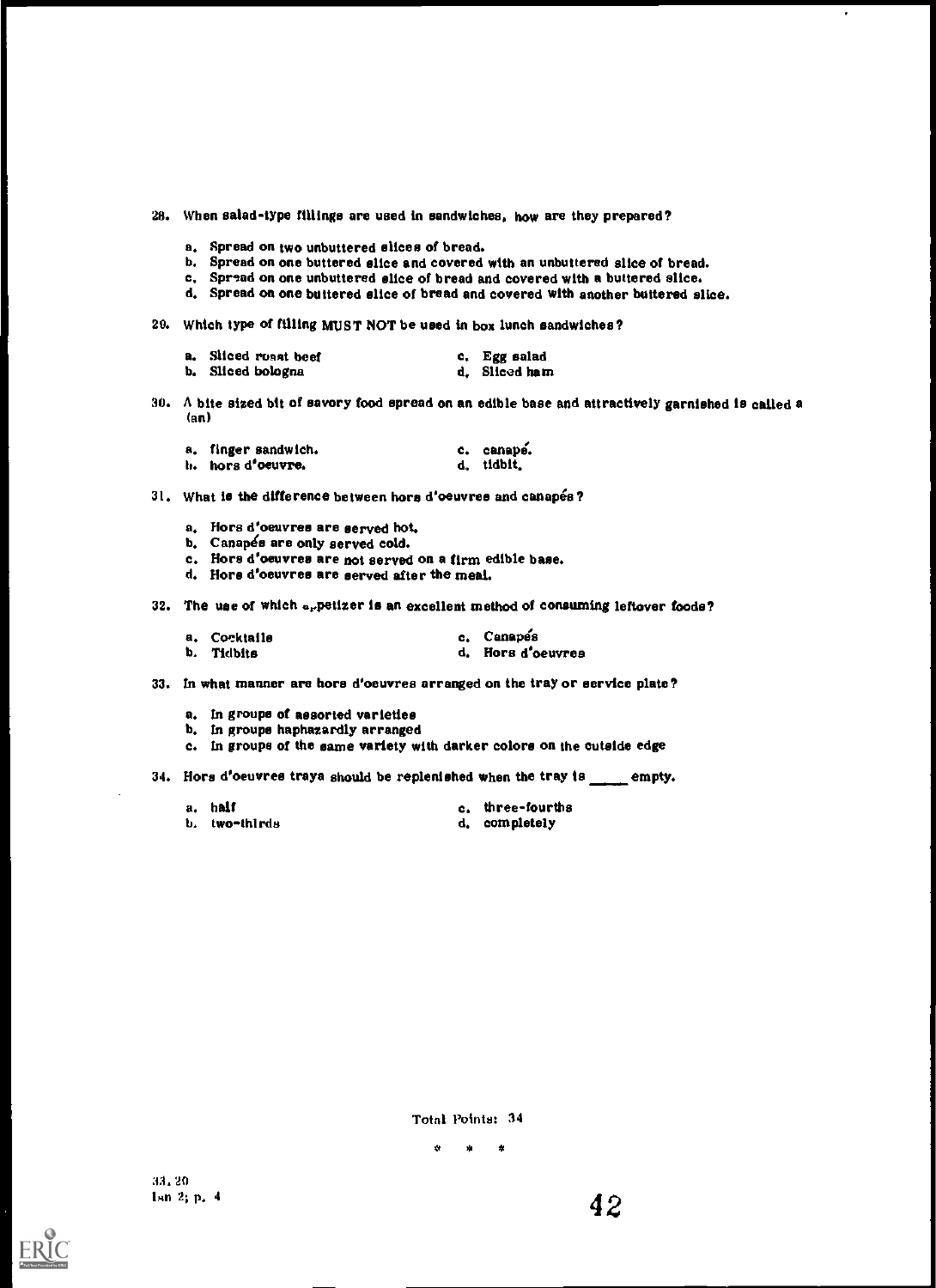#### Chapter 3

#### DESSERTS

#### 3-1, INTRODUCTION

A dessert is usually considered to be a sweet dish served at the end of a meal, The tradition of having a treat at the conclusion of the evening meal is well established in our culture. it enhances the enjoyment of the whole meal, helps add variety, and can add to nutrition. One should be careful to serve light desserts with heav, meals and more complicated desserts with simple meals so that the dessert complements the meal rather than dominating it. This chapter will consider the use of fruits, gelatins, puddings, and other desserts as well as toppings and sauces used on desserts. Remember, use variety in selecting desserts so that you maintain their significance in the overall meal pattern.

#### 3-2. DESSERT FRUITS

a. Types. When serving fruit as a dessert you can use raw fresh fruit, frozen fruit, fresh cooked fruit. or canned fruits.

- (1) Fresh and frozen fruits. Seasonally available fresh fruits and those year-round fruits such as apptes, oranges, grapefruits, bananas, and frozen fruits offer a pleasing variety to any meal when served as a dessert. They offer an alternative to weight conscious personnel who wish to avoid high calorie desserts. Most fresh fruits can also be combined with canned or frozen fruits. An example of this type of fruit blending would be a fruit cup. Here pared apples and oranges are combined with canned peaches. pears, and pineapple chunks producing a nutritious, tasty, colorful, and eye appealing dessert.
- (2) Fresh cooked or canned fruits. Cooked fruit desserts such as baked crisps. tarts, and fruit put lings are prepared from canned or dehydrated fruits. Other fruit desserts such as baked apples or bananas are prepared from fresh fruit. Fruit may also be readily used with egg whites as in whips and souffles or as an added ingredient to ice cream and sherberts. Although many canned or frozen fruits are packed in a syrup or sugar liquid, they are generally considered as light desserts and may be served at the end of a heavy meal.
- b. Preparation of dessert fruits for serving.
	- (1) Fresh fruits. Fresh fruit should be chilled and washed well with cool water before being used. Fruits such as apples and pears are prepared for serving with the skin of the fruit left on in many cases. The skin of these fruits helps to add color and eye appeal to the dessert product. The following paragraph will discuss the preparation of individual fruits commonly used.
		- (a) Apples and pears. These two fruits must be washed thoroughly (and cored if the recipe requires) hefore using or serving as a chilled whole (raw) fruit. Should the recipe require these fruits to be quartered, diced, or sliced, you should dip the fruit pieces into an antioxident or edible acid (citrus juice, usually lemon) solution. This will prevent the fruit from discoloring. Most white fleshed fruits are high in sugar content and will turn brownish in color when cut and exposed to air.
		- (h) Bananas. When preparing bananas for serving, they must be washed with cool water prior to use. If you are required to cut the bananas for use with a particular recipe, the banana pieces should be dipped into an antioxident or edible acid solution to prevent discoloration. Care in handling is a must with bananas since they bruise easily and ripen very rapidly.
		- (t) Citrus fruits. This group of fruits includes grapefruits. oranges, lemons, and  $limes.$  Of these fruits the oranges and grapefruits are most widely used in the prepa ration of fruit desserts. Citrus fruits require washing under eool water before peeling and further preparation. Oranges and grapefruits are usually peeled, sectioned, and seeded before being added to other ingredients. When sectioning either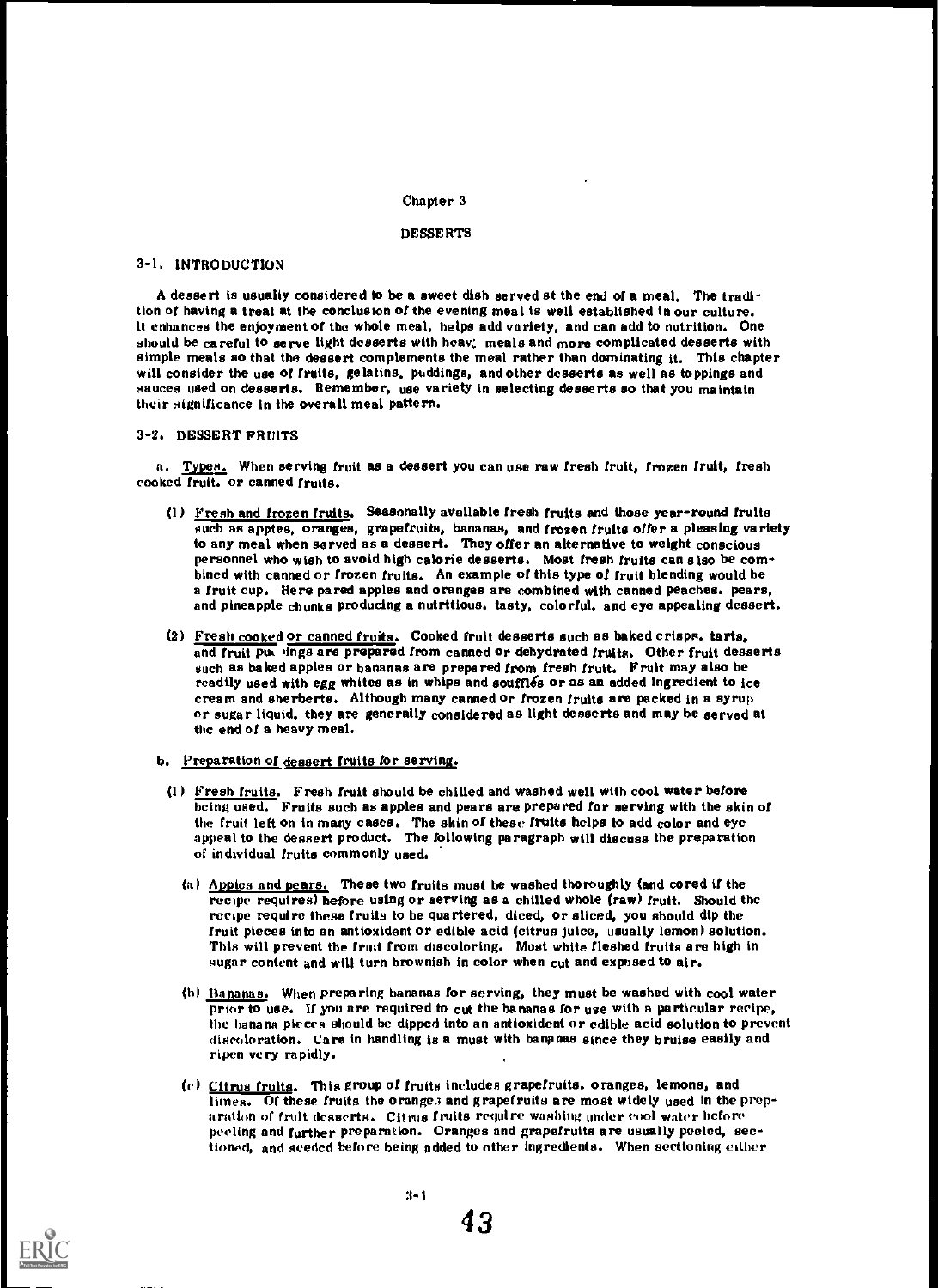fruit. be sure your paring knife is nhurp. This will aid you in separating the tough white membranes and cutting apart each section.

- (d) Peaches. When using this zesty fresh fruit, it is advisable to remove the skin since it is slightly bitter and can alter the flavor of the fruit dessert to which it is addiu. Peaches are also high in sugar content and will require dipping into an elible acid solution to prevent discoloration after having been peeled and sliced or halvei. When served whole as a fresh chilled fruit, all that is required is a thorough was.i.ng under pool water.
- (c) Pineapple, Fresh pineapple should be prepared in the following manner. The hrittle leaf top is twisted until it separates from the fruit; then with a sharp all purpose knife (French knife) cut the pineapple into quarters and slice the prickly And away from the fruit. After removing the rind, cut away the core and any eyes that remain. Now the pineapple is ready to be cut into quarter slices, chunks, or sticks. Should you desire whole pineapple slices, you would omit quartering the fruit at the beginning of the preparation process and coring would be done after each sline or ring is cut.
- (f) Melons. Cantaloupe, honeydew melons, and watermelon are very popular with most people when served as a dessert. Cantaloupes and honeydew melons arc usually cut into quarters or eights for serving, but watermelons are cut into 3/4 to 1 inch slices and then halved or quartered before being served. When preparing melons, especially cantaloupes and honeydews, you must scoop out the seeds with a spoon before quartering or further cutting. Watermelon sceds are not removed from each individual slice as the seeds are scattered throughout the fruit and their removal would prove to be impractical. To change the appearance of melons when serving them for dessert, try scooping out melon balls or cutting your melons into small cubes no larger then 3/4 inch. Combine the three melons, place the fruit into individual serving dishes, and garnish them with a sprinkle of toasted coconut.
- (g) Other fresh fruits. Cherries, grapes, and strawberries can also be served as dessert fruits and will add variety to your dessert menu. When preparing these fruits prior to serving, they should be washed with cool running water and chocked for spoilage. They should be handled carefully as these fruits (especially strawberries) are quite easily bruised. If at ell possible, you should procure the seedless variety of grapes whenever serving fresh grapes.
- (2) Canned fruits. Due to the modern preserving technique of canning, there are many fruits available for use in the dining facility year-round. Since the canning process requires heating to sterilize the contents of the can, these fruits are only available in the cooksd form. Many of these fruits are packed in a syrupy liquid or their own natural juices. They are ready to cat simply by opening the can, portioning into individual serving dishes, and topping with whipped cream, ice cream, shredded coconut, or chopped nuts. They may also be served chilled without a topping.
- (3) Frozen fruits. Fruits available in the frozen form are limited in variety and are quite expensive. Many fruits cannot be frozen due to the structure of the fruit or because they will not keep satisfactorily when frozen. The berry fruits are the most common frozen fruits available to the military. These include blackberries, blueberries, bovsenhecries, casphecrics, and strawherries. All are packed in a syrup or sugar liquid with the exception of blueberries and boysenberries. Blueberries and boysenberries are individually quick frozen and packed into polyethylene bags for issue. Peach halves or sliced peaches and sour cherries are the only other fruits available in the frozen form. These Iwo fruits are also packed in a syrupy liquid. Frozen sliced peaches and strawberries are  $commently$  is  $\cdot$  in the dining facility in the preparation of shortcake or as a fruit topping for ict cream desserts. The other fruits are often used in the preparation of pastry food items. Ail frozen fruits must be thawe I either partially or completely depending upon the recipe requirement,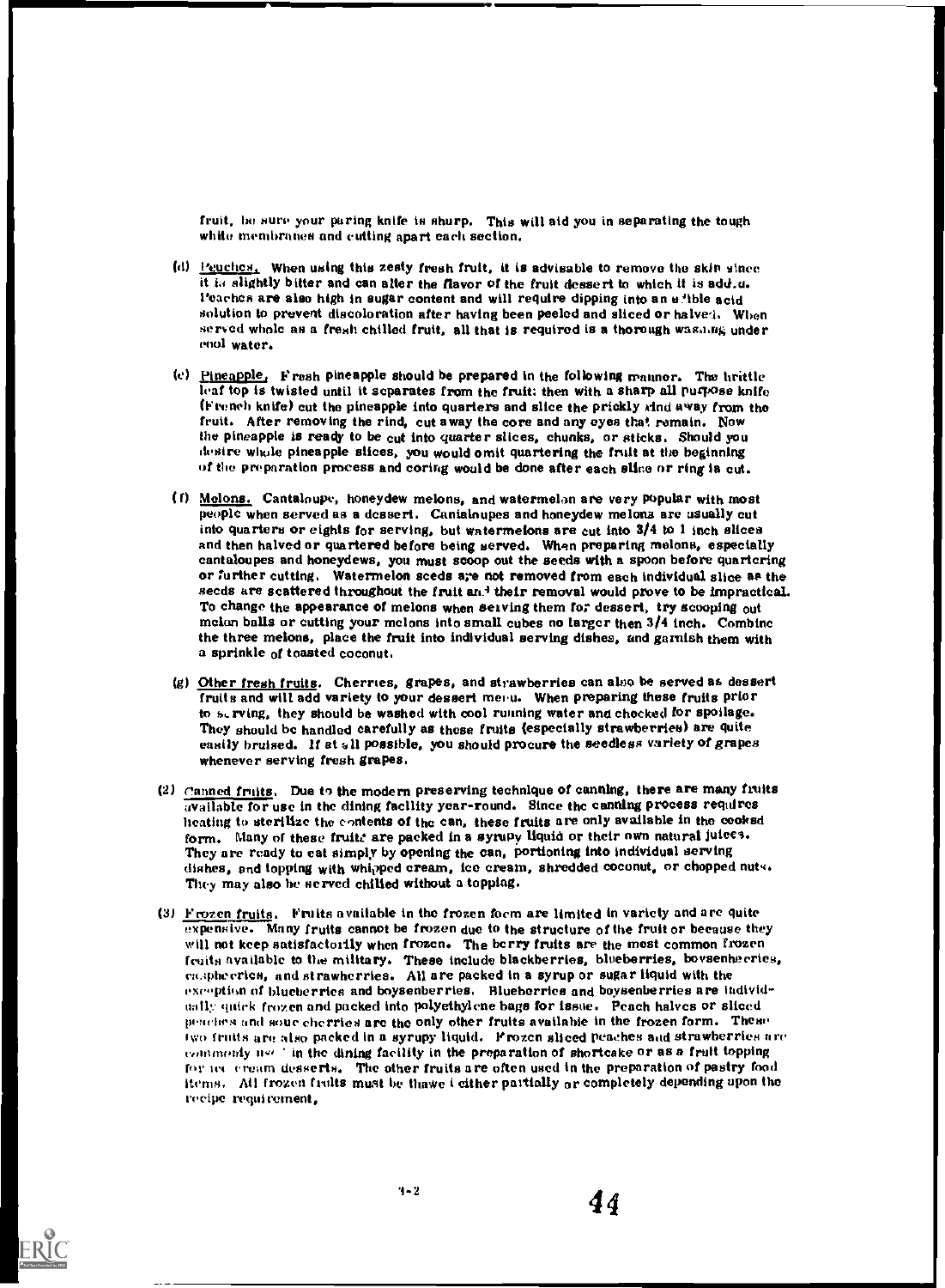#### 3-3. DESSERT GELATIN

a, tieneral. Gelatin is an animal protein which produces a Jelly-like product when comhincd with water. When flavoring, coloring, and sweetening are added, it makes a most agreeable dessert. Most gelatin dishes are considered to be light desserts and complement the heavier types of meets, These desserts are also relatively easy to produce and economical in cost.

b. Preparation, Gelatin comes in several market forms. Each of these requires special mixing procedures to produce an acceptable dessert. Follow the directions completely to insure suceess,

- (1) plain gelatin eranuiea. 'The least expensive to use and the least convenient to use of the market forms of gelatin is the package of gelatin granules.
	- (a) Ingredients. To prepare a gelatin dessert using these granules, you must use a number of ingredients. The dry gelatin granules produce the gel. A liquid dissolves the gelatin and other ingredients, This liquid may be water or fruit juice. A flavoring gives the basic taste to the dessert. The coloring should match the flavor, For example, red coloring would he used for a cherry dessert and green would be used for a lime dessert. Granulated white sugar is almost always needed as a sweetening. Fruits suspended in the gel are optional but frequently used.
	- (b) grocedure. First soak the dry gelatin in cold water to soften and swell the granules. cleat one half of the liquid to be used. Mix the flavoring, coloring, and sweetening. Add the heated liquid and the soaked gelatin to the mixture and stir until the mixture is thoroughly dissolved. At this point add the rest of the cool liquid and sttr again. This lowers the temperature of the mixture and speeds the setting of the gel. The mixture is next refrigerated to lower its temperature which helps the gel to set. When the mixture reaches the consistency of molasses, any fruit to be used should be added. This will aid in suspending the fruit so that it does not float to the top or sink to the bottom. Return the dessert to the refrigerator to complete the setting process.
	- (e) Commercial gelatin mix. While this mixture is a little more expensive than the locally mixed form, it more than makes up for this in convenience and is preferred when it is available. The mix contains gelatin, sugar, coloring, and flavoring. It is available in many different flavors such as cherry, lemon, lime, orange, raspberry, and strawberry. The mix is premeasured before packaging by the manufacturer and needs only the correct amount of hot and cold liquid added. Success is assured by following the manufacturer's recommended recipe or the Armed Forces Recipe Service directions. Basically, you must dissolve the mix in one half of the required hot liquid, stir until dissolved. add the rest of the cool liquid, and refrigerate. Do not use the freezer to cool gelatin, since freezing will ruin its structure.

 $v_s$  Uses. There are many ways to use gelatin in desserts. The following are some typical ways it is used in dining facilities:

- (1) Molded. When gelatin is combined with water and other ingredients, it is liquid. This miT777711..es the form of the container in which it is placed. If a container with a decorative shape is used, the gelatin will have the same shape when the gel has set. This method may he used with large gelatin desserts or for small individual desserts. When the get has set, the gelatin may he unmolded by several methods. The mold can be partially submerged in warm to hot water to loosen the gelatin. The mold is then inverted over the serving dish. Another method is to use a towel which has been dampened in hot water. The towel is wrapped around the mold until the gelatin is leasened.
- (2) Individual plates, Gelatin is mast often served in individual dishes in the dining facility. 1 lie usual method 13 to make a large quantity of gelatin and slice it into individual servings whirl: are placed in small dessert dishes,
- $(3)$  cubed. Instead of slicing the gelatin, it may be cut into small cubes which can be served by the spoonful or mixed with other ingredients to make a more complicated dessert.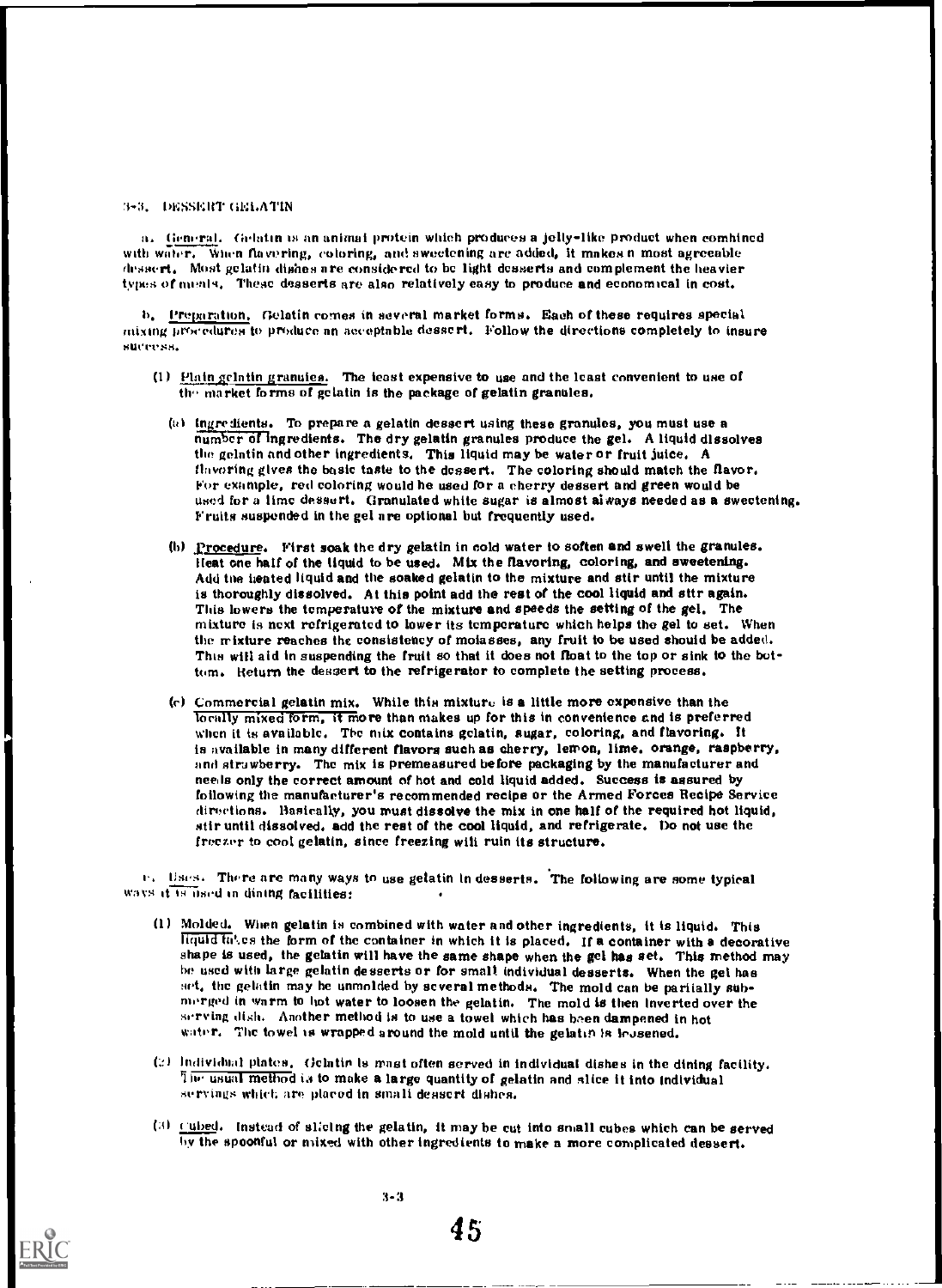(4) Whipped with create. When gelatin reaches the consistency of syrup. heavy cream may be whipped into it to make a dessert that is both appetizing and different. This type of dessert is light in texture and offers a method of making a rather rich gelatin dessert.

#### d. Points to remember when making gelatin desserts.

- (1) Have the water used to dissolve the gelatin as near boiling as possible. but do not boil the gelatin solution.
- (2) Be certain that all gelatin and other ingredients are diasoived before beginning to cool the solution. Undissolved gelatin will form a rubbery layer at the bottom of the container. This rubbery gelatin la most unappetizing.
- (3) Add cold liquid or ice to complete the dilution and bring the temperature down. This will reduce the time required in the refrigerator for the gelatin to set.
- (4) if raw pineapple is to be added to gelatin. it should be boiled so that the chemicals in it will not prevent the gelatin  $\cdot$  or setting.
- (5) Always allow gelatin to set In a refrigerator. Never try to speed the process by placing the dessert in a freezer as this will cause the formation of ice crystals which will ruin the dessert. A cool room may be used in an emergency to set the gelatin, but it will take longer than.refrigeration.
- (6) Make only the quantity of gelatin which will be used at one time. Storage of gelatin causes it to become rubbery as the water evaporates.
- (7) Use gelatin desserts often. Carefully prepared, they are a highly acceptable dessert which is low in cost and easy to make.

#### 3-4. PUDDINGS

a. General. When eggs are added to a liquid and cooked, the result is a semisolid material that is the basis for dessert puddings. Milk is often used as the liquid to make the pudding richer, and flavoring agents are always used. The addition of rice or bread gives two popular variations. Cream puddings are a lighter variation and are made using cornstarch in place of some of the eg $\alpha$ s or using various pudding mix powders.

b. Pudding preparation. Whenever you prepare puddings, the first and foremost thing to keep in mind is adherence to strict sanitation measures. The 3-hour rule must be observed in those recipes containing milk and eggs. (No more than 3 hours from preparation to serving Is allowed to guard against spoilage and food poisoning.) The two major classes of puddings are custard and cream.

- (1) Custard puddings. A plain baked custard is simple to prepare and can be delicious. Plain custard has eggs as the only thickening agent and contains milk, sugar, salt and flavoring. It is baked at a moderate hest until firm. Some recipes may call for gentle hest over a water bath. The egg-milk-sugar mixture can be poured into steam table inserts and baked until firm. The use of steam table inserts will enable you to remove and serve the custard eaally. If you are in doubt as to whether the custard is sufficiently cooked, take a knife and slip the tip into the middle of the mixture. If the knife tip comes out clean, the custard is ready to be removed from the hest and should be cooled immediately to prevent curdling or weeping. Baked custards are usually flavored with vanilla and nutmeg: however, they can be flavored with brown sugar or caramelized white sugar. Caramelized sugar is made by slowly cooking white granulated sugar over direct hest until a brown color is obtained. The sugar so heated becomes liquid as it melts and must he gradually added to the milk and stirred constantly,
	- (a) Bread pudding. Bread pudding has a custard base and is an economical dessert to prepare because it can be made with leftover bread. The amount of eggs used in the custard mixture for bread pudding is also less than that used in the preparation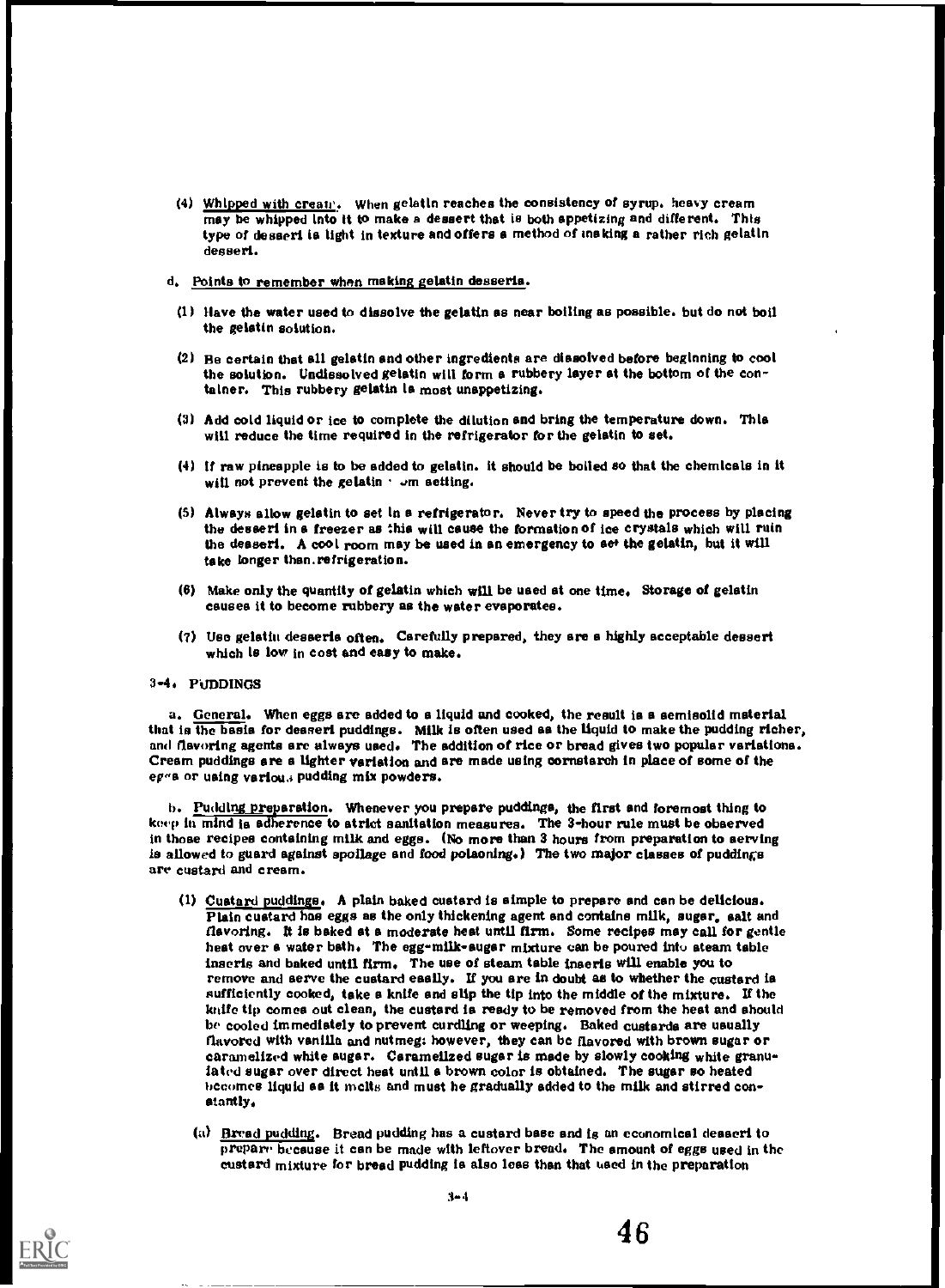of plain custart . The bread contains a considerable amount of starch which helps thicken the mixture. When preparing a bread pudding, toasting and buttering of the bread and then arranging it in a neat and attractive pattern in the baking pan before adding the custard mixture will result in a more attractive finished product. Bread pudding is not baked over a water bath but is cooked directly on an oven rack. To test bread pudding for doneness, the same method is used as in testing custard, i.e., by inserting a knife halfway into the center of the pudding. Upon withdrawing the knife, the blade should show no residue of the pudding. Bread pudding tastes best when eaten hot and served with lemon sauce, cherry sauce, or a hard sauce. Portioning can be done by using a serving spoon or an ice cream scoop, placing the bread pudding on individual dessert plates, and topping the pudding with one of the sauces mentioned.

- (b) Rice pudding, Baked rice pudding is another popular variation of baked custard. The rice should be thoroughly cooked before being combined with the custard mixture. The proportion of basic custard ingredients does not change when cooked rice is used since rice does not thicken the custard mixture. Rice pudding should elso be served warm and topped with an appropriete sauce.
- (2)  $C$ ream type puddings, There are large numbers of recipes for cream type puddings. They can be prepared from "scratch," from dessert pudding powders or from instant pudding powders.
	- (a)  $C$ ream puddings. Cream pudding and variations may be prepared by combining milk, sugar, salt, cornstarch, eggs, butter, and flavorings. Cornstarch provides the thickening in these desserts. The basic cream pudding consists of sweetened scalded milk (simmering temperature) added to a paste made with sugar, cornstarch, and cold .vutcr. This mixture is gradually combined with beaten whole eggs and cooked, stirring constantly to prevent the mixture from becoming lumpy. The pudding mixture is removed from the heat when it becomes smooth and creamy. It is then poured into individual serving dishes and chilled. Serve it topped with a whipped cream topping. Many variations can be prepared by adding other ingredients to the basic cream pudding such as bananas, coconut, pineapple, or chopped nuts such as pecans, walnuts, or toasted almonds.
	- (b) Desert pudding powders. These mixes are combined with nonfat dry milk and added to water, stirring the mixture until smooth. Then this mixture is added to hot water  $(190<sup>o</sup>$  F) and heated slowly, stirring constantly until the pudding thickens and just begins to boll. At this point the hot pudding mixture is removed from the heat and poured into individual serving dishes or serving pans, covered, and refrigerated until serving time, it is served with whipped cream or topping and garnished with a piece of fruit or a maraschino cherry.
	- (c) instant dessert Pudding powders. These are flavored starch deserts that can be prepared with the addition of cold milk. Instant dessert powders are available in chocolate, vanilla, and butterscotch flavors. In addition to the flavoring materials, the powders contain sugar, starch, salt, gelling agents, coloring material, powdered shortening, an d nonfat dry milk. Instant dessert powders can be served as pudding, used as a pie filling, and used as a filler in such recipes as Boston cream pie.

#### 3-5. ICE CREAM

a. Commercial ice cream. Standard ice cream is purchased from commercial sources in the form of individually wrapped slices and in cups. These are convenient to use and their extra cost is covered by the elimination of waste.

b. Soft serve ice cream, The only ice cream that is made in the dining facility is known as soft serve ice cream. It is made in a machine which uses a liquid mix to beat and freeze the eustard-like ice cream and also to serve the ice cream directly into individual containers. This machine uses a mix which is listed as "Ice Mitk-Milkshake Mix" in Federal Supply Catalog C8900SI.. It is packaged in 5-pound cans and is available in two flavors, vanilla and chocolate.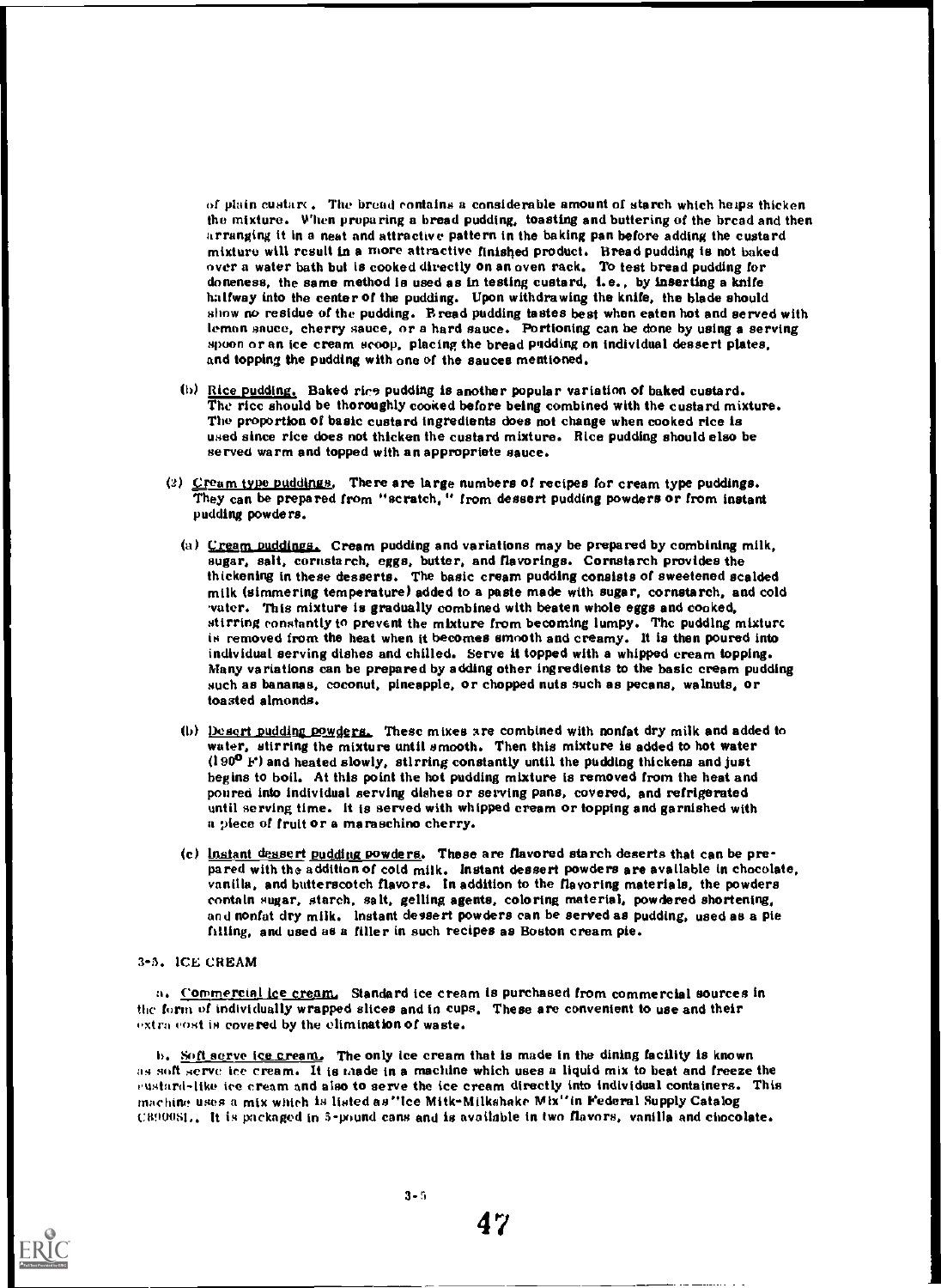Directions for its use are printed on the can label. Care should be taken to prevent lumps in ...e. reconstituted product, since they could clog the freezer. The recommended method for reconstituting the powdered mix with water is tn use a power mixing machine. If a power mixer is not available, good results can be obtained by mixing with a wire whip, Since this type of product is especially susceptible to contarninatinn, all utensils that come in contact with the mix should be sanitized before use. At first, only enough mix should be prepared to fill the top of the freezer. The remaining mix should be reconstituted in small batches with enough being added to the freezer to maintain efficient operation, Reserve supplies of reconstituted mix should be kept refrigerated at temperatures between 35<sup>0</sup> and 40<sup>0</sup> F. Never add warm mix to the freezer unit. While the freezer is in operation, do not leave it unaltended. Once the mix is reconstituted and the machine is in operation, soft serve ice cream may be dispensed directly from the freezer into paper cups or ice cream cones.

#### 3-6. BAKED GOODS

The purpose of a dessert is to be a r teasant last course which adds sweetness and rounds out a meal. Baked desserts meet this need especially well. They are satisfying and well accepted as desserts. Baked goods include such things as pies, cakes, cookies, and pastries. Although these desserts may he baked in the dintng facility, they may also be prepared in a central bake shop or procured from commercial sources. The process of preparing and saking these desserts is complex and will not be covered in this course. Consult the MCI course on pastry baking for further information.

a. Pies. There are two types of pies. The first is the pie made from a crust of dough and a filling which is baked after preparation. An apple pie Is an example of this type. There are many modifications possible and the variety of ptes is endless. The use of canned fruits and instant mixes as pie fillers greatly simplifies the preparation of this dessert. Pies should be cut into pieces (usually six) Just before opening the serving line to give them a fresh look. Cut them only as needed to prevent drying out and so that leftover pie will be fresh. Place each piece on an individual plate and serve it with or wtthout en appropriate topptng.

b. Cakes, The cake prepared in the dining facility is usually a sheet cake which is baked in one layer, iced with frosting if appropriate, and served from the same pan it is baked in. This makes preparation and icing easier and etds in rnatntaining uniform servings. The icing on rakes makes a topping unnecessary.

c. Cookies. There are many varieties of cookies which vary in preparation makeup from the simple to the complex. Simple cookies are acceptable and much less trouble to make. Complex cookies are best prepared only for special occasions. Since cooktes keep well, they may be prepared ahead of time and stored until needed. Of  $a^{ij}$  the baked desserts, cooktes are perhaps the most convenient to prepare and to serve. They are usually very popular.

d. Pastries. There are many types of pastries. They are made with sweet dough combined with fruit. syrup, honey, nuts, and other delicactes. They are the most complicated of the baked desserts tn make, but they offer variety and satisfaction. Pastries are often served with breakfast as a simple but pleasant way to start the day.

#### 3-7. TOPPINGS AND SAUCES FOR DESSERTS

a. Whipped toppings, This type of topping conststs of cream, sugar, and flavortng into which air is mixed to form a foam. This foam is used to give eye and taste appeal to desserts which (night otherwise appear plain. Possible flavortngs include brandy, rum, chocolate (cocoa). ehopped coconut, fruit (well-drained), grated lemon and orange peel, and spices such as ground cinnamon, nutmeg, and cloves. Since cream will not whip unless it is cold, it is very equentant to start out with cream that has been well chilled and a chilled mixing bowl. Whip eream until stiff peaks form, but avoid overwhipping which will produce butter. Since w.iipped cream will separate on standing, tt must be kept cold and covered from the time it is whipped until it is served. No more than one gallon of cream should be whtpped et one time. If more is required. whip it in several hatches.

(1)  $Types$  of whipped toppings, The following are the forms of whipped topping available in the dining facility'



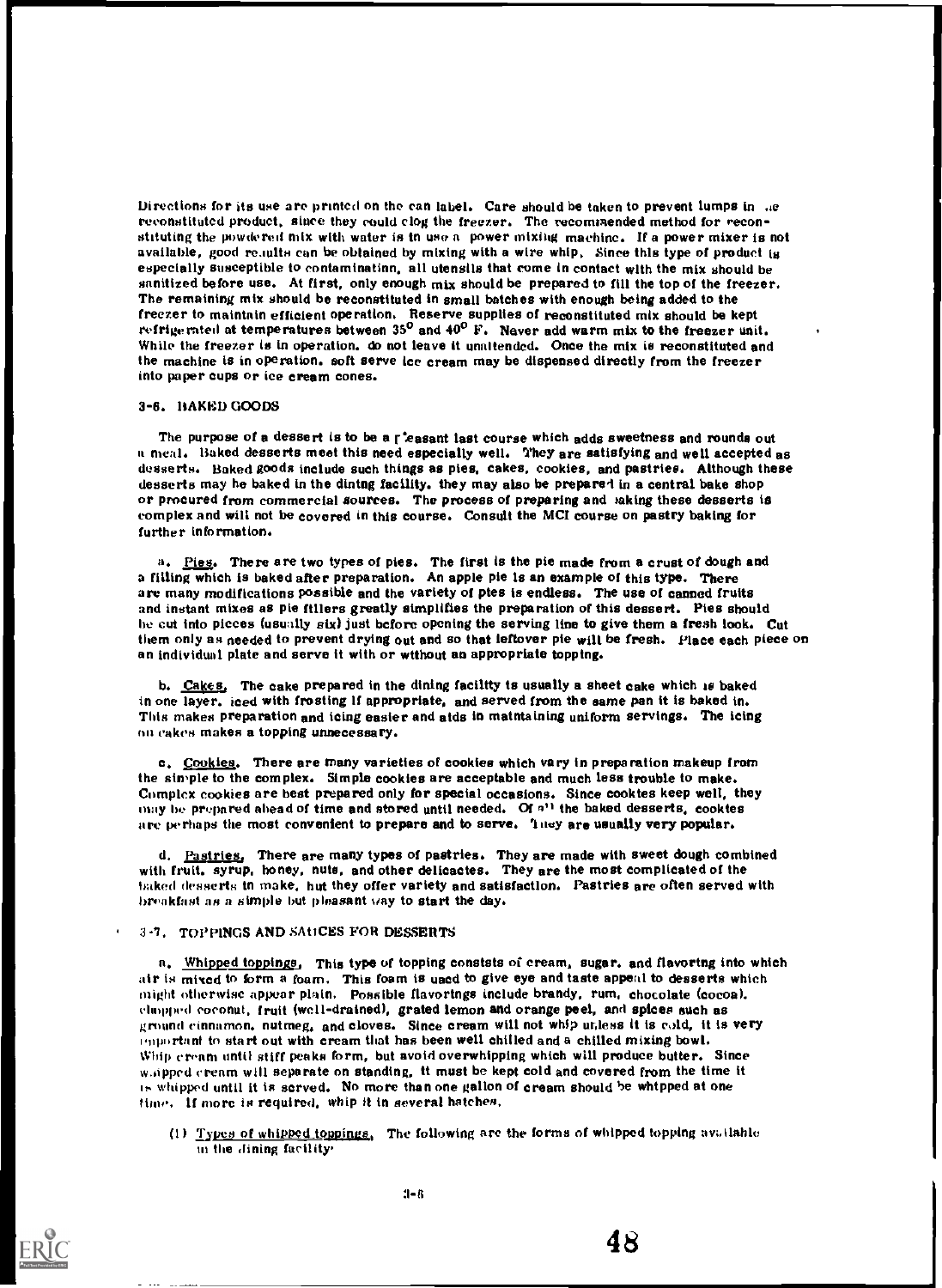- (a) Fresh whipping cream. Fresh whipping cream is capable of producing the finest product. It has certain disadvantages, however, which make it the least suited for dining facility use. It requires refrigerator space for storage before use, it requires the utmost care in preparation. and it is the least convenient form available. Once fresh whipping cream is procured. it must be used within a relatively short time (usually 24 hours).
- (b) Sterilized whipping cream. This form comes in cans and does not require refrigeration. Once a can has been opened, the cream must be stored and whipped just as fresh cream. The primary advantage of this form over the fresh whipping cream is the saving in refrigerator storage space and the longer storage periods possible.
- (c) Dehydrated dessert and bakery topping, This form of topping has many advantages and is probably the best suited for dining facility use. It is procured as a dry powder in cans and can be stored in the storeroom for long periods until needed. This powder is added to cold water along with dry nonfat milk and flavoring. This is then mixed slowly to blend and then at high speed until stiff peaks form. The product formed is considerably more stable than fresh cream and has good stand up qualities.
- (d) Frozen dessert and bakery topping. This form of dessert whipped topping is probably the most convenient to use. It Is procured in the frozen form with air and sugar already beaten into it. The frozen topping is defrosted to a temperature of  $40^{\circ}$  to  $50^{\circ}$  F and then whipped along with the flavoring desired. Again it is essential that the topping and bowl be kept cold and that the whipped topping be kept cold before serving.
- (2) Use of whipped toppings. These deasert toppings are very perishable and their stand up quality is poor. Therefore. every effort should be made to keep them cold and covered. They should be placed on desserts just before opening the serving line. The dessert should be well chilled before the topping is applied. Do not add topping to a large number of desserts at one time. Add the topping as needed. Toppings have two functions: one is to sarnish or provide eye appeal. and the other is to add flavo. and texture contrast to the dessert. A separated or dry topping will defeat the purpose of the topping altogether. When adding whipped topping made from fresh or sterilized cream, two to three tablespoons of confectioner's aupur should be added. Use a quarter of a cup of frozen and dehydrated whipped topping per serving since these are more economical and have better stand up quality. Whipped toppings used on pies should be apptied as close to serving time as possible preferably after cutting and portioning.

b. Miscellaneous toppings. There are aeveral standard miscellaneous toppings which are used as dessert garnishes. Their use can enhance an otherwise plain dessert, but their overuse geatly diminishes the effect.

- (1) Chopped nuts. English walnuts, pecans, and mixed nuts are available in the dining facility. These may be chopped into medium fine pieces for use on desserts. These nuts may be sprinkled lightly on desserts such as ice cream, cakes, and puddings. They a re frequently used on pastry desserts. Be careful that the topping provides the finishing touch and does not detract from the dessert itself.
- (2)  $Fruits.$  The two fruits most commonly used as deasert toppings are maraschino cherries</u> and crushed pineapple. Maraschino cherrtes may be used whole or cut into small pieces. Only one cherry or one piece of cherry is generally used per dessert where the bright red color provides a color contrast and center of focus for the dessert. Cherries are especially effective when placed in the center of whipped creane topping as on pie or ice cream. Crushed pineapple is a more specialized topping but can be used when it is effective as on ice cream. it is best used well drained or in s thick sugar syrup.
- (3) Marshmallows. Occasionally small marshmallow pieces or miniature marshmallows a re used as dessert topping. They are especially effective with dark colored desserts where they provide contrast. As with all toppings, sparing use is the key to success.

 $e_i$ . Dessert sauces, These sauces give the deligloint finishing touch that raises dessert dishes above the average and enahles the cook to be clever in offering many surprises in serving



 $3 - 7$ 49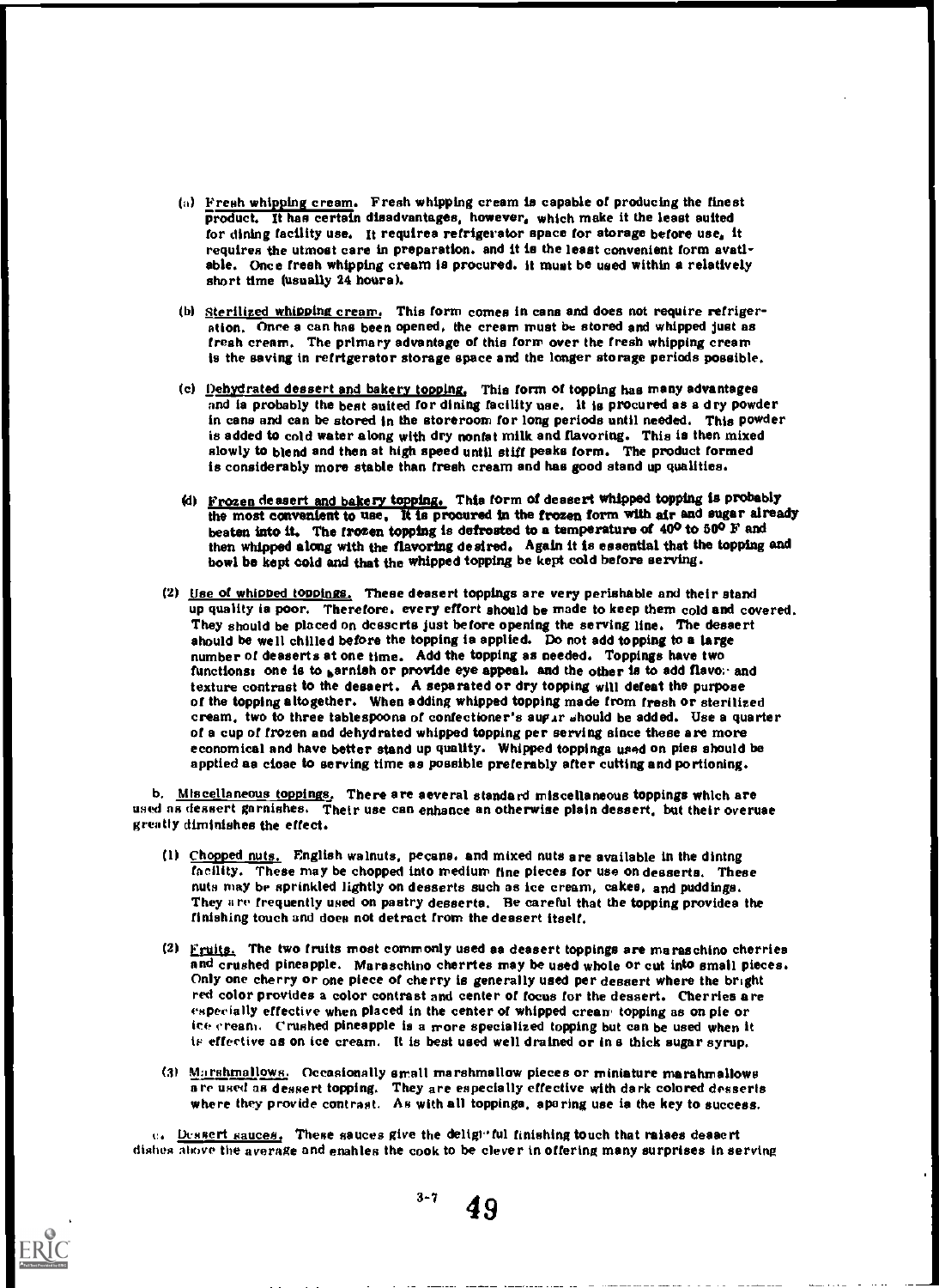puddings, cakes, fruit, and ice cream, Many dessert sauces are named for the chief flavoring ingredient such as butterscotch, lemon, nutmeg, orange, vanilla, and chocolate sauces. These sauces are made principally from pregelatinized starch or cornstarch, sugar, water, butter, salt, and the flavoring agent indicated by the name, Occasionally, milk and eggs are used in their preparation as added thickeners, The standard serving is two ounces, although exceptions a re frequently called for.

- (1) Fruit sauces. Armed Forces recipes for fruit aauces call for fruit juice, pulp, whole canned fruit, or frozen fruit. The moat frequently used fruits are spricot, cherry, lemon, orange, peach, and pineapple. If pregelatinized starch is used, cooking is not required. If corn atarch is uaed, the blended ingredients must be brought to a boil and cooked until the sauce is clear and thick, Strawberry gelatin is used to thicken strawberry sauce ao that cooking is not required. Fruit aauces may be served over cake, puddings, fruit dumplings, ice cream, and many other desserts, Usually a two ounce serving is the best to use,
- (2) Ice cream sauces. Butteracotch, caramel, and several variations of chocolate saucea may be used as toppings on ice cream. Chocolste is perhaps the most frequently used. The preparation of these sauces is simple with few ingredients and a short cooking time required. Since individual tastes vary, ice cream sauce ahould be seif-service.
- (3) Cuatard Sauce. This aauce, which resembles custard, must be cooked regardleas of the type of thickener specified because the mein ingredient is raw whole eggs, in sddition to eggs, it contains milk and flavoring. These are whipped while beating to give them a light consiatency. Custard aauce is frequently used on cakes, puddings, and fruit desserts. It may be served hot or cold.
- (4) Vanilla sauce. This is a simple sweet thickened sauce flavored with vanilla. It can he cooked or uncooked depending upon the type of thickener used. This sauce is a good accompaniment for cakes and puddings.
- (5) Cinnamon and nutmeg sauces. These sauces may either be cooked or uncooked. The recipe will specify the use of cornstarch or pregeiatinized starch as a thickener. Cinnamon sauce is served with spple dumplings and various puddings. Nutmeg sauces best complement such desserts as steamed puddings and rice puddings, Since these saucea have a atrong flavor, only one ounce is uaed per aerving.
- (6) Hard sauce. This is an uncooked sauce made from butter and confectioner's sugar with flavoring as desired. The ingredients are beaten until smooth and fluffy. Hard sauce is served with fruitcake and bread pudding. This sauce should be made in advance to permit chilling before it is served. Uae two tableapoons of chilled sauce per serving.

#### 3-8. SUMMARY

This chapter has given you an introduction to the types of desserts used in Marine Corps dining facilities. It has covered the preparation and use of fruit, gelatin, puddings, ice cream, baked gooda, and desaert toppinga and sauces. You have aren how fresh, frozen, and canned fruits are used in desserts; how gelatin is made, molded, and served; the preparation of bread pudding, rice pudding, and cream type puddings; how soft serve ice cream is made and served; and the advantages of pies, cakes, cookies, and pastries as desserts, Finally, you have seen the use of fresh, frozen and dehydrated whipped topping; the miscellaneous toppings such as chopped nuts, fruit, and marshmallows; and the types of dessert sauces.

#### 3-9. COURSE CONCLUSION

Now that you have completed the lessons for this course, it is time to prepare for the final examination. Your best preparation will be to review the lessons until you can answer all of the qu4.stions correctly without reference to the text. When you can do this, you may be sure you will have no trouble with the final examination. If you have the  $\dim$  available to you, a aecond reading of the chapters of the text will be helpful. Good luck on your final examination,

 $3-0$  c. s, november matting of FICE:  $1978-261-464/X-7$ ;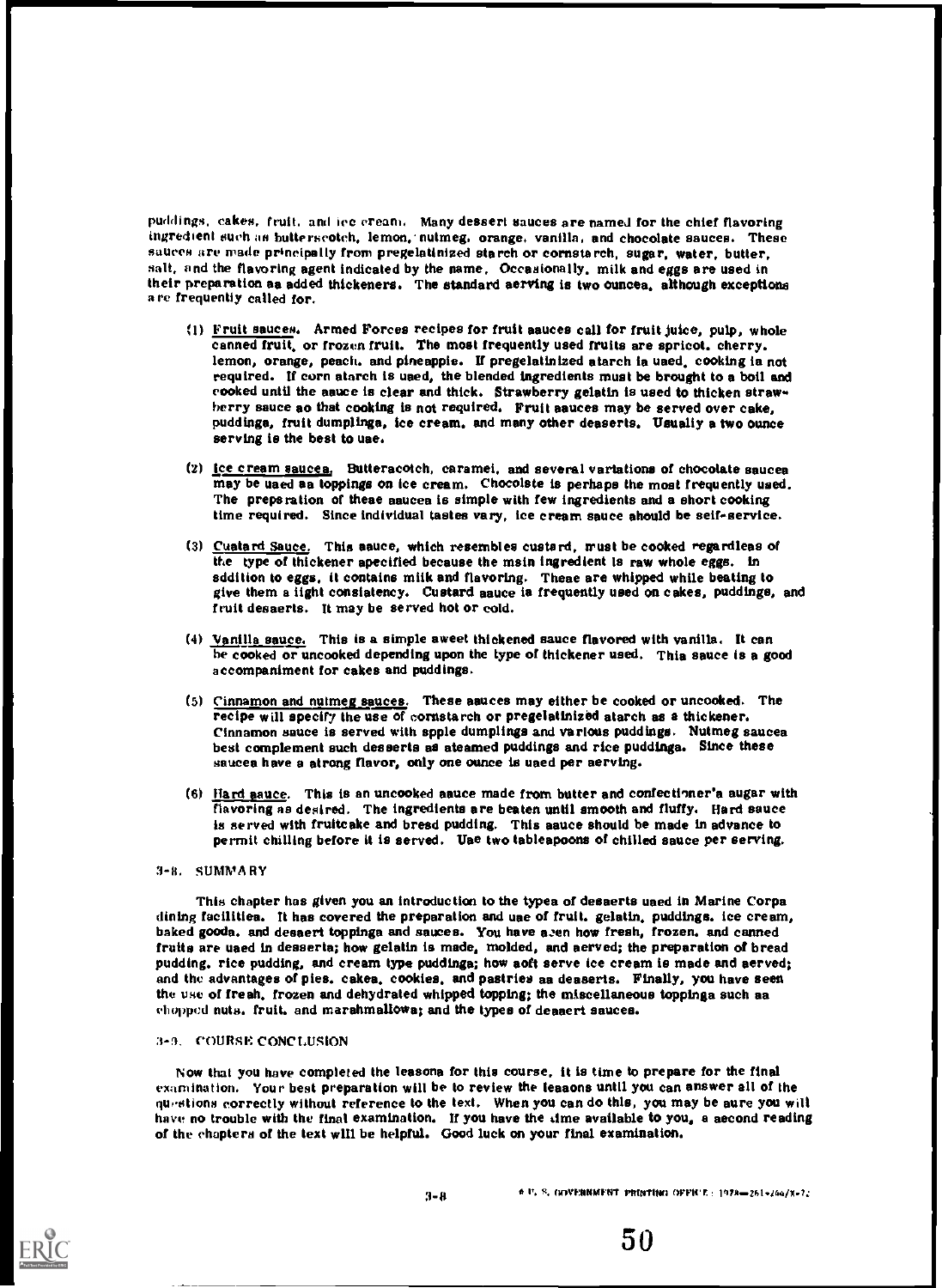#### SALADS, SANDWICHES, AND DESSERTS

#### Lesson 3

#### Desserts

STUDY ASSIGNMENT: MCI 33.20, Salads, Sandwiches, and Desserts, chap 3.

LESSON OBJECTIVE: Upon successful completion of this lesson, you will be able to identify the types of fruits used for desserts and their preparation, the preparation and use of gelatin in desserts, the types and preparation of pudding and ice cream, and the types of baked goods used as desserts. In addition, you will be able to identify the types and methods of using dessert toppings and sauces.

WRITTEN ASSIGNMENT:

A. Multiple Choice: Select the ONE answer which BEST completes the statement or answers the question. After the corresponding number on the answer sheet, blacken the appropriate box.

Value: 1 point each

1. Which kind )f dessert would be served with a heavy meal?

| a. Light   | c. Tart  |
|------------|----------|
| b. Complex | d. Heavy |

2. Which type of dessert fruit is best for overweight personnel?

| a. Canned | c. Dehydrated |
|-----------|---------------|
| b. Cooked | d. Fresh      |

3. Which type of fruit is used to prepare baked crisps, tarts, and fruit puddings?

| a. Fresh  | c. Canned or dehydrated |
|-----------|-------------------------|
| b. Frozen | d. Instant              |

4. Although canned and frozen fruits are packed in sugar syrup, they are considered to be  $\frac{1}{1-\frac{1}{1-\frac{1}{1-\frac{1}{1-\frac{1}{1-\frac{1}{1-\frac{1}{1-\frac{1}{1-\frac{1}{1-\frac{1}{1-\frac{1}{1-\frac{1}{1-\frac{1}{1-\frac{1}{1-\frac{1}{1-\frac{1}{1-\frac{1}{1-\frac{1}{1-\frac{1}{1-\frac{1}{1-\frac{1}{1-\frac{1}{1-\frac{1}{1-\frac{1}{1-\frac{1}{1-\frac{1}{1-\frac{1}{1-\frac{1}{1-\frac{1}{1-\frac{1}{1-\frac{1}{1-\frac{1}{1-\frac{1}{1-\frac{1}{1-\frac{1}{1-\frac{1}{1-\frac{1$ 

| a, heavy | c. light       |
|----------|----------------|
| b. fresh | d. low calorie |

5. What is the first step in the preparation of fresh fruit for desserts?

| a. Paring  | c. Slicing |
|------------|------------|
| b. Washing | d. Peeling |

S. Why are apples, pears, and bananas dipped in a lemon juice solution after being sliced?

- a. To prevent discoloration c. To preserve their shape b. To insure crispness  $\begin{array}{ccc} 1 & 0 & 0 \\ 0 & -1 & 0 \\ 0 & 0 & 0 \end{array}$  d. To retard spoilage
	-
- 
- 7. What is the name given to the group of fruits which includes oranges, grapefruits, lemons, and limes?

| a. Melons        | c. Acid fruits   |
|------------------|------------------|
| b.   Tree fruits | d. Citrus fruits |

lan 3; p. 1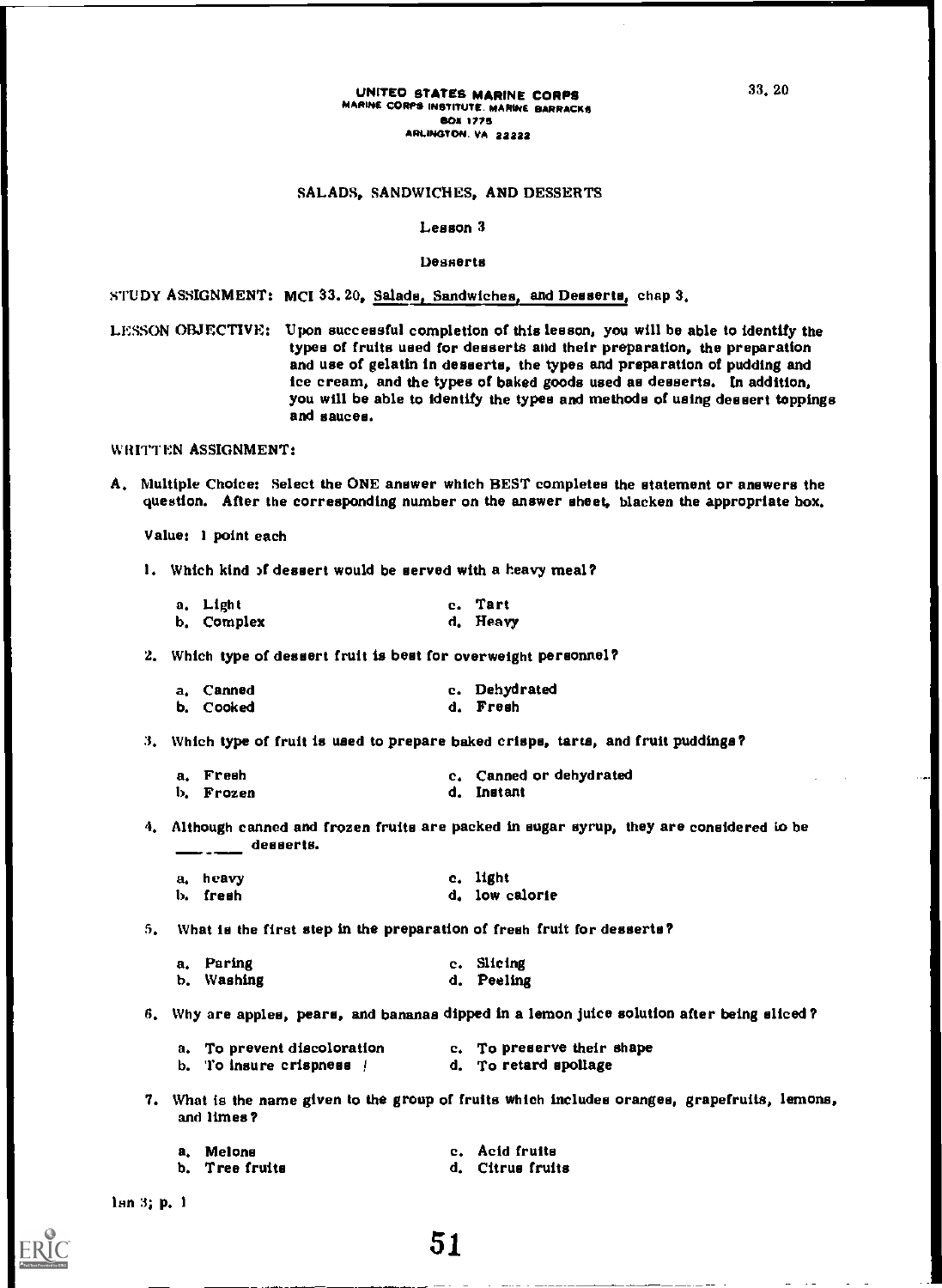8. Which fruits are peeled, sectioned, and seeded before being added to desserts? a. 1.emons and limes c. Cantaloupes and watermelons b. Oranges and grapefruits d. Grapes and cherries 9. Which fresh fruit has a slightly bitter skin which should be removed before adding it to desserts? a. Pears b. Melons c, Apples d. Peaches 10. Which fresh fruit is prepared by twisting off the leaf top, removing the prickly rind. and cutting into quarters, chunka or slices? a. Banana c. Honeydew melon b. Pineapple d. Peach 11. Which fresh fruits are prepared by cutting them in half, scooping out the seeds with a spoon, and then cutting them into quarters? a. Cantaloupes and honeydew melons c. Oranges and grapefruits<br>b. Apples and pears d. Peaches and pineapples d. Peaches and pineapples 12. Fresh fruits which are served as half or quarter slices with the seede left in are a, apples. b. pineapples. c. watermelons. d. peaches. 13. Which fresh fruits are commonly scooped into balls for use in desserts? a. Citrus fruits<br>b. Pineapples and peaches and c. Apples and pears b. Pineapples and peaches 14. Which two fresh fruits are especially susceptible to bruising? a. Peaches and pears c. Oranges and lemons<br>b. Bananas and strawberries c. Grapes and cherries b. Bananas and strawberries 15. Which market form of fruit is only available in the cooked form? a. Canned b. Frozen c. Fresh d. Dehydrated 16. When serving frozen fruits, the only preparation required is a. soaking. b, eeeding. c, paring. d. thawing. 17. Which market form of peachee and strawberries is commonly used in the preparation of shortcake and ice cream topping? a. F resh b. Canned c. Frozen d. Dehydrated 18. What type of dessert is made from animal protein, flavoring, coloring, and sugar? a, r;elatin b. Pudding c. Ice cream d. Pastries

ERIC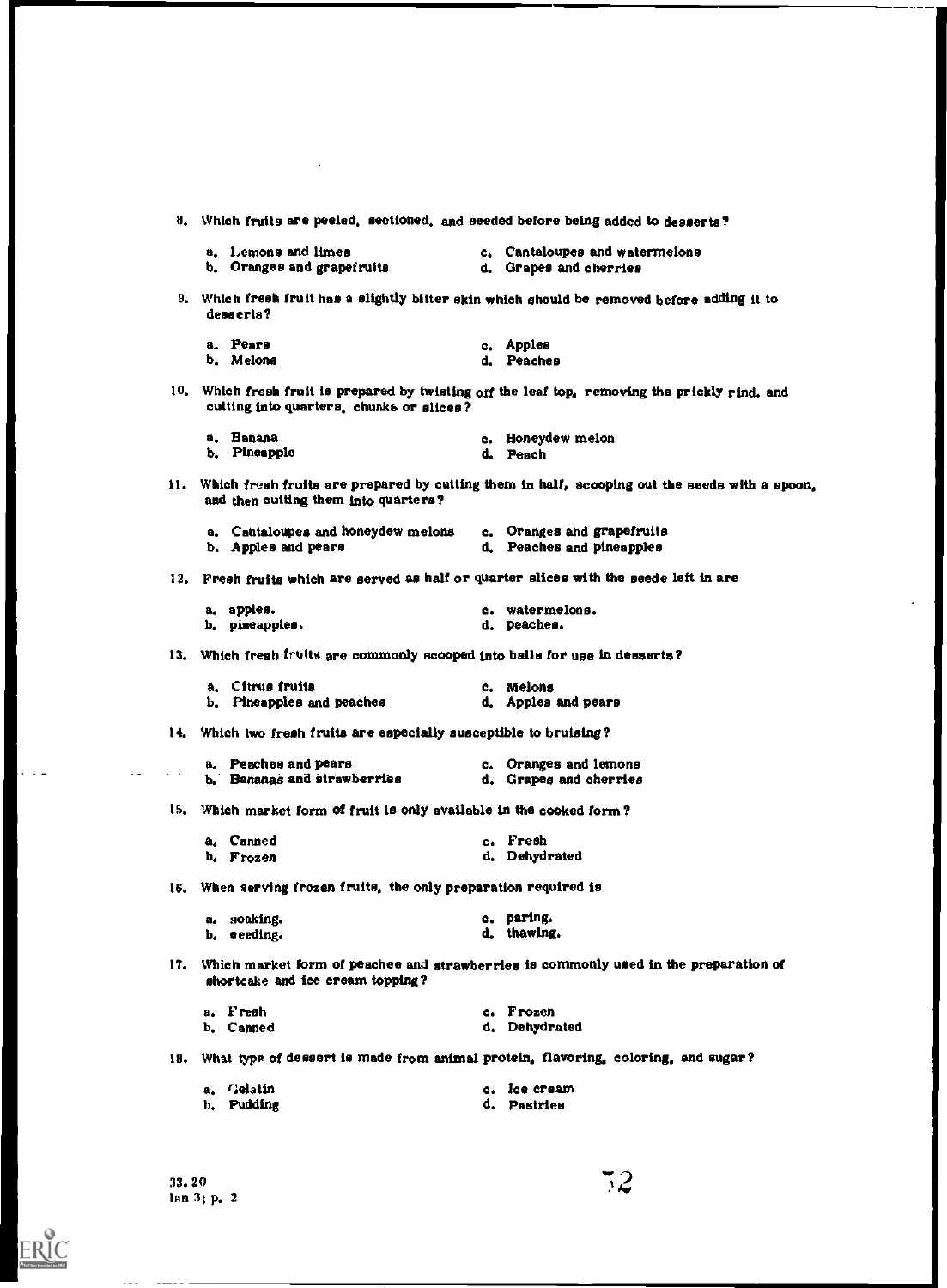| sweetcning?                                                                                                                                    | 19. Which market form of gelatin requires the addition of a liquid, flavoring, coloring, and       |
|------------------------------------------------------------------------------------------------------------------------------------------------|----------------------------------------------------------------------------------------------------|
| a. Pregelatinized starch<br>b. Plain gelatin granules                                                                                          | c. Commercial gelatin mix                                                                          |
| 20. What is the purpose of gelatin granules in a dessert?                                                                                      |                                                                                                    |
| a. To dissolve the ingredients<br>b. To give the basic taste                                                                                   | c. To match the flavor<br>d. To produce the gel                                                    |
| 21. What function does fruit juice or water serve when used in a gelatin dessert?                                                              |                                                                                                    |
| $\mathbf{a}$ . To produce the gel<br>b. To match the flavor                                                                                    | c. To give the basic taste<br>d. To dissolve the ingredients                                       |
|                                                                                                                                                | 22. When making gelatin dessert from plain gelatin granules, what purpose does the coloring serve? |
| a. It flavors the dessert.<br>b. It matches the flavor.                                                                                        | c. It aids in dissolving the gelatin.<br>d. It sweetens the solution.                              |
| 23. What sweetening is used when making gelatin dessert from plain gelatin?                                                                    |                                                                                                    |
| a. Sugar<br>b. Honey                                                                                                                           | c. Sorghum<br>d. Saccharin                                                                         |
| 24. What optional ingredient is often suspended in a gelatin dessert?                                                                          |                                                                                                    |
| a. Gelatin granules<br>b. Partially dissolved gelatin                                                                                          | c. Small pieces of fruit<br>d. Tapioca granules                                                    |
| 25. Why is only half the liquid heated when dissolving gelatin?                                                                                |                                                                                                    |
| a. To retain the color<br>b. To speed the cooling<br>c. To prevent sugar breakdown<br>d. To prevent the gelatin from sticking to the container |                                                                                                    |
| 26. Why is fruit added to a gelatin dessert when it is in the molasses stage?                                                                  |                                                                                                    |
| a. So the fruit will float<br>b. So the fruit will sink<br>c. So the fruit will remain suspended<br>d. So the fruit will remain firm           |                                                                                                    |
| 27. Where should a gelatin mixture be stored while it is setting?                                                                              |                                                                                                    |
| a. In a dry storeroom<br>b. In a humid storeroom                                                                                               | c. In a deep freezer<br>d. In a refrigerator                                                       |
| 28. What is the most convenient form of gelatin dessert available?                                                                             |                                                                                                    |
| - Plain gelatin<br>п.<br><b>b.</b> Commercial gelatin mix                                                                                      | c, Pregelatinized starch                                                                           |
| 29. What step is important in the preparation of commercial gelatin mixes?                                                                     |                                                                                                    |

a. Stir with liquid until dissolved, c. Measure the ingredients. b. Soak in cold water to soften. d. Match the color and flavor.

 $\sum_{\mathcal{F} \text{full heat Provided by EBC}}$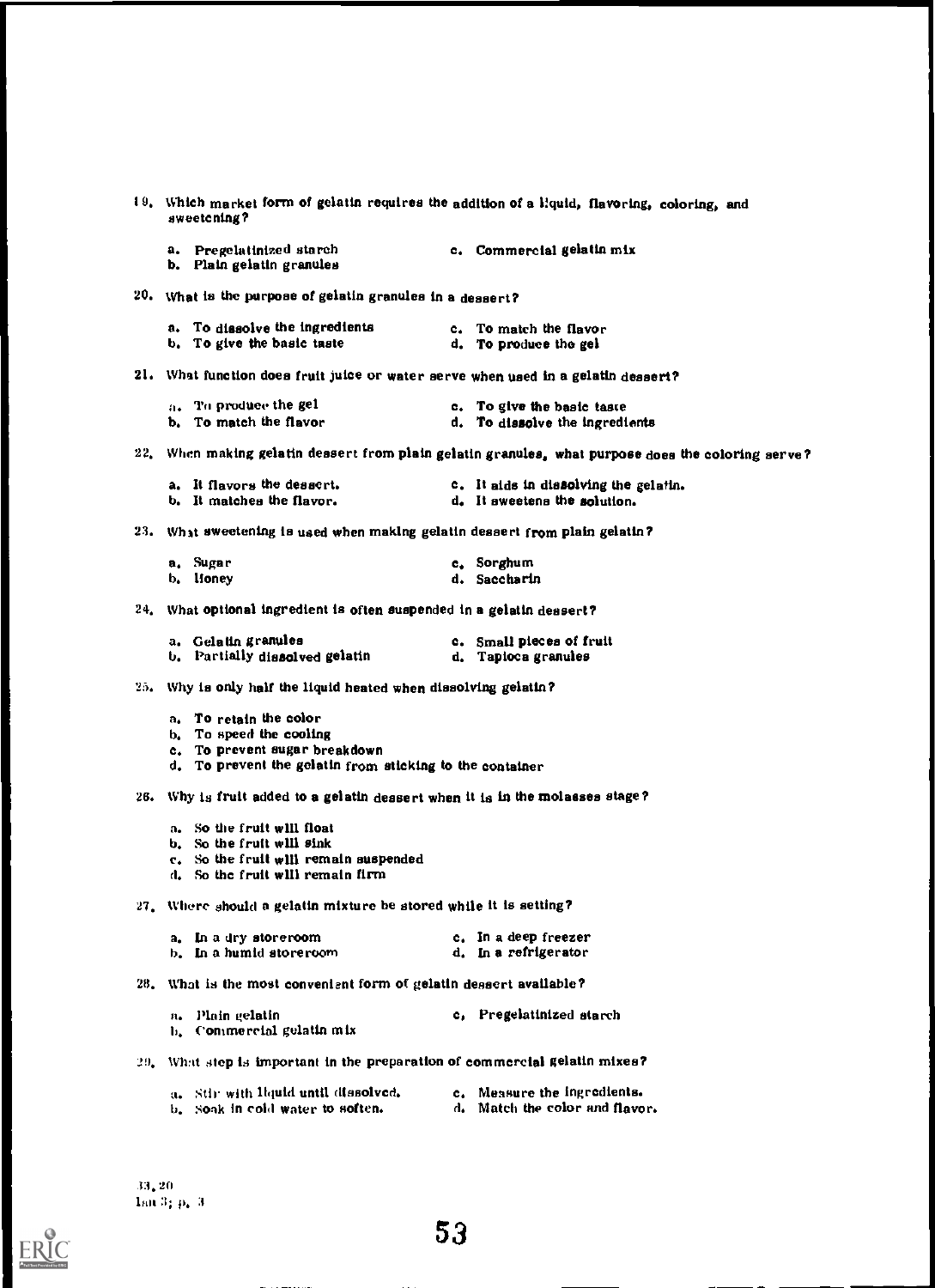30. Now is molded gelatin removed from its container? a. By using a spatula c. By using hot water to loosen it<br>b. By dropping on a table d. By pregreasing the container d. By pregreasing the container 31. How is gelatin most often served in the dining facility? a. Molded c. Cubed<br>b. Individual plates c. Cubed d. Whipper d. Whipped with cream 32. What form of gelatin is mixed with other ingredients to make more complicated desserts? a. Molded c. Cubed<br>b. Individual plates c. Cubed d. Whippe d. Whipped with cream 33. How van a gelatin dessert be made rich and light in texture? a. Cut into cubes c. Whipped with cream<br>b. Molded d. Served warm d. Served warm 34. Water used to dissolve gelatin should be boiling, out the solution should NOT be a. mixed, b. boiled. c. stirred. d. refrigerated. 35. If the gelatin and other ingredients are not dissolved before the solution is cooled, the undissolved gelatic. will a. form a rubbery layer.<br>b. prevent the gelatin from setting. d. cause the gelatin to becom d. cause the gelatin to become brittle. 36. Why is ice used to dilute a gelatin solution? a. To prevent premature setting and c. To prevent rubberizing<br>b. To control spoilage and d. To speed setting b. To control spoilage 31. Why should prepared gelatin desserts not be stored for extended periods of time? a. They will become rubbery. <br>b. Water will condense. <br>d. Gelatin will soften. b. Water will condense. 38. Which dessert uses milk, eggs, and flavoring as its ingredients? a. Gelatin b. Pastry 39. The 3-hour rule on sanitation states that c. Cake d. Pudding a. less than 3 hours from preparation to serving is allowed. b. more than 3 hours must be spent from preparation to serving. c. there should be 3 hours of refrigeration before serving. d. preparation should start 3 hours before serving. 40. A pudding which uses eggs as the only thickening agent is called a. instant pudding.<br>
h. cuatard pudding.<br>
h. cuatard pudding.<br>
h. cuatard pudding.<br>
h. cuatard pudding. b. custard pudding.

54

33. 20 Ian 3; p. 4

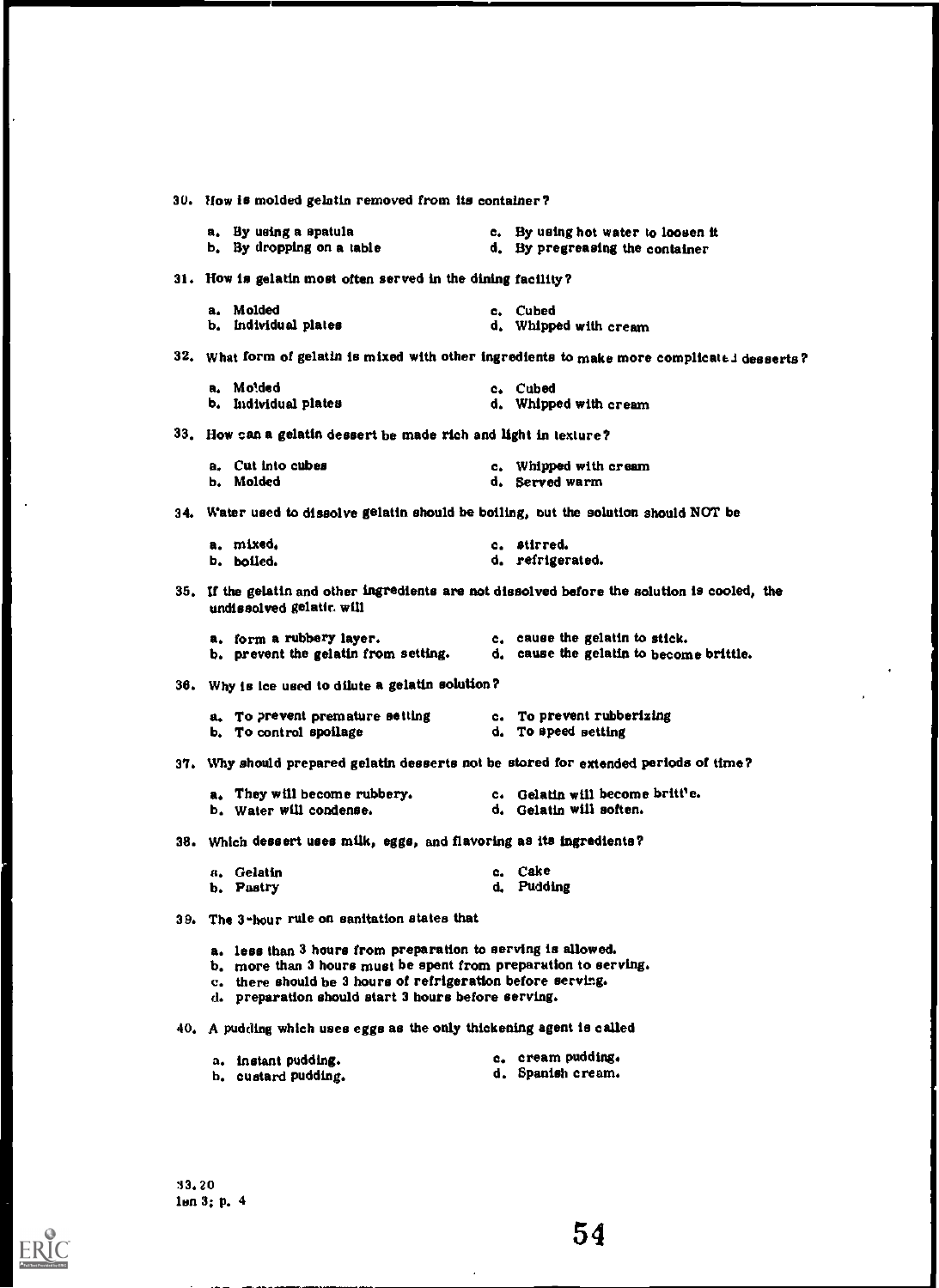- 41, How do you teat a custard pudding to tell if it ie sufficiently cooked?
	- a. Tap the surface of the custard.
	- b, Use a thermometer to check the temperature,
	- c, Check the edges of the container for separation,
	- d, A knife blade inserted in the cuetard will come out clean.
- 42, What are the two most frequently prepared custard puddings?
	- $\epsilon$ . Crisps and torte., c. Parfaits and Spanish creams
	- b. Souther and mousses and rice puddings and rice puddings
- 43. Why do bread puddinge require fewer eggs than rice puddings?
	- a, Bread etarch helpe thicken the mixture.
	- b. Bread soaks up the liquid.
	- c. Bread ie heavier by volume.
	- d, Bread is already cocked.
- 44. What ingredient must be thoroughly cooked before being used in a rice pudding?

| a, Milk | c. Rice   |
|---------|-----------|
| b. Egge | d. Butter |

45, Bread pudding and rice pudding are beat eerved at what temperature ?

| a. Cold             | c. Hot    |
|---------------------|-----------|
| b. Room temperature | d. Frozen |

46. What ingredients are ueed to thicken cream pud lings?

| a. Flour and eggs   | c. Scalded milk and honey |
|---------------------|---------------------------|
| b. Sugar and butter | d. Cornstarch and egge    |

- 47, Deesert pudding powders are prepared by heating them with
	- a. dry milk and water. The c. sweeteaed, scalded milk. b. cold milk,  $d_i$  beaten whole eggs.
- 48. Instant deseert pudding powders are prepared by adding them to
	- a. dry milk and weter.<br>b. cold milk,<br>d. beaten whole eggs.<br>d. beaten whole eggs. d. beaten whole eggs.
- 49, flow is standard ice cream procured in the dining facility?
	- a. 5-and 10-gallon containers
	- h. Quart containers
	- c, Gallon containers
	- d. Individually wrapped slicoe and cope

 $30.$  Ice cream that le made in the dining facility ie known as  $\frac{1}{2}$  ice cream.

| a. soft serve | c. commercial mix |
|---------------|-------------------|
| b. hard serve | d. home made      |

- 51. When reronstit :ing ice cream mix, the beet method is to use a
	- a, wire whip, and c, power mixing machine.<br>
	b, hand blender, the container, the container,
		- d. ehaker container.
- 33,20 1311 3: I). <sup>71</sup>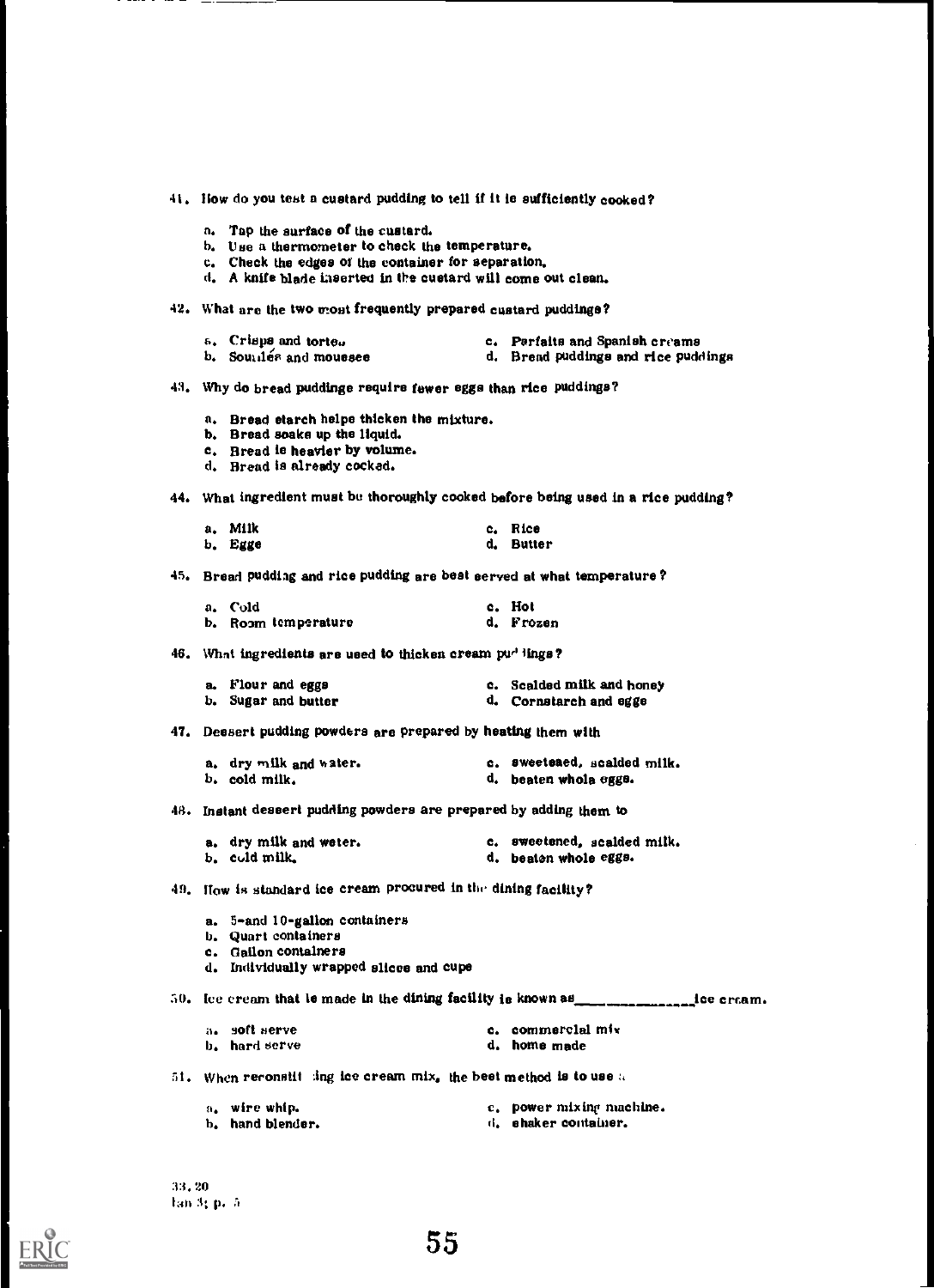52, Why is it necessary to sanitize all ice cream machine parts before use?

- a. Ice cream mix curdles easily.
- b. Bacteria grow in ice cream mix.
- c. The machine is cleaned only once a week,
- d. The machine corrodes easily.
- 53. Into how many pieces should a pie be cut?
	- $\therefore$  4 c, 8 b. 8 d, 10
- 54. Which type of cake is usually served in the dining facility?

| a. Layer cake with icing    | c. Strip cake without icing |
|-----------------------------|-----------------------------|
| b. Layer cake without icing | d. Sheet cake with icing    |

- 55. Why are dining fscility cakes usually NOT served with s sauce?
	- a. They would be too rich.
	- b. They would soak up the sauce.
	- c, The icing serves as a sauce.
	- d. It is difficult to serve cake and sauce at the same time
- 56. Which baked dessert keeps well enough to be stored for extended periods?

| a. Piea  | c. Pastries |
|----------|-------------|
| b. Cakes | d. Cookiea  |

37. Which type of dessert is made from sweet dough, fruit, and nuts?

| a. Pastries | c. Cakes  |
|-------------|-----------|
| b. Pies     | d. Crisps |

58. What is the purpose of toppings on desserts?

| a. To provide eye appeal | c. To prevent drying out      |
|--------------------------|-------------------------------|
| b. To prevent spoilage   | d. To hide preparation errors |

- 
- 50. What is the n.ost important principle in preparing whipped toppings?
	- a. Have ingredients and utensils at room temperature.
	- b. Prepare ingredients in small batches.
	- e. Keep ingredients and utensils cold.
	- d. Overwhip to insure stiff peaks.

60. To what stage should whipped dessert topping be beaten?

| a. Until dry in texture | c. To soft peaks  |
|-------------------------|-------------------|
| b, Until smooth         | d. To atiff peaks |

61. Which form of whipped topping is the least auited for dining facility use?

| a. Fresh      | c. Dehydrated |
|---------------|---------------|
| b. Sterilized | d. Frozen     |

624 Which liquid form of whipped dessert topping is supplied in cans, requires no refrigeration, and can be stored for long periods of time?

| a. Fresh      | c. Dehydrated |
|---------------|---------------|
| b. Sterilized | d. Frozen     |

33, 20  $\text{Im } 3$ ; p. 6

E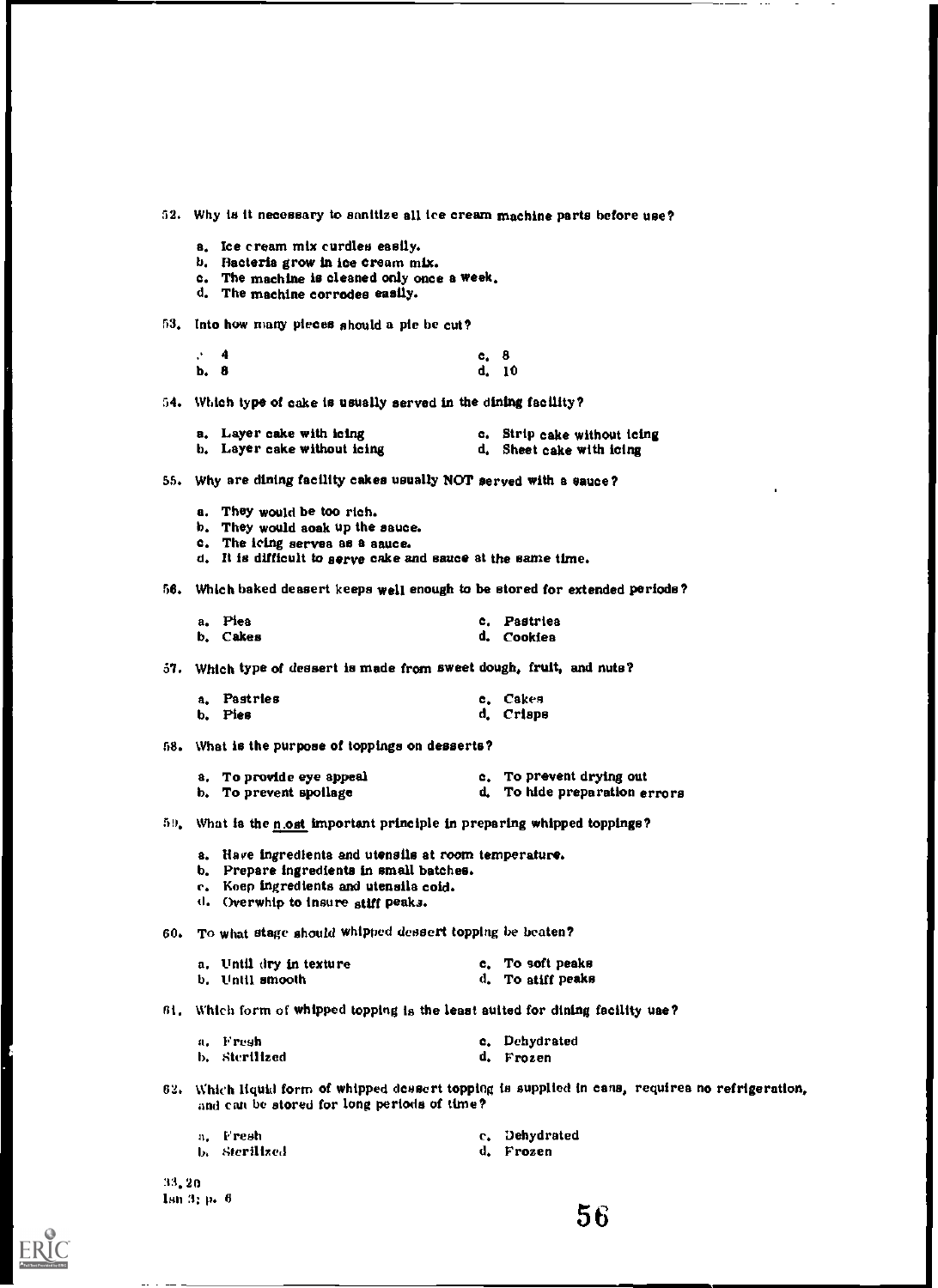63. Which whipped dessert topping Is best suited for dining facility use?

| a. Fresh  | c. Dehydrated |
|-----------|---------------|
| b. Frozen | d. Steriitzed |

64. Which whipped dessert topping is the most convenient to use in the dining facility?

| a. Ft zen | c. Sterilízed |
|-----------|---------------|
| b. Fresh  | d. Dehydrated |

65. When should whipped topping be added to desserts?

- a. Just prior to opening the serving line
- b. Immediately after preparing the deasert
- c. While dessert is under refrigeration
- d. While the dessert is het
- 66. Before whipped topping is applted, what should be done to the prepared dessert?

| a. Preheat it.          | c. Coat it with augar. |
|-------------------------|------------------------|
| b. Thoroughly chill tt. | d. Freeze it.          |

67. Why sn<mark>oul</mark>d more dehydrated whipped topping be uaed per dessert than fresh whtppe i topping?

- a. Dehydrated has less eye appeal.
- b. Dehydrated is more motet and adheres better,
- c. Fresh has more vitamins and minerals.
- d. Dehydrated is more economical and stands up better.

68. Which dessert is frequently garnished with chopped nuts?

| a. Gelatin       | c. Pastries |
|------------------|-------------|
| b. Cooked fruits | d. Puddings |

69. Which fresh fruit looks attractive on whipped cream topped desserts?

| a. Banana siices   | c. Apple slices        |
|--------------------|------------------------|
| b. Orange sections | d. Maraschino cherries |

70. Which crushed fruit topping is used on ice cream?

| a. Pincapple | c. Strawberry |
|--------------|---------------|
| b. Peach     | d. Grape      |

71. When used as a dessert topping, marshmallows should be

| a. finely grate    | c. cut in small pieces or miniature. |
|--------------------|--------------------------------------|
| b. – medium sized. | d. large and whole.                  |

72. What quantity of dessert sauce is most often used per serving?

|                    | $\sqrt{2}$ then | c. 2 oz       |
|--------------------|-----------------|---------------|
| $b_{\star}$ 1 $oz$ |                 | $d_4$ 1/3 cup |

73. What is the advantage of using pregelatinized starch in dessert sauces?

| a. It does not require flavoring. | e. It is more nutritious.               |
|-----------------------------------|-----------------------------------------|
| b. It does not require cooking.   | d. It prevents the sauce from spoiling. |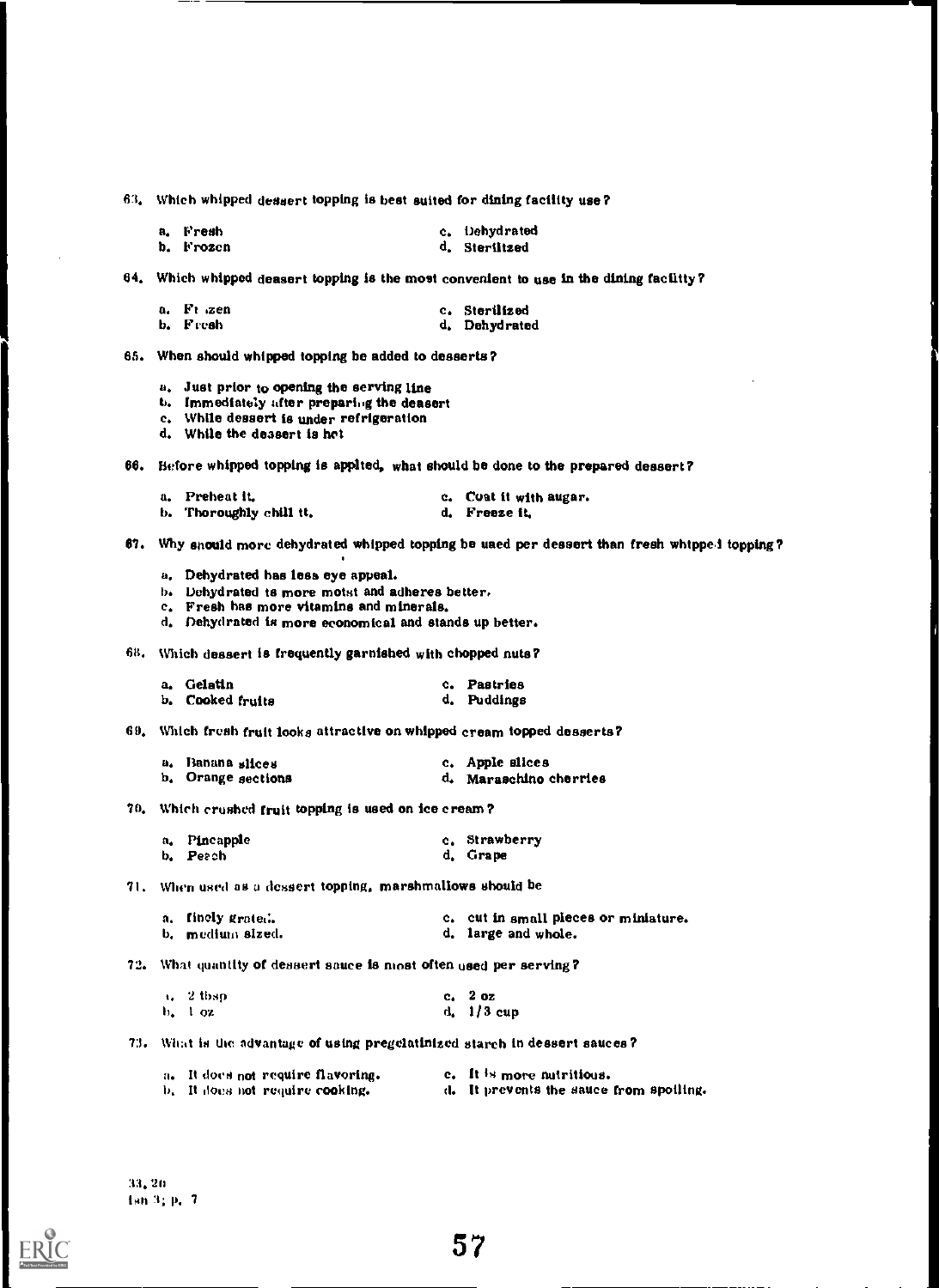74. The most frequently used sauce for ice cream is

| a, hutterscotch. | c. caremel. |
|------------------|-------------|
| b. chocolate.    | d. herd.    |

75. Which dessert sauce must always be cooked because it uses whole eggs?

| a. Custard  | c. Cinnamon |
|-------------|-------------|
| t). Vanilla | d. Hard     |

76. Which dessert sauces are used in half the usual quantity  $(1 \text{ oz})$  because  $\alpha$ , their strong flavor?

| a. Butterscotch and caramel | c. Cinnamon and nutmeg |
|-----------------------------|------------------------|
| b. Chocolate and hard       | d. Orange and lemon    |

77. The dessert sauce which can be made ahead and chilled unill served is  $\frac{1}{\sqrt{1-\frac{1}{n}}}$  sauce.

| a, hard    | c. fruit   |
|------------|------------|
| b, eustard | d. caramel |

Total Points: 77

0 ill 0

:1:1.20  $\text{Im } 3_{1} \, \text{p}, \, 8$ 

ł

ERIC

 $\phi$ 0. S. INIVERNMENT DRINTING OFFICE  $\sim$  1978 $+$ 261+244/X+77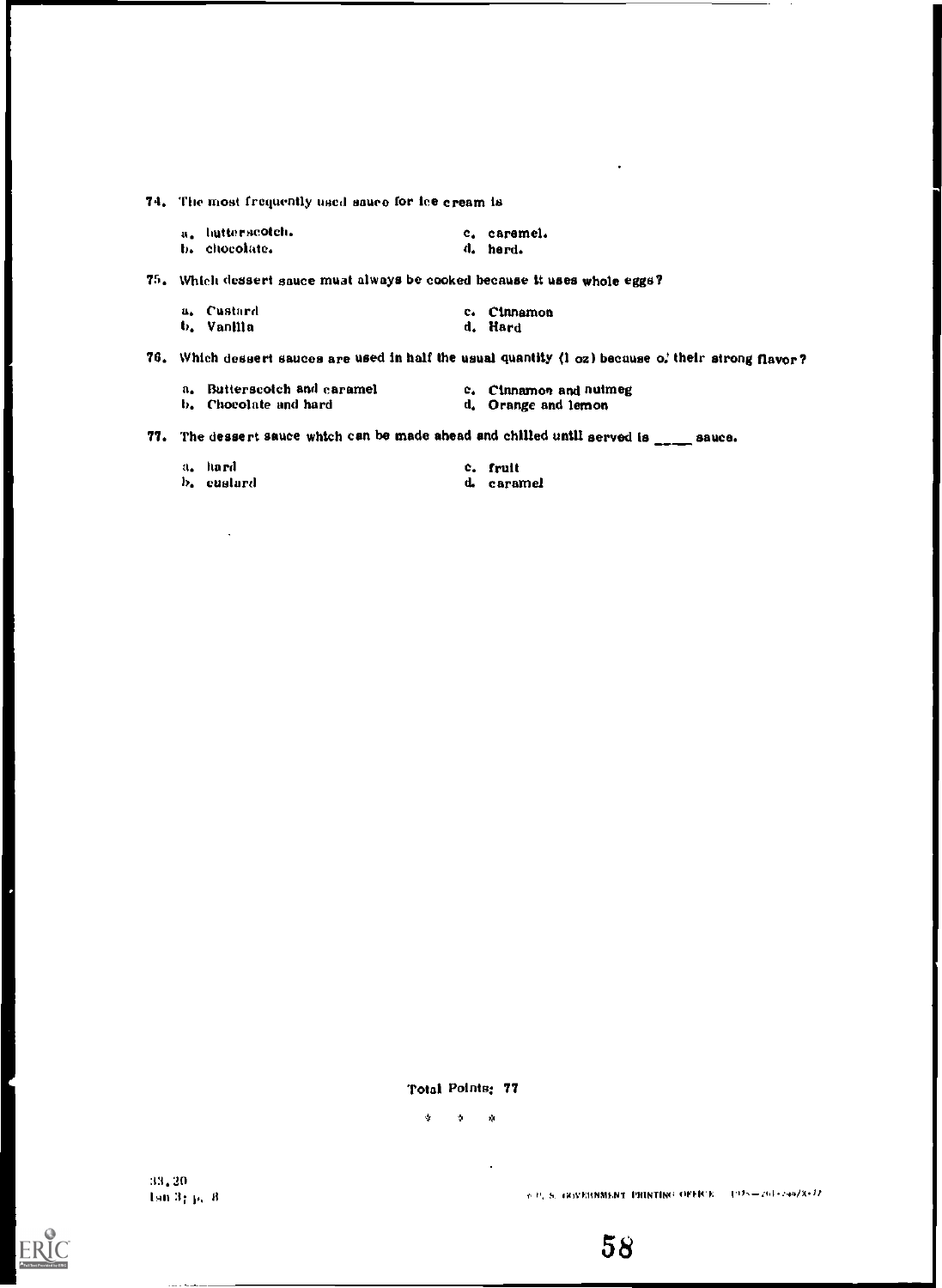|                                                                                                                                                                                                                                                                                                                                                                                                                                                        | <b>BEST COPY AVAILABLE</b>                                                                                                                                    |
|--------------------------------------------------------------------------------------------------------------------------------------------------------------------------------------------------------------------------------------------------------------------------------------------------------------------------------------------------------------------------------------------------------------------------------------------------------|---------------------------------------------------------------------------------------------------------------------------------------------------------------|
| <b>STUDIT REGIST/DIGITIE</b><br>NC2 - R14 K                                                                                                                                                                                                                                                                                                                                                                                                            | $\begin{array}{c}\n\text{Diff} \text{ } 4207_1 \underline{\hspace{1.5cm}} \qquad \qquad } \text{Diff} \text{ } 1007_1 \underline{\hspace{1.5cm}} \end{array}$ |
| COUNCE HUMAN<br><b>COUNTEE TITLE</b>                                                                                                                                                                                                                                                                                                                                                                                                                   |                                                                                                                                                               |
| COPULTE ALL FORTIGE OF BETICH 3                                                                                                                                                                                                                                                                                                                                                                                                                        |                                                                                                                                                               |
| Section 1. Student Identification                                                                                                                                                                                                                                                                                                                                                                                                                      |                                                                                                                                                               |
| Last Jame<br>lы<br>Lutais                                                                                                                                                                                                                                                                                                                                                                                                                              | ЖS                                                                                                                                                            |
|                                                                                                                                                                                                                                                                                                                                                                                                                                                        |                                                                                                                                                               |
| الأخاذ ا                                                                                                                                                                                                                                                                                                                                                                                                                                               | REPORTING WITT CEDE (RUC)                                                                                                                                     |
| <b>RILTARY ARMESS</b>                                                                                                                                                                                                                                                                                                                                                                                                                                  | DISTRUCTIONS: Print or type name, rank,<br>and address clearly. Include 31P CODE.                                                                             |
|                                                                                                                                                                                                                                                                                                                                                                                                                                                        | Only Class III Resorvists may use civilian<br>address.                                                                                                        |
|                                                                                                                                                                                                                                                                                                                                                                                                                                                        | war                                                                                                                                                           |
| Saction 2. CHECK THE APPREPAIATE BOX AND FILL IN THE APPROPALMENT SPACES.                                                                                                                                                                                                                                                                                                                                                                              |                                                                                                                                                               |
|                                                                                                                                                                                                                                                                                                                                                                                                                                                        | for Registar and Clais II subserve navidus thus form hust be signed by the connaiding officer or                                                              |
| MI NEVERSIDATIVE, i.e. SRADIDA NOD.                                                                                                                                                                                                                                                                                                                                                                                                                    |                                                                                                                                                               |
| $\lambda$ . $\Box$ EXTEGION - Please grant an extension.<br>(htill not be granted if already on extension.)                                                                                                                                                                                                                                                                                                                                            | <b>TOR HE'S USE CALLY</b><br>1. $D$                                                                                                                           |
|                                                                                                                                                                                                                                                                                                                                                                                                                                                        |                                                                                                                                                               |
|                                                                                                                                                                                                                                                                                                                                                                                                                                                        | 2. On DF $\frac{1}{2}$ $\frac{1}{2}$ $\frac{1}{2}$                                                                                                            |
| Other music will be mant<br><b>On</b> the state of the state of the state of the state of the state of the state of the state of the state of the state of the state of the state of the state of the state of the state of the state of the state of the state<br>if our not received at MCI.)                                                                                                                                                        | 3. c                                                                                                                                                          |
| (See para, 4003 of Vol. 1 of MCI Catalon                                                                                                                                                                                                                                                                                                                                                                                                               | $\leftarrow$ $\frac{1}{2}$                                                                                                                                    |
| for information on resprollants.)                                                                                                                                                                                                                                                                                                                                                                                                                      | $5. Q_{\text{max}}$                                                                                                                                           |
| sant on _______. Please sand com.                                                                                                                                                                                                                                                                                                                                                                                                                      | $6. P_{\_\_\_\_}$                                                                                                                                             |
|                                                                                                                                                                                                                                                                                                                                                                                                                                                        | $\overline{1}$ . e $\overline{2}$                                                                                                                             |
| included in course package.)                                                                                                                                                                                                                                                                                                                                                                                                                           |                                                                                                                                                               |
| Leseure_______ Narval_______ Other____________                                                                                                                                                                                                                                                                                                                                                                                                         |                                                                                                                                                               |
|                                                                                                                                                                                                                                                                                                                                                                                                                                                        |                                                                                                                                                               |
| $2.$ $\Box$ NOTICE OF COUNSE CONFLETION - Firal game Sent<br>$3.$ $\Box$ REMONLIGHT $\cdot$ Student has course unterlals<br>4. $\Box$ OVERUE FINAL EGN = Last (Review) leasen<br>$5.$ $\Box$ Please send new NGAUN SHEETS.<br>$6.$ $\Box$ Please sand missing course unterials (Not<br>7. $\Box$ CONNE - Ruth $\Box$ North $\Box$ $\Box$ $\Box$ $\Box$ $\Box$ $\Box$ $\Box$<br>$\overline{\mathbf{u}}$ $\overline{\mathbf{u}}$ $\overline{\mathbf{u}}$ | $\frac{1}{2}$<br><b>CRUGERATCH CODE And All CRUGERATCH CODE</b>                                                                                               |
|                                                                                                                                                                                                                                                                                                                                                                                                                                                        |                                                                                                                                                               |
|                                                                                                                                                                                                                                                                                                                                                                                                                                                        |                                                                                                                                                               |
|                                                                                                                                                                                                                                                                                                                                                                                                                                                        |                                                                                                                                                               |
| Mote: This form will not be<br>returned by ICI. If request<br>is valid. transaction will EIGWRRE-TITLE OR NAW<br>show on next UAR or on (0007 SE OD OR REPRESENTATIVE)<br>$HCl-RL$ form.<br>والمستقبلتين والمستقبلة ويرويهم وخيرا بزيرا بالمارات                                                                                                                                                                                                       |                                                                                                                                                               |

1. AUTHORITY: Title 5. URC, Sec. 301. Ump.of your Social Security Marber 1s authorized<br>Emmortive Order 9397 of 22 Mov 43. Ensortive Order 9307 of 22 Nov 43.

mation concerning student participation in NCI courses. 2. FRINCIPAL FURFORE: The 2 alont Course Content Assistance Request is used to transmit infor-

Worricl was an and the magazine of the state of the state of the second of second angularies.<br>Some cases information contained therein is used to update commemoratence courses and individual<br>student records maintained by t NOUTINE USE: This information is used by MCI personnel to research student impuiries. In

piacionure is voluntary. Failure to provide information may result in the provision of<br>marvice to your inquiry. Failure to provide your Social Security Sumber will delay the<br>processing of your assistance request. a. movement on venerous pincenaus has great on movement and successing inverse that incomplete '0 /21000111 lip RIVasTIM 3111P11:414 ere imia so warm= is eizartau sccuaamaa

 $\sum_{\mathcal{A}_{\text{full test Product by ERC}}}$